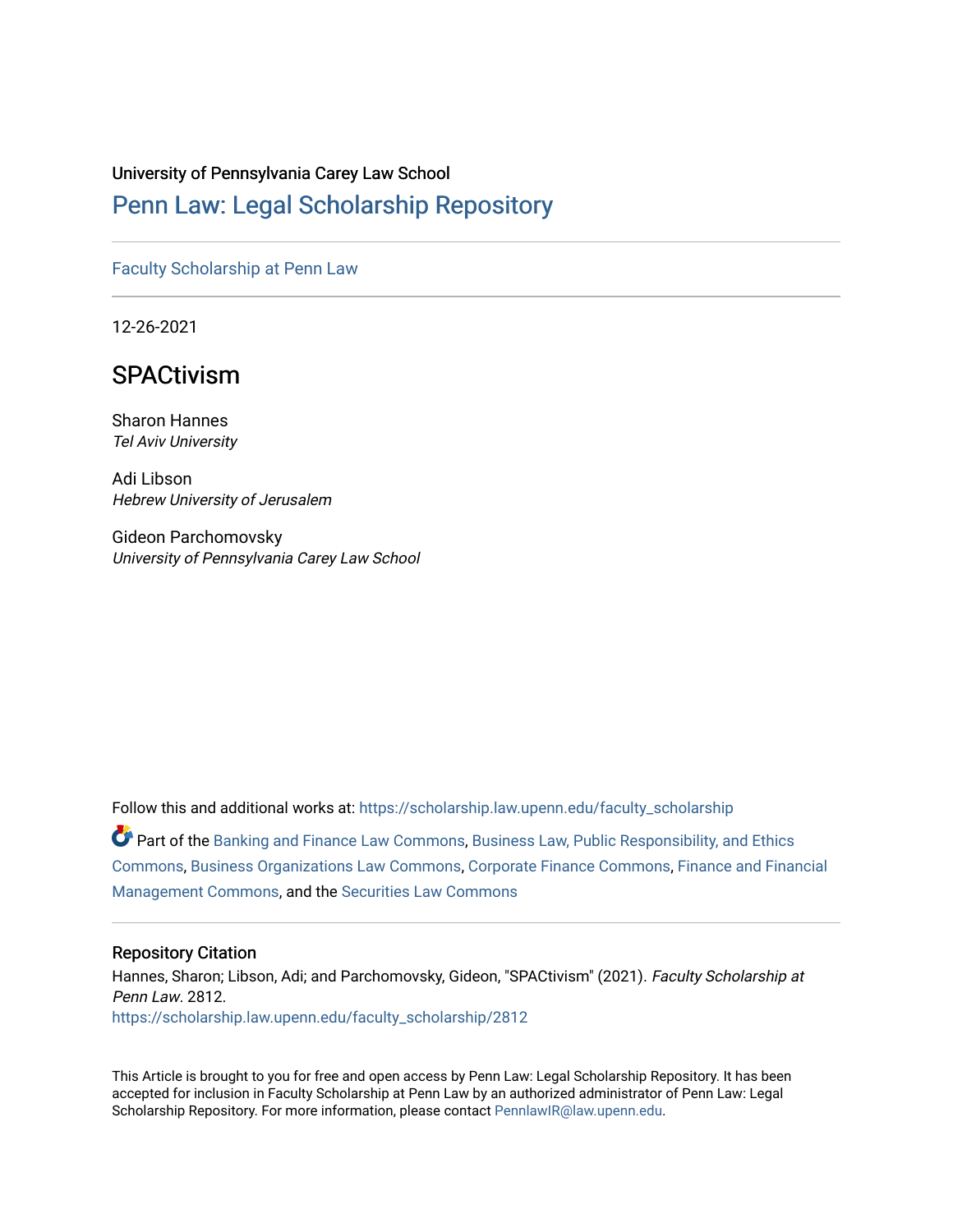# **SPACTIVISM**

*Sharon Hannes\**

*Adi Libson\*\**

*Gideon Parchomovsky\*\*\**

# *Abstract*

In this Essay, we propose a modified version of the SPAC, called the *Activist SPAC, that is uniquely designed to allow the public to participate in the world of corporate activism. The version of the SPAC that we envision is designed for investment in public companies, as opposed to private ones. It is intended to improve the performance of the target public company and change its course. Our version of the SPAC also overcomes many of the problems that plague conventional SPACs.* 

*At present, direct investment in activism is reserved to affluent individuals and other professional investors of activist hedge funds. The public at large is barred from directly entering the activist arena. The current model comes at a triple price: first, critics argue that activism in its current form is slanted toward short-termed engagements, possibly neglecting potential profitable long-term engagements. Second, although loud, the current scope of activism is in fact relatively modest. Activist engagements reach but 2.3 percent of the public companies traded on U.S. markets. Third, retail investors cannot directly share in the excess profits stemming from activism.* 

*The introduction of the Activist SPAC can change this reality. The Activist SPAC would allow interested retail investors to invest money in a corporation dedicated to Activist engagement. To ensure the success of the enterprise, the future target of the investment would not be made public at the time of the investment. Once the Activist SPAC buys a toehold position in the target and announce its plan, the investors would receive an opportunity to get their money back, should they choose to do so, or go along with the activist plan. As we show in the Essay, setting up Activist SPACs can transform the character of corporate activism by rendering it more attuned to long-term objectives, and is especially fit to pursue ESG goals. It would also give the public a voice in the future world of activism and allow it to share in its benefits directly as well asincrease the scope of corporate activism.* 

<sup>\*</sup> Dean and Professor of Law, Tel-Aviv Uuniversity, Faculty of Law.

<sup>\*\*</sup> Assistant Professor, Bar-Ilan University Law Faculty.

<sup>\*\*\*</sup> Robert G. Fuller, Jr. Professor of Law, University of Pennsylvania Law School; Wachtel, Lipton, Rosen & Katz Professor of Corporate Law, the Hebrew University Faculty of Law. We thank Michal Barzuza, Zohar Goshen, Assaf Hamdani, Kobi Kastiel, Ilan Kremer, Joshua Mitts and Holger Spamann for comments. We would like to thank Itzhak Bombach, Alon Luxenburg and Robert Stoffa for excellent research assistance.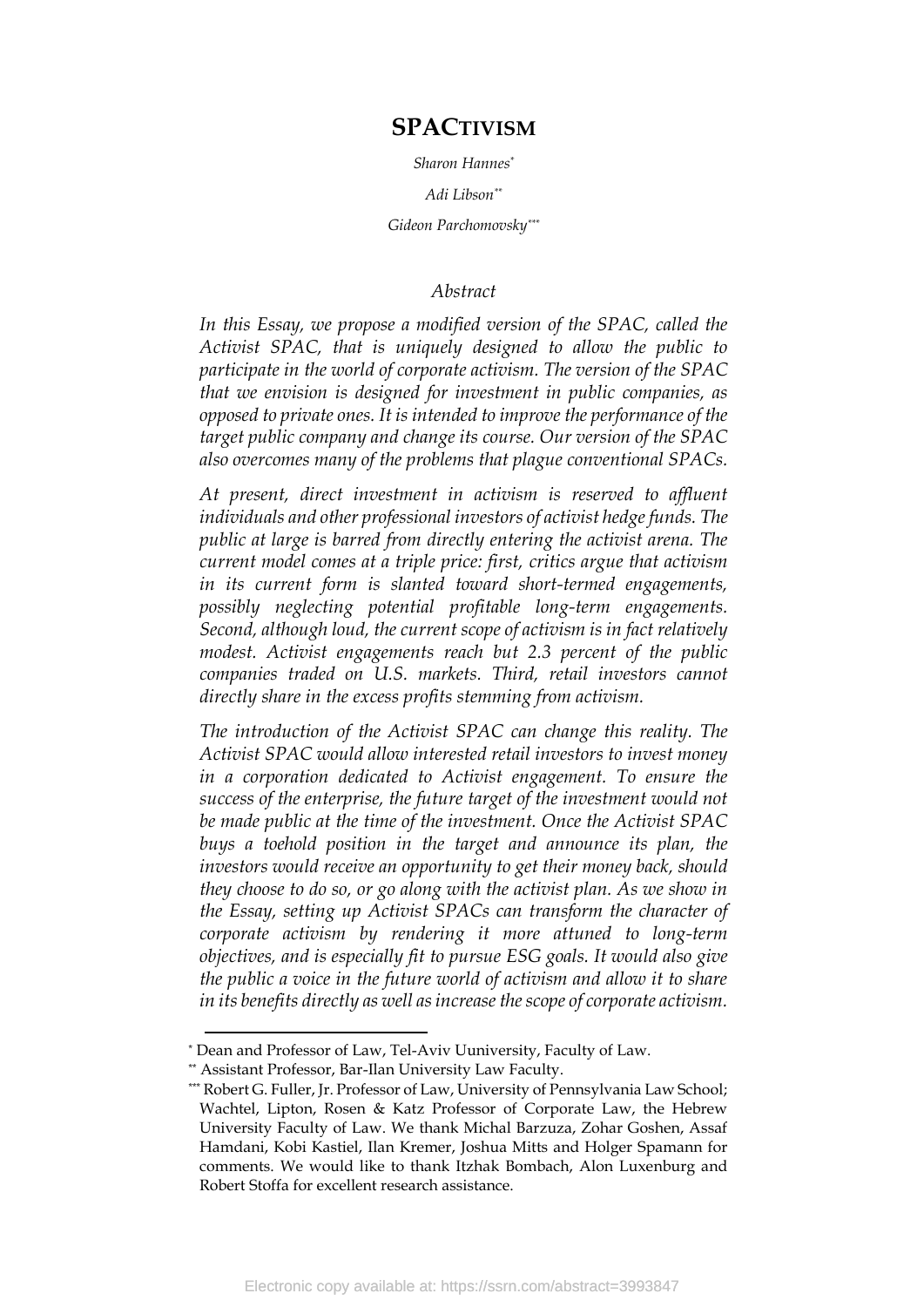*To enable these advantages, the current regulatory framework must change. We present a blueprint for the introduction of Activist SPACs, analyze the requisite key parameters and explore the legal and regulatory steps required to ensure their success. Innovation is the lifeblood of financial markets. The Activist SPAC may well mark their future path.*

## TABLE OF CONTENTS

| I. THE UNLOCKED POTENTIAL OF SHAREHOLDER ACTIVIS8                                                                                                              |  |
|----------------------------------------------------------------------------------------------------------------------------------------------------------------|--|
| II. SCALING-UP ACTIVISM: INTRODUCING ACTIVIST SPAC S14<br>A. The Backdrop of ACTIVIST SPACs: SPACs14                                                           |  |
| B. The Unique Structure and Features of Activist SPACs22                                                                                                       |  |
| III. THE POTENTIAL IMPACT OF ACTIVIST SPACS29<br>A. The world of Activism with Activist SPACs29<br>1. Forming a Market for Activism: Improving the Functioning |  |
| 3. Activist SPACs Impact on the Scope of Activism: Widening the<br>B. Activist SPAC as the "poor man's" Activist Hedge Fund36                                  |  |
| A. Why Doesn't the Market Generate Activist SPAC s38<br>B. Does the Activist SPAC Conflict with the Investors Advisors                                         |  |
|                                                                                                                                                                |  |

## <span id="page-2-1"></span><span id="page-2-0"></span>**INTRODUCTION**

There is much to commend about shareholder activism. 1 Supporters of shareholder activism point to its potential to

<sup>1</sup> See, e.g., Lucian A. Bebchuk, Alon Brav & Wei Jiang, *The Long-Term Effects of Hedge Fund Activism*, 115 COLUM. L. REV. 1085 (2015) ("Hedge fund activism is now a key aspect of the corporate landscape. Activists have been engaging with influencing major American companies, and the media has been increasingly referring to the current era as the 'golden age of activist investing'"); Mark J. Roe, *Corporate Short-Termism—In the Boardroom and in the Courtroom*, 68 BUS. LAW. 977 (2013); *But cf*. Martin Lipton, *The Bebchuk Syllogism*, Harvard Law Sch. Forum on Corporate Governance (Aug. 26, 2013), https://corpgov.law.harvard.edu/2013/08/26/the-bebchuk-syllogism/;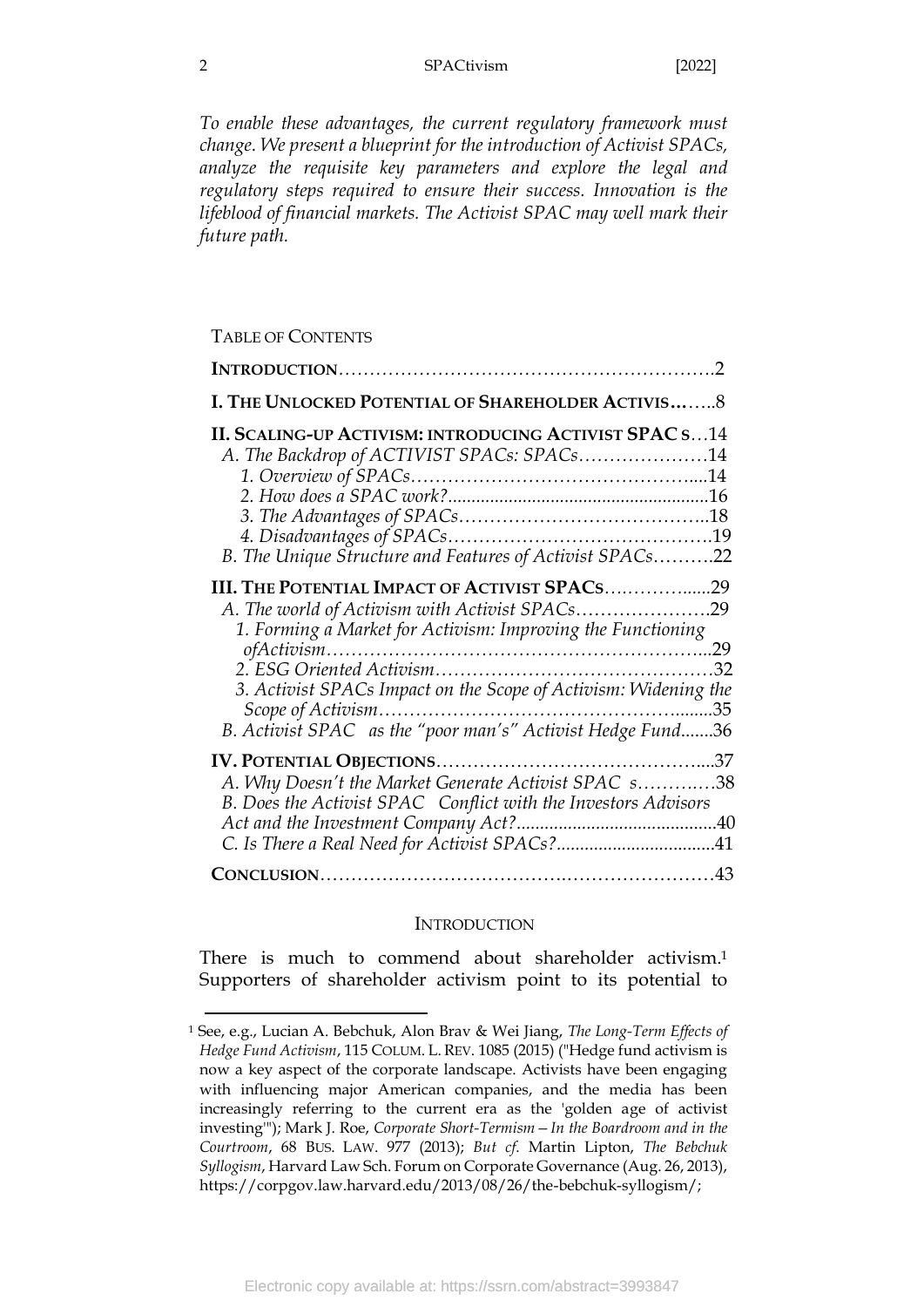enhance firm value by disciplining management and improving corporate governance. At present, however, there is an inherent limitation on the potential of shareholder activism to serve as an antidote to corporate failures: its limited scale and uniform rigid form. The central players in shareholder activism are activist hedge funds. The resources they can deploy toward engagements are limited: in 2020, activist hedge funds initiated campaigns in only 80 (2.3 percent) of the 3463 publicly traded firms with a market cap of at least \$500 million. <sup>2</sup> Needless to say that only a fraction of the activist campaigns are successful. Evidently, in its present form, shareholder activism falls short of realizing its full potential.

<span id="page-3-1"></span>The main reason for the limited reach of hedge funds is regulatory. The regulatory framework that applies to activist hedge funds practically forces them to raise money only from private sources, such as private equity firms, pension funds and affluent individuals, thus constraining their ability to increase the funds that can be used toward engagements.<sup>3</sup> Investments from private sources are dwarfed by the universe of public investments. The capital deployed by activist hedge funds in the U.S. market in 2020 amounted to \$16.1 billion.<sup>4</sup> This sum may seem large, but it is only a tiny fraction – 0.0322% – of the market cap of all U.S. public firms, which exceeded \$50 trillion.<sup>5</sup>

<span id="page-3-0"></span>Martin Lipton, *Do Activist Hedge Funds Really Create Long Term Value?*, Harvard Law Sch. Forum on Corporate Governance (Jul. 22, 2014), https://corpgov.law.harvard.edu/2014/07/22/do-activist-hedge-fundsreally-create-long-term-value/.

<sup>2</sup> WILSHIRE, *Wilshire 500 Total Market Index Fact Sheet*, December 31, 2020, [https://www.wilshire.com/Portals/0/analytics/indexes/fact](https://www.wilshire.com/Portals/0/analytics/indexes/fact-sheets/wilshire-5000-fact-sheet.pdf)[sheets/wilshire-5000-fact-sheet.pdf;](https://www.wilshire.com/Portals/0/analytics/indexes/fact-sheets/wilshire-5000-fact-sheet.pdf) LAZARD 2020 REVIEW OF SHAREHOLDER ACTIVISM, January 2021, p. 6, [https://www.lazard.com/media/451536/lazards-2020-review-of](https://www.lazard.com/media/451536/lazards-2020-review-of-shareholder-activism-vf.pdf)[shareholder-activism-vf.pdf.](https://www.lazard.com/media/451536/lazards-2020-review-of-shareholder-activism-vf.pdf) 

<sup>3</sup> The investment of pension funds and other Institutional investors in activist hedge funds, is on a relatively limited extent. See MORLEY, *infra* note [128](#page-39-0) for an explanation of the limited investment of institutional investors in activist hedge funds.

<sup>4</sup> *Id.*

<sup>5</sup> SIBLIS RESEARCH, *Total Market Value of U.S. Stock Market*, [https://siblisresearch.com/data/us-stock-market](https://siblisresearch.com/data/us-stock-market-value/#:~:text=The%20total%20market%20capitalization%20of,about%20OTC%20markets%20from%20here. (last)[value/#:~:text=The%20total%20market%20capitalization%20of,about%20O](https://siblisresearch.com/data/us-stock-market-value/#:~:text=The%20total%20market%20capitalization%20of,about%20OTC%20markets%20from%20here. (last) [TC%20markets%20from%20here. \(last](https://siblisresearch.com/data/us-stock-market-value/#:~:text=The%20total%20market%20capitalization%20of,about%20OTC%20markets%20from%20here. (last) visited June 15, 2021). It should be noted that the share of the total positions of hedge funds from the total capital of U.S. public markets is larger: The 16.1 billion reflects only the fresh capital entering the market—but hedge funds still hold positions from prior years. The total capital held by U.S. hedge funds at the end of 2018 is estimated at \$146B AUM. Svea Herbst-Bayliss, *Karmic Reckoning? Investors in Activist Hedge Funds Agitate for Change*, Reuters (Jul. 30, 2019), [https://www.reuters.com/article/us-usa-hedgefunds-investors-focus](https://www.reuters.com/article/us-usa-hedgefunds-investors-focus-idUSKCN1UP17T)[idUSKCN1UP17T.](https://www.reuters.com/article/us-usa-hedgefunds-investors-focus-idUSKCN1UP17T)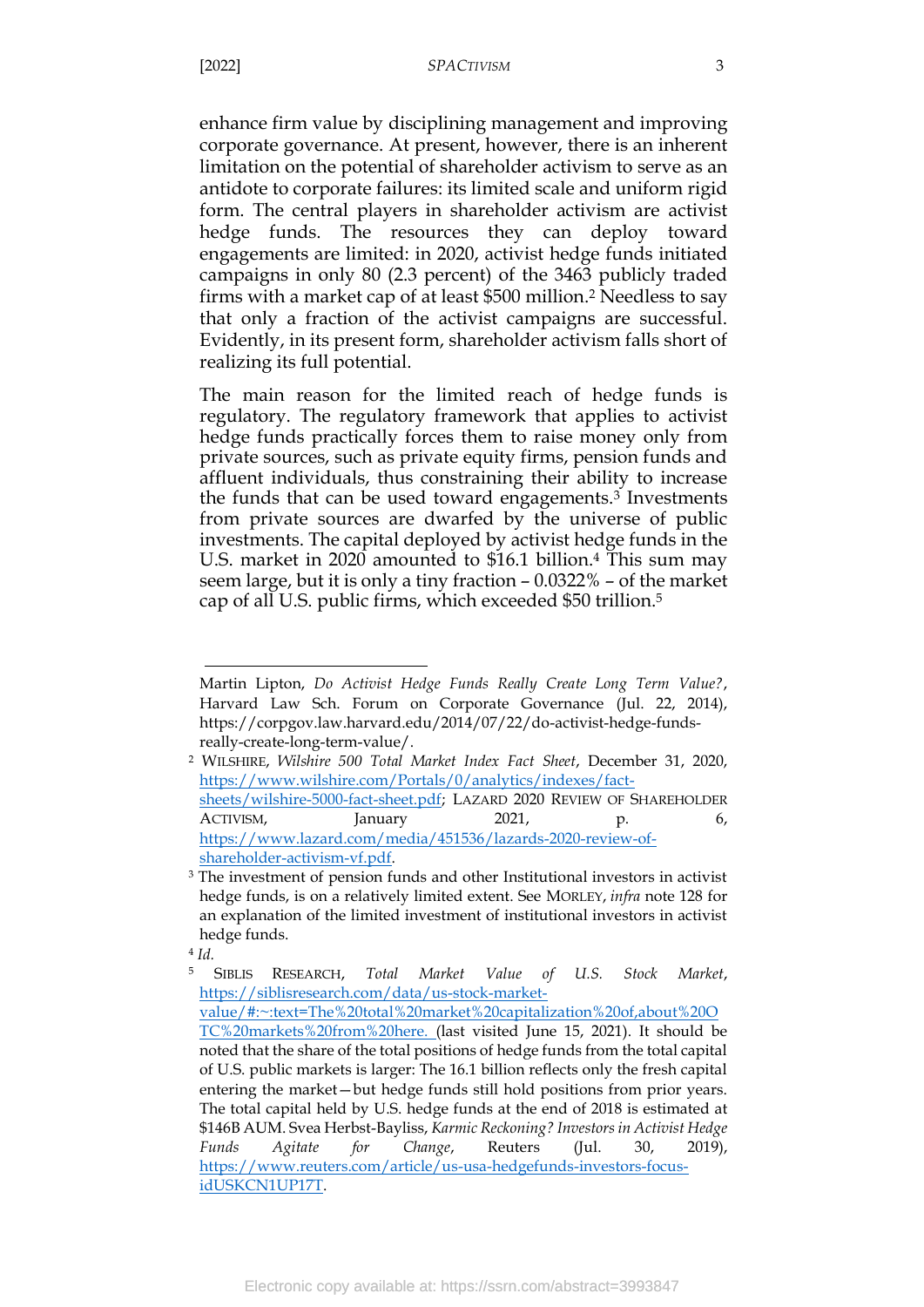#### 4 SPACtivism [2022]

Activist hedge funds are *de-facto* precluded from raising money from the public because it would legally bar them from obtaining their traditional compensation package.<sup>6</sup> In addition, SEC regulations condition raising funds from the public on extensive and comprehensive disclosure. Specifically, there are strict restrictions on public offerings that do not disclose a "specific business [plan](https://www.law.cornell.edu/definitions/index.php?width=840&height=800&iframe=true&def_id=9d243016b094305eb1f0d06587e0caf6&term_occur=999&term_src=Title:17:Chapter:II:Part:230:Subjgrp:40:230.419) or purpose."<sup>7</sup> Among other things, this regulation requires the issuer to allow public investors to withdraw their funds prior to the materialization of its business endeavour. However, the business model of activist hedge funds critically depends on secrecy until a later stage. Complying with the SEC disclosure rules would inhibit activist hedge funds from forming a position under the market's radar – an indispensable aspect of the business model shared by all activist hedge funds. activist hedge funds search for underperforming companies, identify major deficiencies, and then devise an alternative strategic business plan, that will serve as a remedial measure and increase their value. The recoupment of these costly undertakings comes, if at all, months later when the activist hedge fund sells its shares. For recoupment to occur, activist hedge funds must act covertly until the time of the engagement, buying its major stake at a low price. Otherwise, if information about the engagement reaches the market ahead of time, the target's share price will rise before the activist buy its stake, which will foil the hedge fund's plan by rendering it much less profitable. 8

In this Essay, we introduce a modified version of the Special Purpose Acquisition Corporation (SPAC) which we dub the Activist SPAC, which would enable activist hedge funds to raise capital from the public. The Activist SPAC is a corporate form uniquely designed for the special needs of shareholders activism. Our proposal draws inspiration from an existing corporate form, the Special Purpose Acquisition Corporation (SPAC). The SPAC corporate form allows the public to commit funds to acquire a private company. The private target is unknown at the time of the investment, and the funds committed by individual investors are held in trust until a target is identified. Once the target is chosen, its identity is disclosed to the individual investors, who get to decide whether to withdraw their money and receive interest on their investment or go along with the acquisition plan.

<sup>6</sup> Regarding the legal limitations on compensation packages of funds' investment advisors imposed by the Investment Advisory Act, see *infra*, note [133.](#page-40-1)

<sup>7</sup> 17 C.F.R. § 230.419.

<sup>8</sup> See, e.g., Kobi Kastiel and Yaron Nili*, In Search of the Absent Shareholders: A New Solution to Retail Investors' Apathy*, 41 DEL.J. CORP. L. 55 (2016) (suggesting utilizing behavioural nudges in order to overcome barriers to more active engagement of retail investors, and tools that would facilitate their automatic supports of activist campaigns by other professional actors).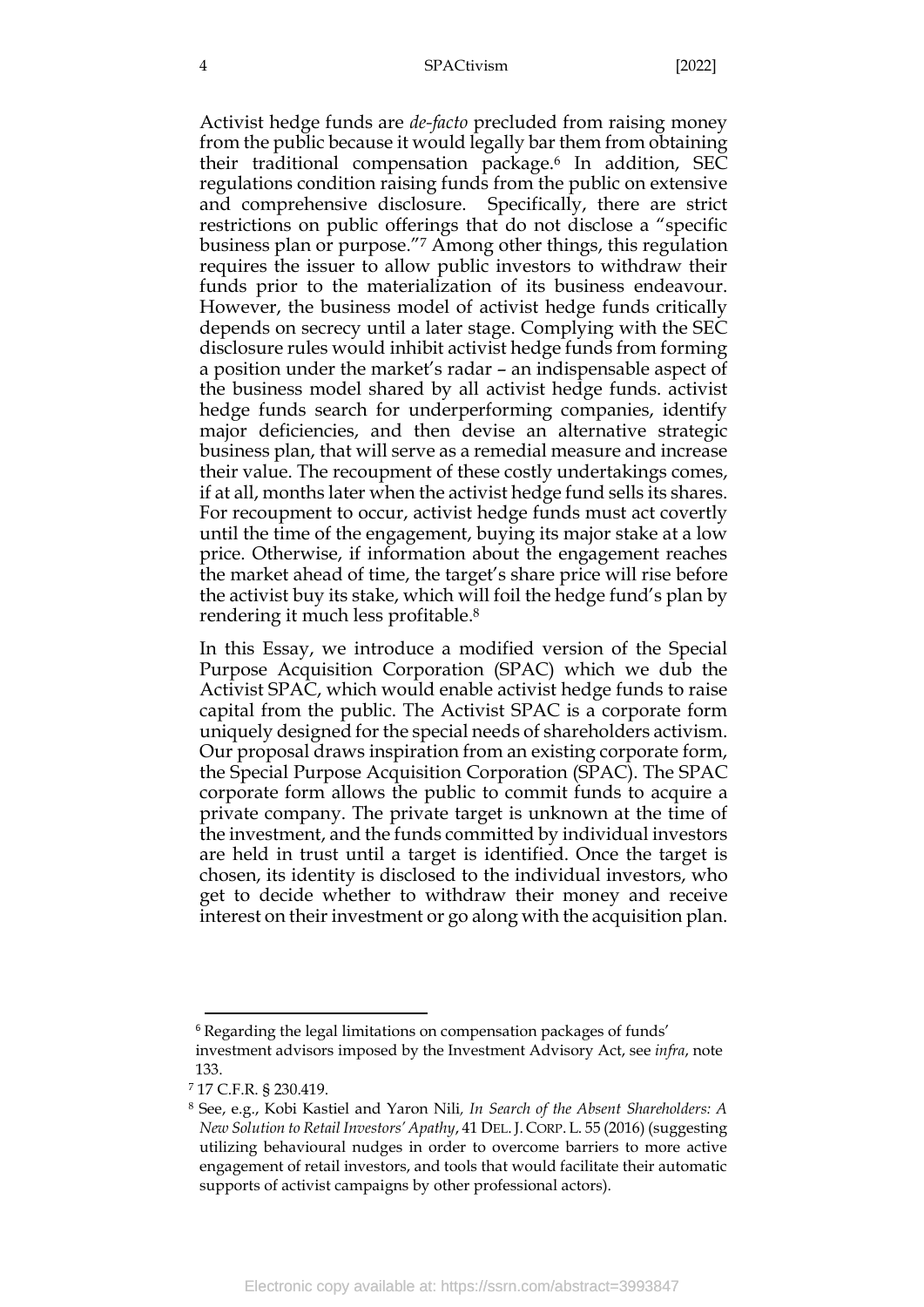In 2020 alone, SPAC IPOs raised 83 billion dollars, four times as much as all activist hedge funds. 9

Similar to the traditional SPAC, the Activist SPAC would allow the public to commit money to a concrete purpose. Yet, there would be several critical differences between the two. As opposed to the SPAC, Activist SPACs would target a public company, selected for the purpose of an activism campaign, rather than a private company. Limiting the Activist SPAC investment to public firms, would also enable to overcome many of the existing problems with traditional SPACs. Additionally, the money invested in Activist SPACs would not be directed toward a full acquisition of (or merger with) the public company, but rather toward purchasing a block of shares, normally 5%- 10%, <sup>10</sup> that would enable changing the course of the target corporation.

Another difference between Activist SPACs and traditional SPACs stems from the need of activist hedge funds to keep the identity of the target corporation under wraps prior to the engagement. Unlike the SPAC, the Activist SPAC would not be required to announce the target prior to buying its shares. Investors in the Activist SPAC would be given an opportunity to redeem their investment *following* the announcement. Following the acquisition of its stake in the putative target, the Activist SPAC would have to disclose its planned strategy for activism, in a similar form to the "white papers" that activist hedge funds send to the management of the target company and its major shareholders, convincing them why a certain change in the company is needed.<sup>11</sup> Such documents would detail the strategic change they would like the company to adopt, present material support for their claim that such a change is desirable and feasible, and provide an estimate of the increase in value the change may generate.

As is the case with traditional SPAC investors, Activist SPAC investors would be able to redeem their shares and receive their

<sup>9</sup> Joshua Franklin, *U.S. SPACs overtake 2020 haul in less than three months*, REUTERS (Mar. 17, 2021), [https://www.reuters.com/article/us-spac-usa-ipo](https://www.reuters.com/article/us-spac-usa-ipo-idUSKBN2B919O)[idUSKBN2B919O.](https://www.reuters.com/article/us-spac-usa-ipo-idUSKBN2B919O)

<sup>&</sup>lt;sup>10</sup> Similar to the average stake held by an activist hedge fund. See. Simmons  $\&$ Simmons, *Unlocking Value: The Role of Activist Alternative Investment Managers*, AIMA (2015), file:///C:/Users/Adi/Downloads/Unlocking%20Value%20- %20The%20Role%20of%20Activist%20Alternative%20Investment%20Manag ers.pdf (finding that activist hedge funds hold on average 9% of the stock of the target).

<sup>11</sup> See, Brandon R. Harper, *The Dupont Proxy Battle: Successful Defense Measures Against Shareholder Activism*, 41 DEL. J. CORP. L. 117, 120 (2016). ("The activist will produce analyses and proposed remedies to what they believe are the target company's shortcomings in the form of a 'white paper'").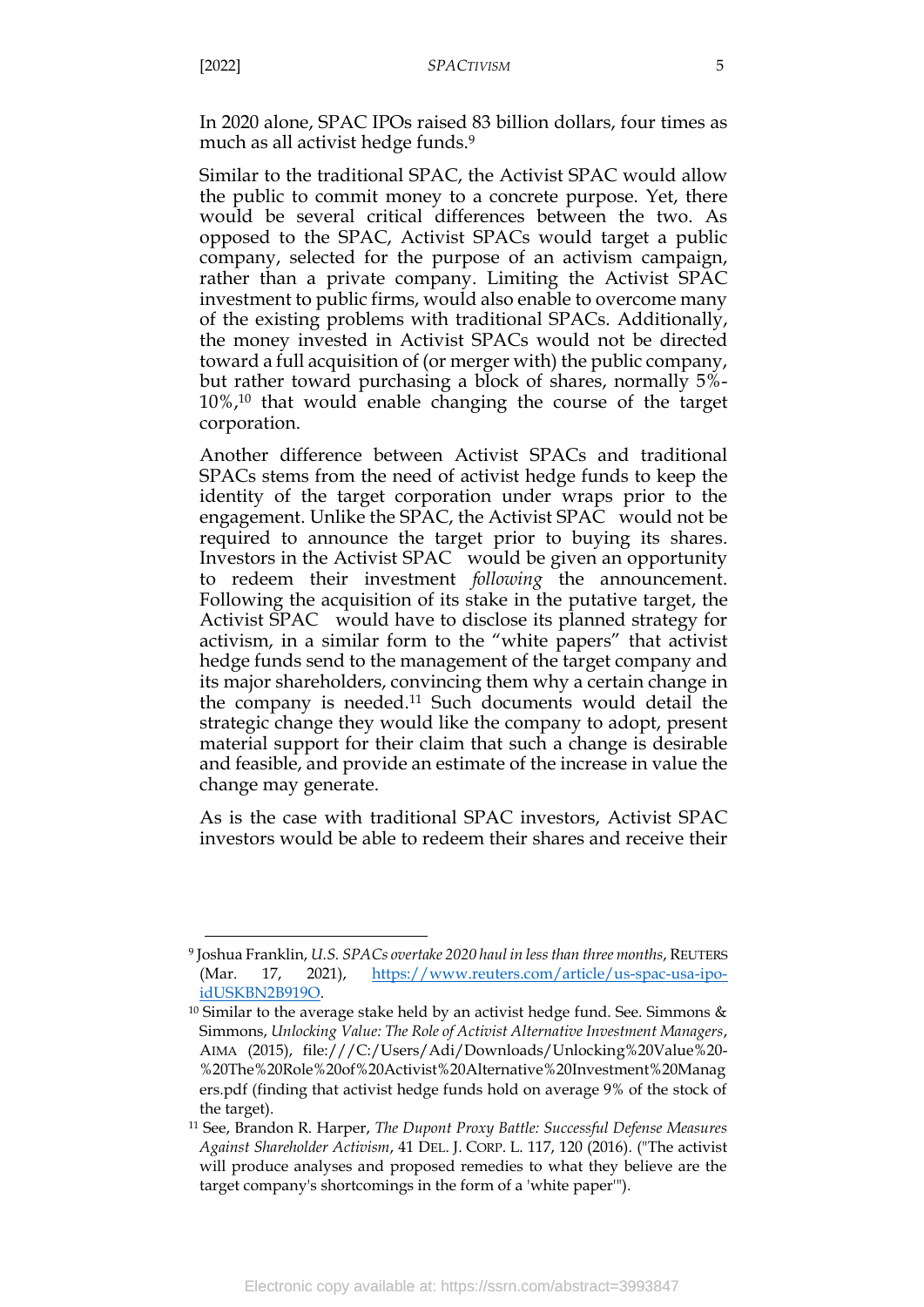initial investment. <sup>12</sup> Moreover, the Activist SPAC would have to note in advance the rate of non-redeeming shareholders that would be required for advancing its Activist campaign, and thus also provide a market check on its strategy. A 50% threshold seems reasonable, unless the Activist SPAC has reasons to suggest a different threshold.

Importantly, the amount received upon redemption would be capped at the amount of the initial investment, even if there is a spike in the price of the target – and as a result, in the shares of the Activist SPAC. Such cap would prevent a "stag hunt" dynamic whereby investors may prefer to redeem their shares right after the potential spike in the value of the target at the time of the announcement, rather than wait until the goal of the activist campaign are materialized.<sup>13</sup> This dynamic, when shared by many shareholders, could prevent the actual activist campaign from being executed, as the capital the Activist SPAC will have left to deploy may be insufficient, and may not even pass the threshold of supporting shareholders it has determined.

The redemption right in Activist SPACs would be more restricted than SPACs in two dimensions. First, the Activist SPAC shareholders would have a redemption right only *after* the company has formed its investment position. Second, they would not have an absolute right to receive her initial investment plus accrued interest. Because the Activist SPAC incurs costs prior to selecting the target and the target's share price may depreciate, the funds available for redemption may, in some cases, be lower than the funds initially invested. We believe that this additional risk to Activist SPAC investors is warranted. SPAC shareholders invest in private companies that are not subject to the same stringent disclosure requirements that apply to public ones and thus do not benefit from the price transparency of publicly traded firms. Hence, there is a serious risk that SPACs are overpaying for the target. Activist SPAC s, in contrast, target public corporations that must comply with all SEC regulations. Public corporations offer much greater transparency, and therefore, pose a smaller risk to investors. In other words, Activist SPAC shareholders are exposed to market fluctuations in the share prices of the activism target, but not to overvaluation by the Activist SPAC managerial team.

Implementation of our proposal can expand the horizons of activism. If Activist SPACs manage to raise even 10% of the amount raised by SPACs in 2020 (over \$80 billion), it will increase the resources available for shareholder activism dramatically. Hence, the institutionalization of the Activist SPAC has the potential to revamp capital markets and improve the quality of corporate governance of boards by significantly

<sup>12</sup> For discussion of the possibility that the investors will fund some of the expenses the sponsor has incurred, such as underwriting expenses, see *supra*, part II.B.

<sup>13</sup> Regarding the dynamic of a "Stag Hunt" game*, see infra*, note [101.](#page-28-0)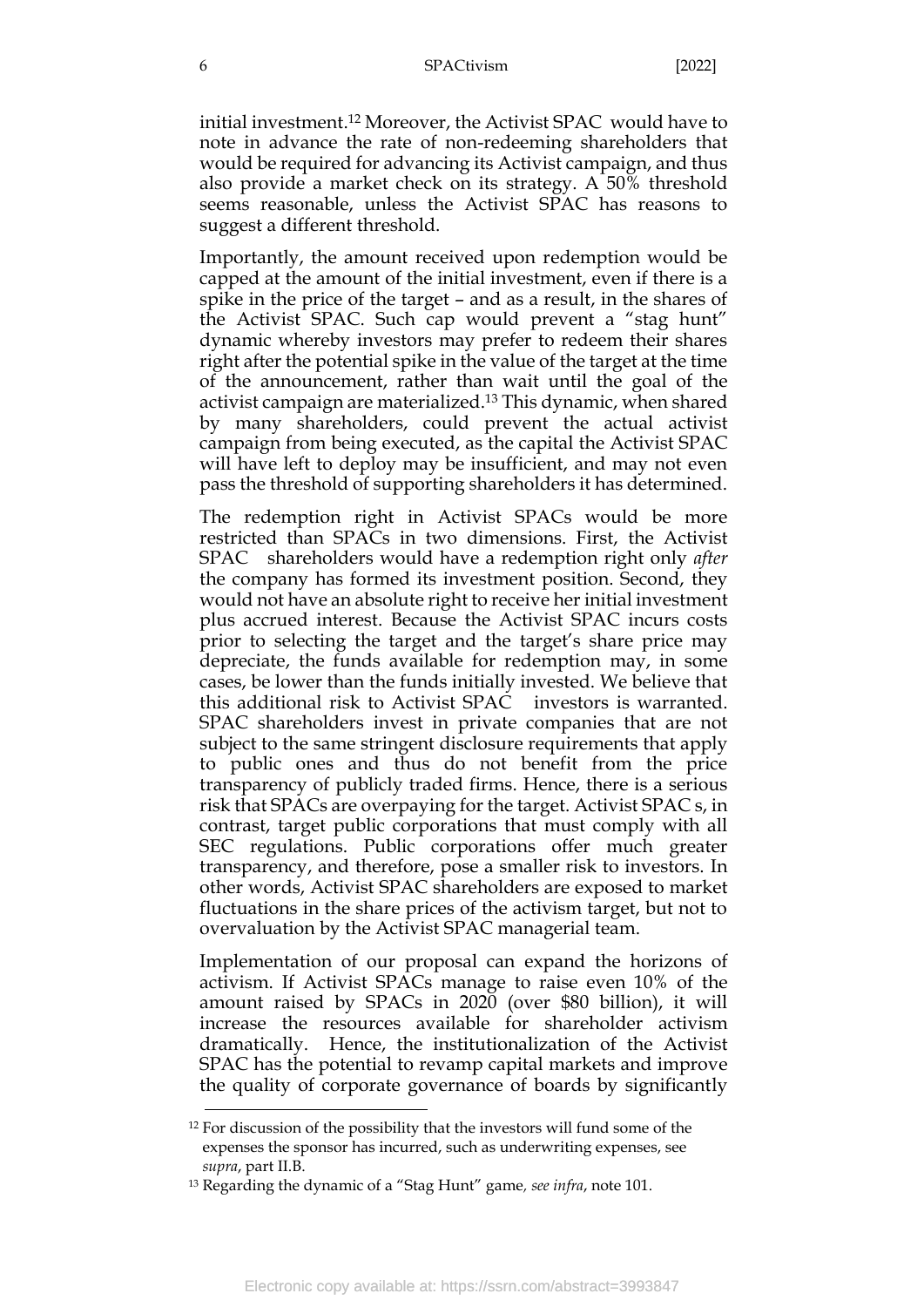scaling up shareholder activism. Furthermore, Activist SPACs' impact on activism is not limited only to scope – their introduction is likely to improve the quality of activism. One of the major critiques of hedge fund activism is that the structure of such investment vehicle derives a focus on the short-term that may be detrimental to the companies in which they invest in the long run. Indeed, the average length of a hedge fund activism campaign tends to be quite short, $14$  and many of them are aimed at quick fixes.<sup>15</sup>

<span id="page-7-1"></span><span id="page-7-0"></span>In contrast, Activist SPAC investors will be able to function as a much more patient source of capital, for three main reasons. First, unlike hedge funds that are structured as partnerships from which their investors are precluded from exiting, the Activist SPAC is structured as a public corporation whose investors would be able to liquidate their investment at any point in time. For this reason, Activist SPAC managers would face less pressure to soothe investors with short-termed results: if investors are not happy, they can always sell their share in the Activist SPAC on the market. Second, investors in Activist SPACs would be to commit only a tiny fraction of their wealth to this goal and thereby remain diversified in their investments. . Hedge funds by contrast, require high investment amounts that largely negate diversification. The combination of small investments and diversification would further ease of the pressure on Activist SPAC managers, allowing them to make prudent long term decisions. Third, unlike hedge funds that are partnerships with a deadline for their dissolution, Activist SPACs are public companies with no deadline for dissolution and thus managers will be less time-pressured in their investment.

Activist SPACs can, therefore, start a new tide in capital markets, one that would leave a more sustainable impact on public companies and corporate governance. Its actual impact on the

<sup>14</sup> SULLIVAN & CROMWELL LLP REVIEW AND ANALYSIS OF 2020 U.S. SHAREHOLDER ACTIVISM AND ACTIVIST SETTELEMENT AGREEMENTS, December 2020, p. 27-28, available at [https://www.sullcrom.com/shareholder-activism-review-us-](https://www.sullcrom.com/shareholder-activism-review-us-2020)[2020](https://www.sullcrom.com/shareholder-activism-review-us-2020) (finding that only approximately 10% of activist campaigns which were initiated and settled in 2020 took six months or longer until settlment); Fredrick Cedergren & Mangus Noack, *Hedge Fund Activism in Europe: Are Activist Hedge Funds Guardians of Shareholder Value?* MASTER'S THESIS, COPENHAGEN BUSINESS SCHOOL 1, 45 (2020), https://research.cbs.dk/en/studentProjects/2b3e157d-12d0-4830-ad7a-10232076dcc9 (finding that the median period of time for engagements of activist hedge funds in Europe between 2010-2019 stood on 4.2 months and the average on 9.2 months). *But see* Lucian A. Bebchuk, Alon Brav, Wei Jiang & Thomas Keusch, *Dancing with Activists*, 137 J. FIN. ECON. 1, 30 (2020) (Finding that the average length of activist campaigns initiated between 2000- 2013 was approximately 2.5 years). It should be noted that the data on which the Bebchuk et al. study is based is at least almost a decade old.

<sup>15</sup> Assaf Hamdani & Sharon Hannes, *The Future of Shareholder Activism*, 99 B.U. L. REV. 971, 991 (2019).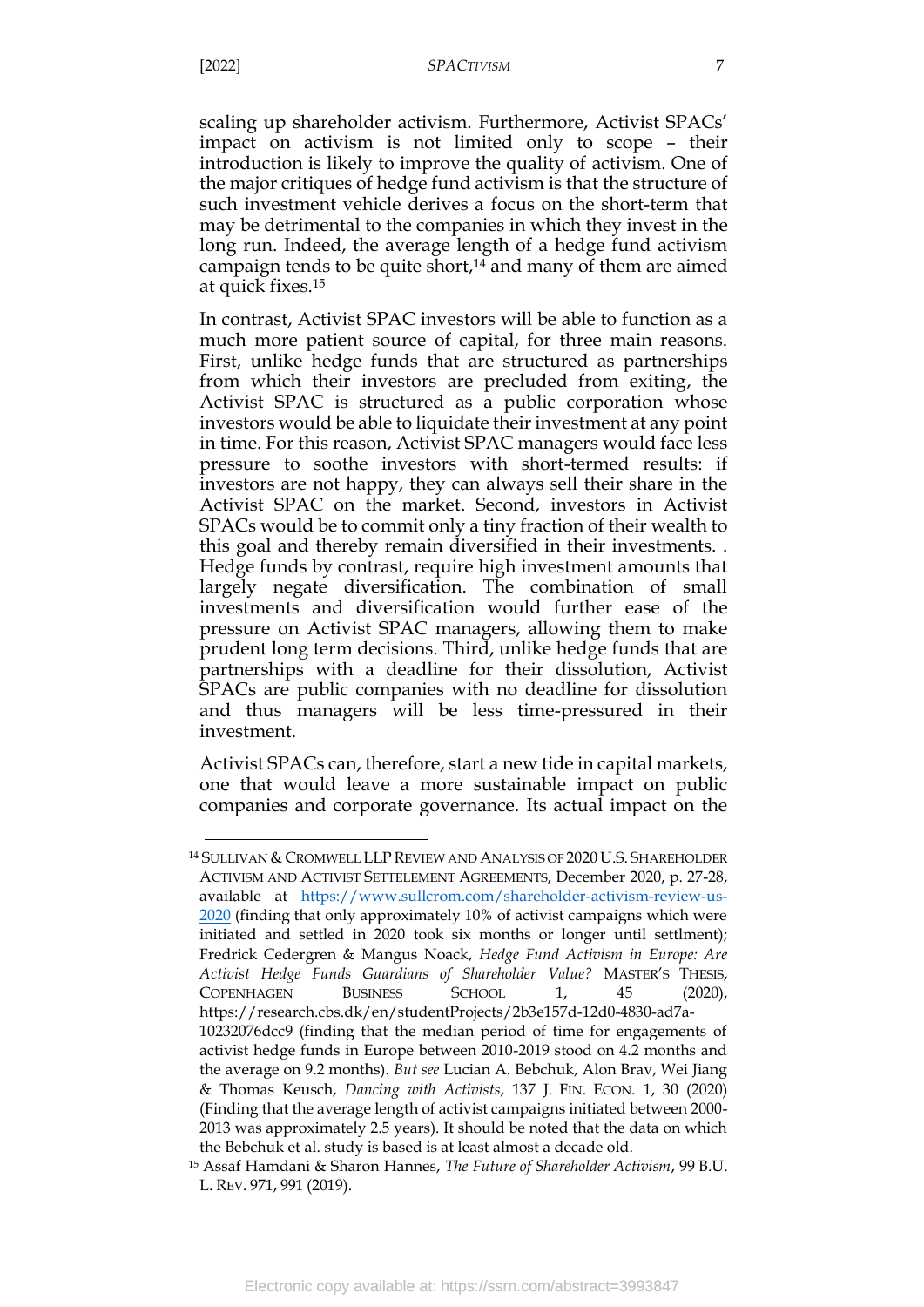market may be exponentially higher than the increase in activist campaigns: the mere prospect of activist engagements exerts a disciplining effect on *all* managements. In the face of high levels of activism, managements would strive to improve their performance to divert activists to other, less well-performing, companies. Hence, activism generates positive spillover effects and improves the performance of firms that have not been engaged. 16

<span id="page-8-2"></span>Structurally, this Essay unfolds in four parts. Part I discusses the promise and peril of shareholder activism, focusing on the central limitation on activism: its relatively limited scale and uniform rigid form. Part II introduces Activist SPAC and lays out its design. Part III discusses the potential impact of Activist SPACs on the market. Part IV discusses possible objections. A short conclusion follows.

#### I. THE UNLOCKED POTENTIAL OF SHAREHOLDER ACTIVISM

<span id="page-8-0"></span>Shareholder activism has been a central theme in corporate law scholarship in recent years. Prominent theorists believe that shareholder activism is the key to improving corporate performance. These scholars see shareholder activism as the cure for many of the ailments caused by the agency problem. 17

<span id="page-8-1"></span>Evidently, it is hard to count on shareholders to supervise managers. Critics have long expressed doubt regarding the ability of shareholders to make use of their power, due to their rational apathy disposition.<sup>18</sup> Information gathering about firms and market conditions is an expensive endeavour. The cost far exceeds the potential benefits for most shareholders. Worse yet,

<sup>16</sup> *See* Ronald J. Gilson & Jeffrey N. Gordon, *The Agency Costs of Agency Capitalism: Activist Investors and the Revaluation of Governance Rights*, 113 COLUM. L. REV. 863, 896-901 (2013) (discussing the spill over effect of activism on all firms); see also Adi Libson and Gideon Parchomovksy, *Reversing the Fortunes of Active Funds*. 99 TEX. L. REV. 581, 494-95 (2021) (considering the market-wide effect of activism in tailoring the tax credits for internalizing its positive external effects).

<sup>&</sup>lt;sup>17</sup> This confidence that increasing shareholder engagement in the company has potential in curing many of the market's maladies, has lead Lucian Arye Bebchuk to spear-headed a wide-ranging campaign that transcended the boundaries of the academy for empowering shareholders and augment their influence on corporations. *See* Lucian Arye Bebchuk, *The Case for Increasing Shareholder Power,* 118 HARV. L. REV. 833 (2005). An important facet of the campaign was the shareholder rights project that encouraged market actors to support and facilitate shareholder empowerment. These efforts bore fruit. A considerable number of market actors heeded Bebchuck's calls and have adopted structures that enabled shareholders to influence the board and management by eradicating poison pills and staggered boards clauses. *See* Zohar Goshen & Sharon Hannes, *The Death of Corporate Law*, 94 N.Y.U. L. REV. 263, 277-273 (2019)

<sup>18</sup> *See*, *e.g*., Bernard S. Black, *Shareholder Passivity Reexamined*, 89 MICH. L. REV. 520, 527 (1990).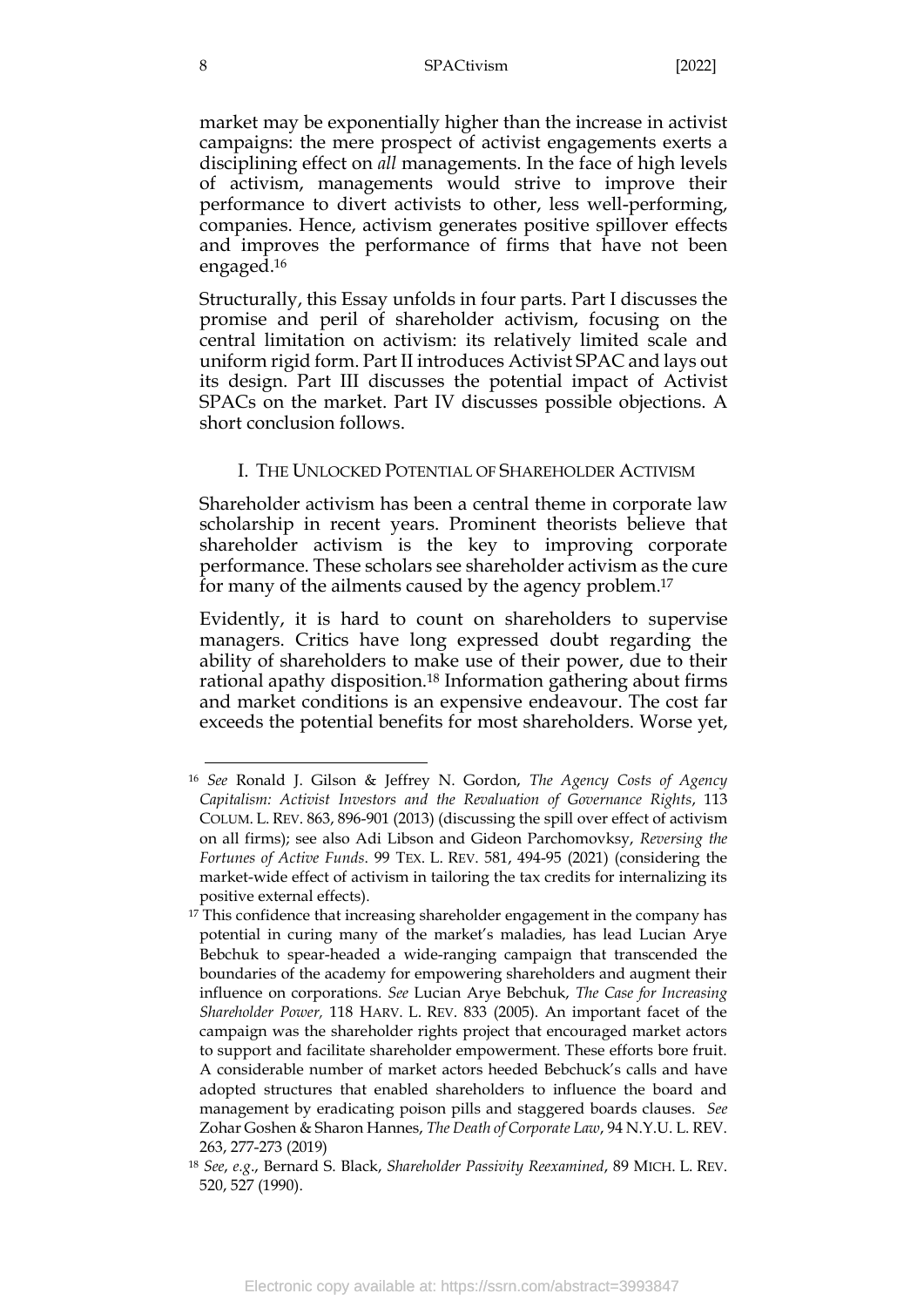while the cost of collecting the necessary information falls squarely on the individual shareholder who engages in this task, the benefits accrue to all shareholders – giving rise to a collective action problem.

Exercising "voice" in shareholder meetings gives rise to a similar challenge. Dispersed shareholders must coordinate their opinions and actions to use their "voice" effectively. Coordination is costly in and of itself, <sup>19</sup> and someone must bear this cost. Once again, each individual shareholder would prefer that her colleagues shoulder this cost. Yet, this mode of thinking, though individually rational, undermines collective action.

Some theorists have pinned their hopes on institutional shareholders as a solution to the rational apathy of individual shareholders. Professor Bernie Black has pointed out that institutional investors, on account of their size and clout, face a different incentive matrix than individual investors. They do not suffer from the rational apathy problem, so goes the argument, since their expected benefit from an increase in firm value due to corporate changes may easily exceed the expected costs involved in activism.<sup>20</sup> Furthermore, they can utilize their "voice" effectively without the help of others. Given their sheer market size, their financial sophistication and business acumen, their active involvement in firms will leave an enormous market impact.

Notwithstanding their potential, however, most institutional investors fail to fulfil the promise. Professors Ronald Gilson and Jeffery Gordon have explained that the relative passivity of institutional investors stems from the fact that it does not pay off, even for them, to engage in active monitoring of firms. The prime interest of institutional investors is not the absolute returns on their investments, but rather their relative performance compared to their peers. Investing in active engagements does not improve their relative performance; on the contrary, it may even lower it.<sup>21</sup> Traditional institutional investors are therefore "rationally reticent".<sup>22</sup>

Gilson and Gordon have observed that Activist hedge funds are not as diversified as other institutional shareholders, and thus have the incentive to invest in information gathering and processing. The appreciation in a company's share price can surpass the significant costs involved in engaging its

<sup>19</sup> *See, e.g*., William J. Carney, *Shareholder Coordination Costs, Shark Repellents and Takeout Mergers: The Case against Fiduciary Duties*, 8 AM. B. FOUND. RES. J. 341, 366 (1983).

<sup>20</sup> Black, *supra note* [18,](#page-8-1) at 585; Bernard S. Black, *Agents Watching Agents: The Promise of Institutional Investors*, 39 UCLA L. REV. 811, 827-829 (1992)

<sup>21</sup> GILSON & GORDON, *supra* note [16](#page-8-2) at 899-890

<sup>22</sup> *Id.* at 889 ("Mutual funds and other for-profit investment managers are almost uniformly reticent – very rarely proactive but responsive to others' proposals").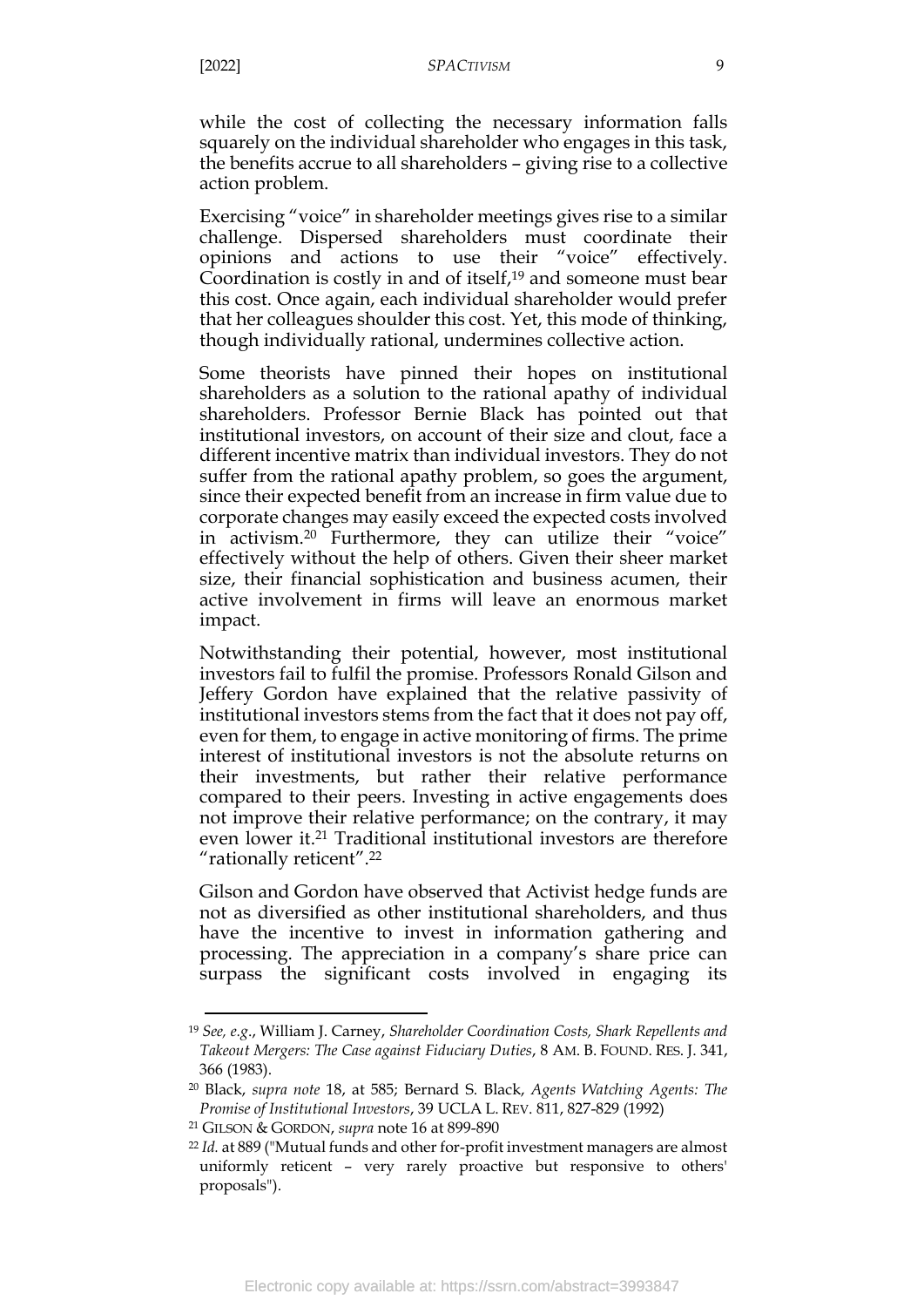management. Moreover, the business model of Activist hedge funds allows them to mobilize traditional institutional investors to join their campaign. After an Activist hedge fund has invested in deciphering the firm's weakness and the proper solution for its weaknesses, other institutional investors, such as the large mutual fund families, need not bear any additional cost and can gain from supporting Activist hedge funds' campaigns. A similar argument has also been suggested by Bebchuk, Cohen, and Hirst.<sup>23</sup>

<span id="page-10-1"></span><span id="page-10-0"></span>The first corporate law scholar to identify the potential of activist hedge funds to reduce agency costs was Professor Bill Bratton.<sup>24</sup> Almost contemporaneously, professors Marcel Kahan and Edward Rock pointed out the ability of corporate hedge funds to act as "true owners" and provide effective monitoring of management.<sup>25</sup> Shortly thereafter, Jonathan Macy lauded activist hedge funds as "the newest big thing in corporate governance."<sup>26</sup> On the empirical side, Alon Brav, Wei Jang, Frank Partnoy, and Randall Thomas, who conducted a comprehensive empirical analysis of activist hedge funds, found that their engagements improve the performance of the target in two thirds of the cases, and yield an abnormal return of seven percent above market.<sup>27</sup>

<span id="page-10-2"></span>It should be emphasized that not all corporate law scholars agree that activist hedge fund engagements are value enhancing. Some commentators have argued that while of activist hedge fund engagements increase value in the short run, they lead to loss of value in the long-term. <sup>28</sup> activist hedge fund engagements often focus on cost-cutting, dividend distributions, spin-offs, and the sale of the company. All those goals have some short-term flavor.

<sup>23</sup> Lucian A. Bebchuk, Alma Cohen & Scott Hirst, *The Agency Problems of Institutional Investors*, 31 J. ECON. PERSP. 89, 106 (2017).

<sup>24</sup> William W. Bratton, *Hedge Funds and Governance Targets*, 95 GEO. L. J. 1375 (2007).

<sup>25</sup> Marcel Kahan & Edward Rock, *Hedge Funds in Corporate Governance and Corporate Control*, 155 U. PA. L. REV. 1021, 1047 (2007) (noting the potential of activist hedge funds to act as 'real owners'). *See also* Frank Partnoy & Randall Thomas, *Gap Filling, Hedge Funds and Financial Innovation* in NEW FINANCIAL INSTRUMENTS AND INSTITUTIONS: OPPORTUNITIES AND POLICY CHALLENGES 101 (Yasuyuki Fuchita & Robert E. Litan eds., 2007).

<sup>26</sup> JONATHAN MACEY, CORPORATE GOVERNANCE: PROMISES KEPT, PROMISES BROKEN 241 (2008)

<sup>27</sup> Alon Brav, Wei Jang, Frank Partnoy & Randall Thomas, *Hedge Fund Activism, Corporate Governance, and Firm Performance*, 63 J. FIN. 1729 (2008); *See also* BRATTON, *supra* note [24](#page-10-0) at 1381(pointing to the fact that high success rate of activist hedge funds of getting targets to accede to their demands, reduces significantly the agency problem generated by the separation of ownership and control).

<sup>28</sup> Martijn Cremers, Saura Masconale & Simone M. Sepe, *Activist Hedge Funds and the Corporation*, 94 WASH. U. L. REV. 261, 265 (2016) ("Indeed, attempting to measure long-term valuations is the only method that can address the main challenge raised by the critics of activism, according to which hedge funds would profit from activism at the expense of a firm's long-term value").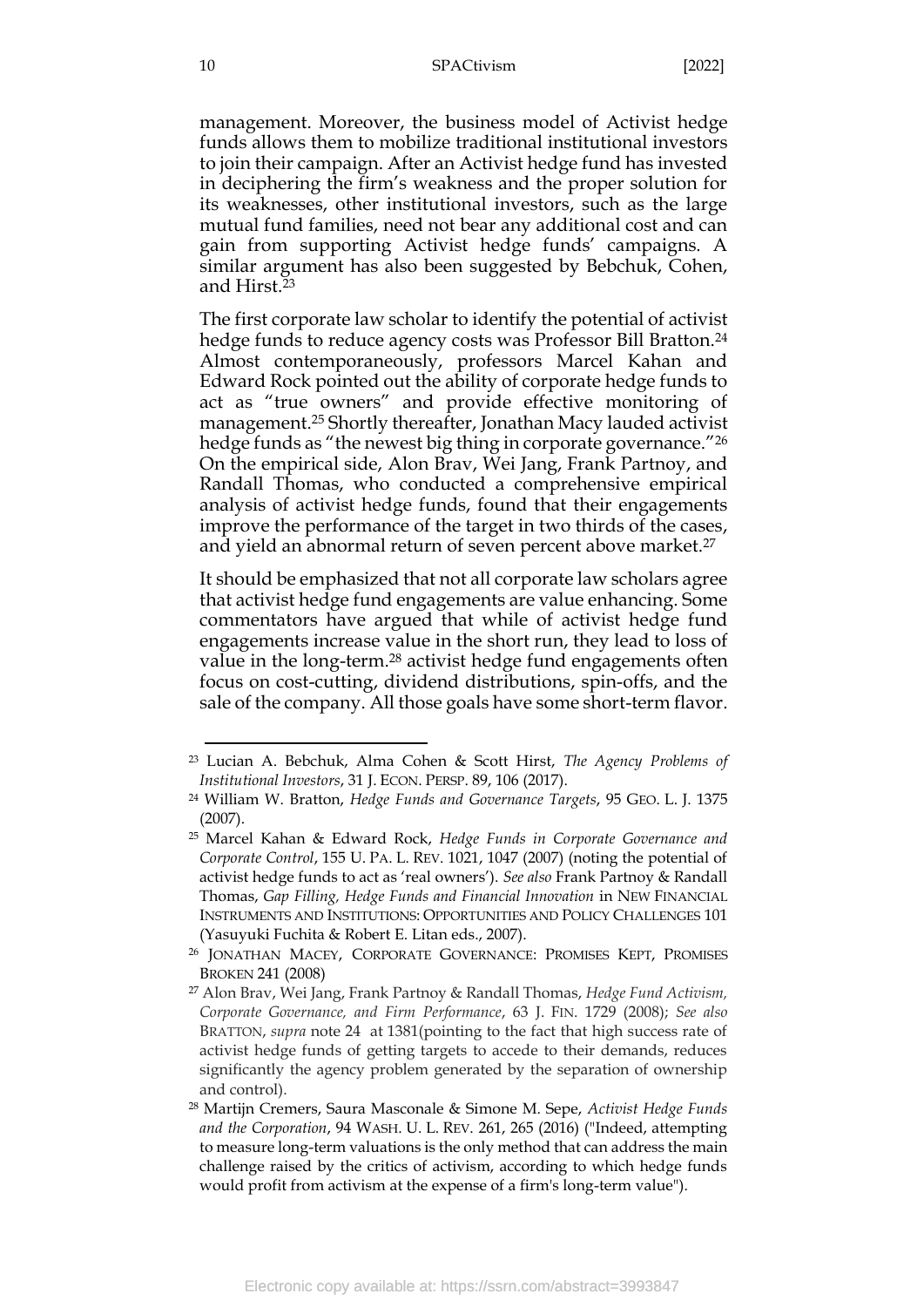A prime target for activists is the research and development ("R&D") budget of firms. Eliminating investments in R&D leads to a rise in the share price in the short-term, but often harms the company and its shareholders in the long-term. Naturally, the question whether activist hedge fund campaigns have a positive or negative impact on firm value is an empirical one. Yet, the empirical studies on this issue do not offer an unequivocal answer.

<span id="page-11-1"></span>Some studies have demonstrated that hedge fund activism has a positive impact on share value in the long run.<sup>29</sup> However, the vast majority of activist hedge fund campaigns do not last more than two years and only in few cases campaigns last over three years.<sup>30</sup> Even if there is no disparity between short and long term results, it is widely accepted that there is a tendency among activist hedge funds to limit themselves to relatively short engagements. By and large, current activist hedge funds forego opportunities for lengthy engagements enduring several years. The main reason for the "impatient" character of the capital of hedge funds is that hedge funds are structured as limited partnerships. Thus, investments in them are illiquid and opaque. Hedge funds need to meet "milestones" in order to reassure their investors that their investment is moving in the right direction. For this reason, they have to pursue relatively frequent events of realization of profits.

Even if one accepts the view that activist hedge funds have the potential to monitor firms effectively, there is an additional limitation on the potential of activist hedge funds to improve the performance of firms: their limited scope. The resources held by the activist hedge fund industry is estimated at approximately \$200 billion.<sup>31</sup> This sum may seem large on a standalone basis, but it constitutes 0.4% of the aggregate value of public companies in U.S. capital markets, which has surpassed \$50 trillion.<sup>32</sup> It

<span id="page-11-0"></span><sup>29</sup> Bebchuk, Brav & Jiang, *supra* note [1.](#page-2-1)

<sup>30</sup> *See supra,* note [14.](#page-7-0)

<sup>31</sup> Seva Herbst-Bayliss, *Karmic Reckoning? Investors in Activist Hedge Funds Agitate for Change*, REUTERS (Jul. 30, 2019), https://www.reuters.com/article/us-usa-hedgefunds-investors-focusidUSKCN1UP17T.

<sup>32</sup> *See supra,* note [5.](#page-3-0) It should be noted that the actual percentage of the U.S. market cap that hedge funds could acquire is even lower. Much of the resources of activist hedge funds have to divert to funding their campaign in addition to funding its management and employees, and not solely to purchasing stakes in public companies. For example, in Engine 1's recent campaign in Exxon it had purchased shares for \$50 million but spent \$30 million—over 50% of its initial acquisition—on the campaign. *See* Christopher M. Matthews, *Exxon vs. Activists: Battle Over Future of Oil and Gas Reaches Showdown*, WALL ST. J., May 25, 2021, https://www.wsj.com/articles/exxonvs-activists-battle-over-future-of-oil-and-gas-reaches-showdown-

<sup>11621950967?</sup>mod=hp\_lead\_pos7. This may be an extreme example, but it demonstrates that activist hedge funds have to spend a sizeable amount of their capital on campaign spending.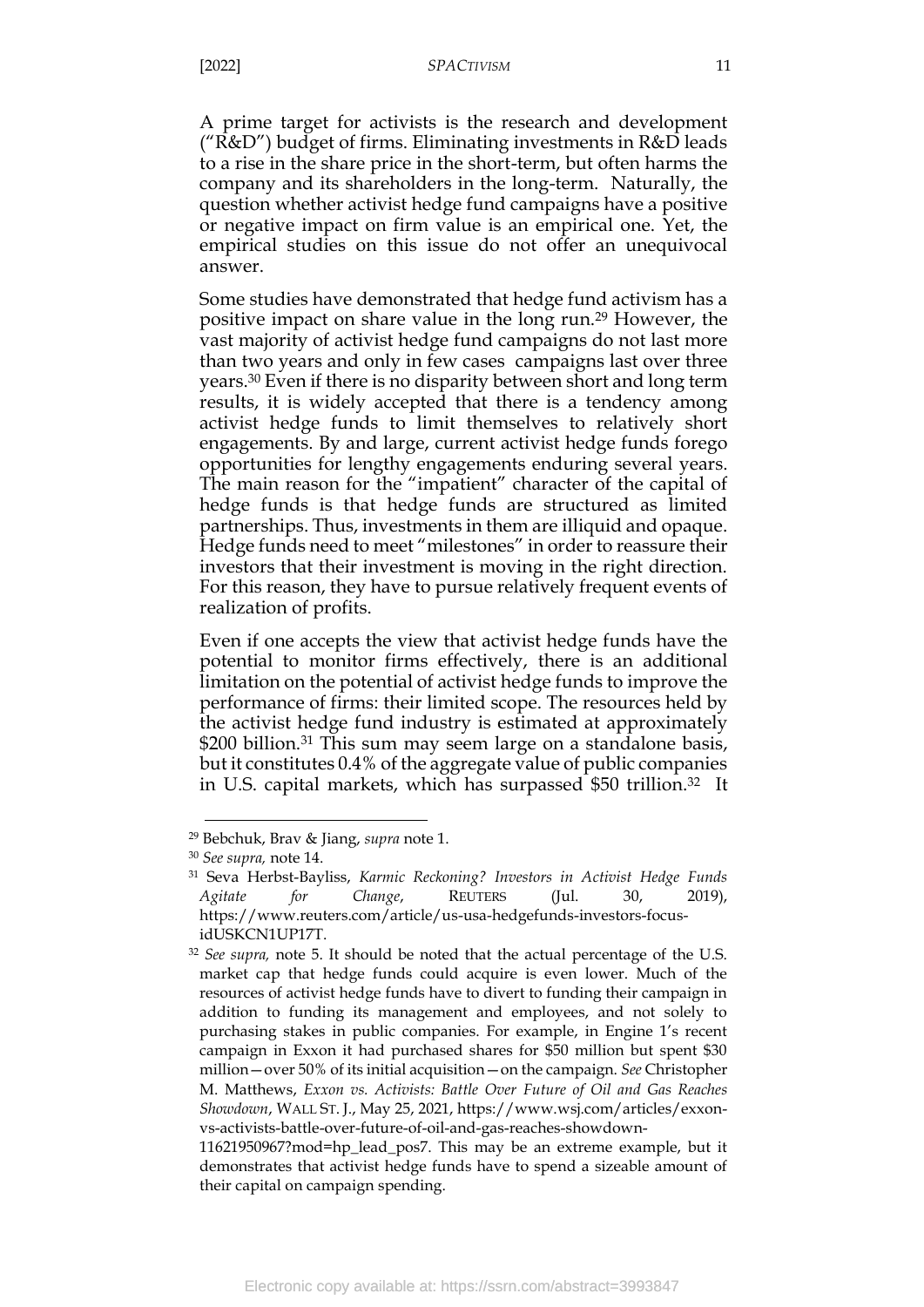bears emphasis that the capital available for deployment in a campaign is much lower. This is because a considerable percentage of the capital of activist hedge funds is tied to exiting investments that have not yet materialized. The aggregate amount deployed by activist hedge funds in 2020 was \$16.1 billion, a tiny fraction of the capital they control.<sup>33</sup> This amounts to only 0.0322% of the market cap of all U.S. public firms.

<span id="page-12-0"></span>It is true that activist hedge funds do not rely exclusively on their own funds: institutional investors support many activist hedge fund campaigns, augmenting the investments of activist hedge funds. <sup>34</sup> However, the activist hedge fund's own capital largely dictates the number of companies it can engage. It must form an initial sizeable stake in the target, which, in turn, determines its potential profits from an engagement. To illustrate, assume that a hedge fund could convince other institutional investors that own over 50% of a public company to cooperate in a campaign that has a potential to increase the value of the company by 50% with a probability of 0.5, even when it holds 0.1% of the companies' shares. Assume further that the value of the company is \$10 billion and thus the stake of the Activist is worth \$10 million. The cost of the campaign – convincing the other shareholders to support the activist hedge fund strategy – is \$5 million. In this case, it is not worthwhile for the hedge fund to engage the company. The expected value of such engagement is zero, even though it has the support of institutional investors.<sup>35</sup> If the stake of the activist hedge fund were larger – say, \$100 million – the engagement would have a positive value of \$45 million.

Our analysis thus far has omitted the up-front expenditures that activist hedge funds must incur. These include the cost of detecting the opportunity and forming the strategy, as well as the uncertainty regarding the support of institutional investors. Once these costs are added to the analysis, it becomes apparent that the stake of the activist hedge fund in the target needs to be greater than previously suggested. and in the previous example may need to reach \$200 million or more. Indeed, in 2020, the

<sup>33</sup> *See supra,* note [2](#page-3-1)

 $34$  For example, only recently a small new hedge fund  $-$  "engine 1" was able to obtain 2 seats on the board of a blue chip company, Exxon, in a plan to reduce its dependency on drilling and increase its investment in renewable energy. Engine 1 stake in Exxon, may not seem small— around 50 million—but in a huge public company like Exxon, that has a market cap of \$258 billion, Engine 1's shares constitute only %0.2 of Exxon's shares. Engine 1 was still able to succeed in its campaign due to the cooperation and support of the 3 largest institutional investors—BlackRock, State Street and Vanguard. *See* Matt Levine, *Exxon Has a Tough Green Activist*, BLOOMBERG, May 26, 2021, https://www.bloomberg.com/opinion/articles/2021-05-26/exxon-has-atough-green-activist.

<sup>35</sup> It will gain \$5 million from the implementation of the successful strategy, but it had also to incur a similar cost on the campaign.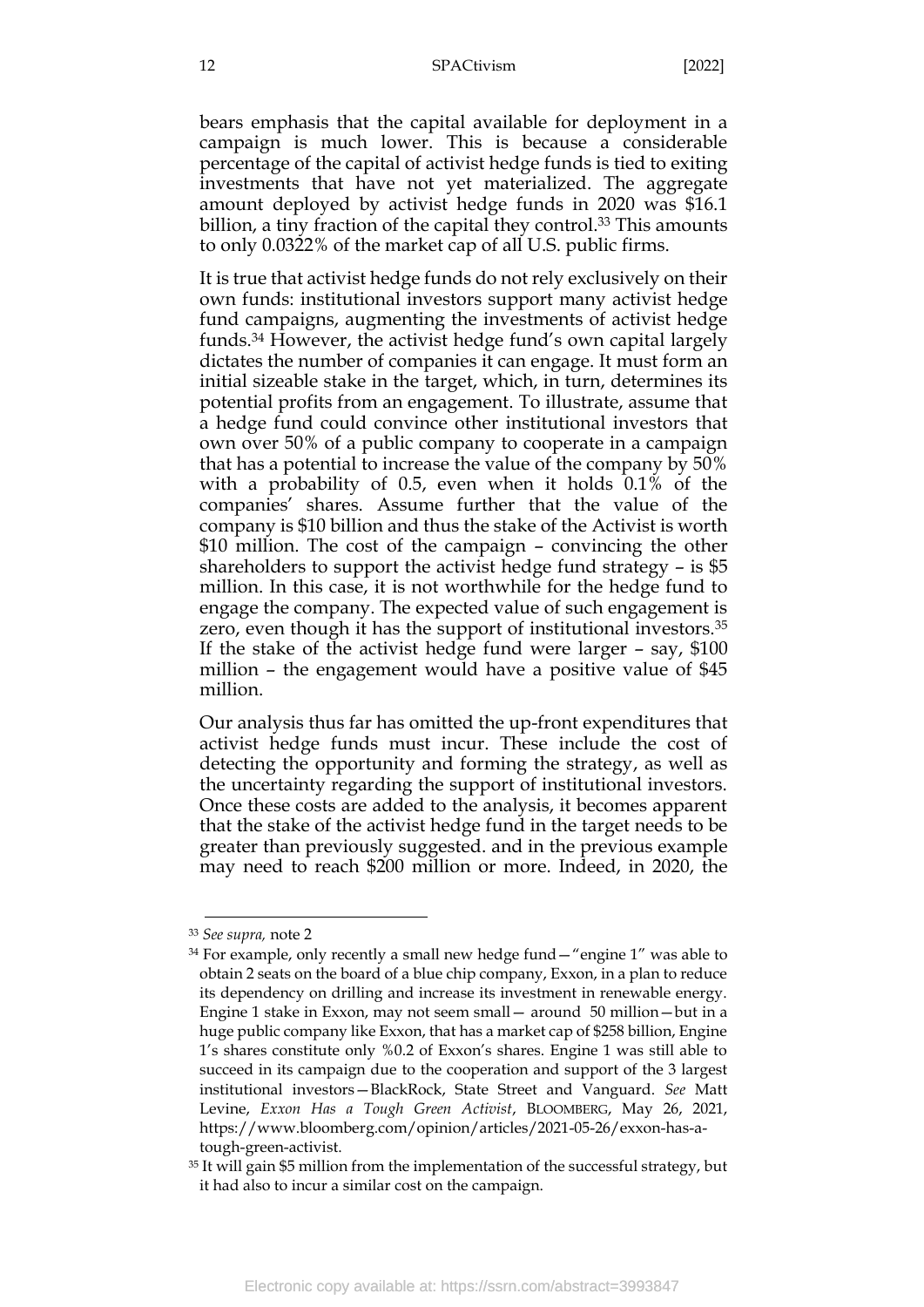average value of hedge funds' stake in a target stood at \$231 million. 36

Activism data reflect the limited number of targets that activist hedge funds can profitably engage. In 2020, activist hedge funds have initiated campaigns in only 80 of the 3500 public companies in the U.S. States that have a market value above \$500 million. Put differently, activist hedge fund engagements in 2020 covered only 2.3% of the market. <sup>37</sup> This figure is not an outlier. The number of companies engaged by activist hedge funds declined from the peak of 124 companies in 2018, to 107 in 2019, to 80 in 2020.<sup>38</sup> The capital constraints on activist campaigns in U.S. companies are likely to intensify with the opening of European and other foreign capital markets to activism. In 2016, 66% of global activism took place in U.S. firms.<sup>39</sup> That figure has been constantly declining over the years. In 2020, only 45% of the global activist activity took place in U.S. firms.<sup>40</sup> The greater penetration of American activist hedge funds to foreign markets leaves less available capital for deployment in the U.S.

It may seem that hedge funds are flush with cash, but in reality, they face significant barriers when they raise funds. Activist hedge funds are essentially barred by regulation from raising funds in the large capital pool of public funds. The desire of hedge funds to secure funding from public sources can be discerned from the decision of numerous managers of large activist hedge funds to turn to SPACs to raise funds. Pershing Square, one of the largest and reputable activist hedge funds, raised significant funds from the public via SPACs.<sup>41</sup> Elliot Management, also one of the leading activist hedge funds, is also raising funds via a SPAC.<sup>42</sup> Likewise, Daniel Loeb, the manager of the activist hedge fund Third Point, has raised public funds

<sup>36</sup> The average stake is 231 million, calculated by dividing the capital deployed globally by activists (\$39.6 billion) by the global number of campaigns (173). *See*: LAZARD, *supra* note [2](#page-3-1) at 2. Besides the lower upside of small stakes, they also require higher spending on the campaign, given the larger amount of investors they have to convince in order to implement their strategy. The example above of the Engine 1 engagement in Exxon, may exemplify this: the high spending on the campaign (30 million for a 50 million stake) may stem (in addition to the high market cap of the target and the high costs of proxy fights( from the relatively low stake of Engine 1 in Exxon: 0.2%.

<sup>37</sup> *Supra*, note [2.](#page-3-1)

<sup>38</sup> LAZARD, *supra* note [2.](#page-3-1)

<sup>39</sup> *Id.*, at 5.

<sup>40</sup> *Id.*

<sup>41</sup> Michael J. de la Merced, *The Year in Deal Can Be Summed Up in 4 Letters*, NY TIMES, Dec. 19, 2020, [https://www.wsj.com/articles/elliott-management](https://www.wsj.com/articles/elliott-management-explores-raising-a-spac-11612730235)[explores-raising-a-spac-11612730235](https://www.wsj.com/articles/elliott-management-explores-raising-a-spac-11612730235) (noting that Ackman's Pershing Square Tonight Holdings was the largest SPAC IPO, reaching \$4 billion).

<sup>42</sup> Cara Lombardo, *Elliot Management Explores Raising a SPAC*, WALL ST. J., Feb. 7, 2021, https://www.wsj.com/articles/elliott-management-exploresraising-a-spac-11612730235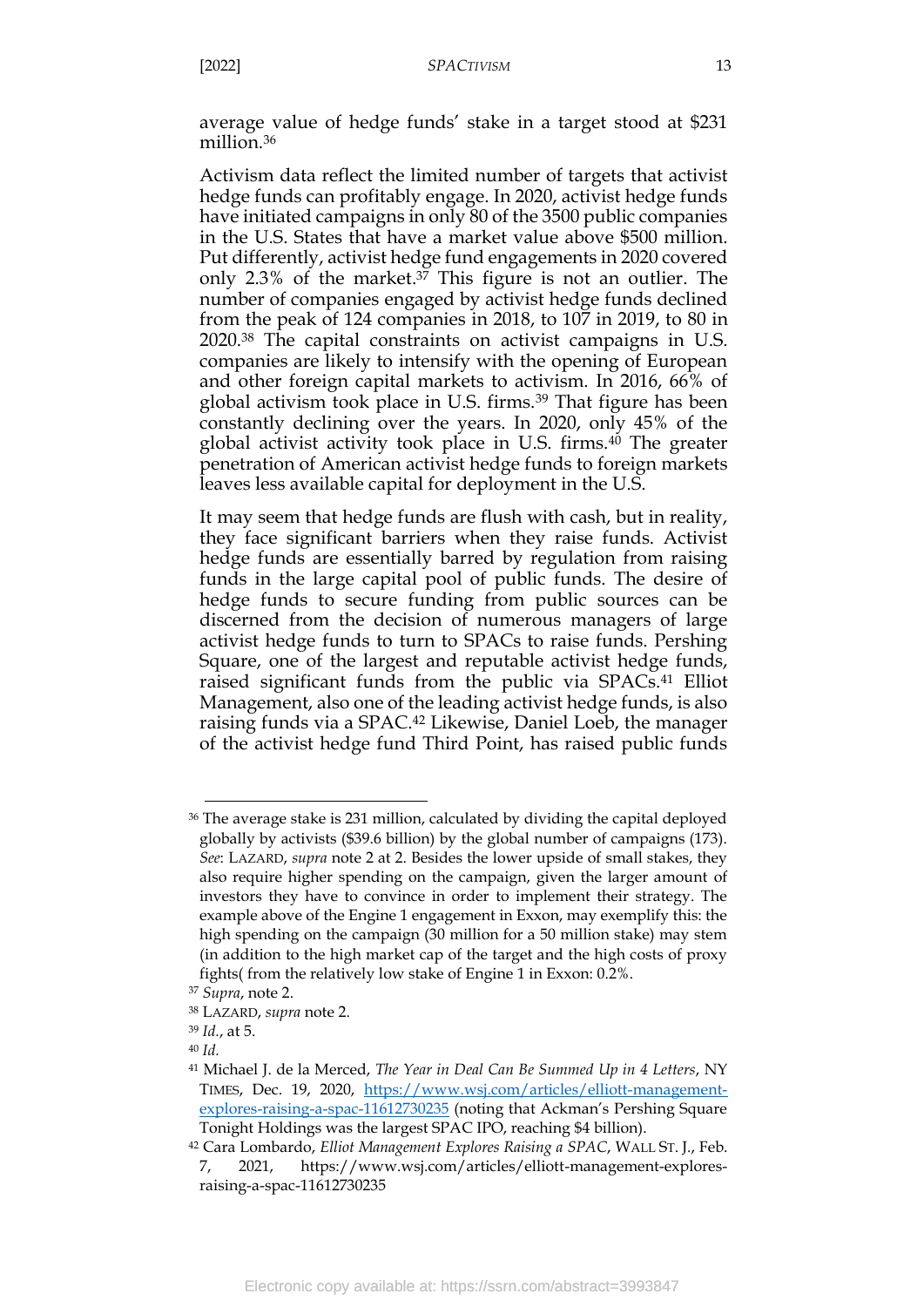through the SPAC Far Point Acquisition Crop.<sup>43</sup> More generally, in the first quarter of 2021 alone, nine SPACs sponsored by activist professionals have raised funds, including Elliot, Corvex, Glenview, Hudson Executive, and Starboard Value.<sup>44</sup> While the funds of all these SPACs can only be invested in *private* companies and cannot be used on public companies, the use of SPACs by large activist hedge funds reflects their "hunger" for additional funding from public capital markets. Because public funds are unavailable for their regular course of business and expertise, they venture to the realm of SPACs. It therefore seems that the current funding sources available to activist hedge funds are insufficient to enable them to realize their full potential.

<span id="page-14-0"></span>In the next part, we will propose a novel vehicle that will enable activist hedge funds to tap into public capital pools and scale-up their activism.

#### II. SCALING-UP ACTIVISM: INTRODUCING ACTIVIST SPACS

## *A. The Backdrop of Activist SPAC*

#### <span id="page-14-2"></span><span id="page-14-1"></span>*1. Overview of SPACs*

2020 was the year of the SPAC: SPACs raised over \$83 billion in IPOs. <sup>45</sup> This sum constitutes 46% of the total proceeds from IPOs in US markets, which have reached over \$179 billion.<sup>46</sup> The \$83 billion figure represents an increase of 15% compared to the \$72.2 billion raised in 2019, which represented 19% of the total amount raised in IPOs that year. <sup>47</sup> The success of SPACs has continued in 2021. As of March 2021, the aggregated proceeds of SPAC IPOs have surpassed \$80.5 billion, representing 70% of the total proceeds of IPOs in the U.S. <sup>48</sup> The increase in SPAC activity is not limited to aggregated proceeds; it is also reflected in the number of SPACs that underwent an IPO. In 2019 there were 59 IPOs of SPACs, in 2020 the number more than quadrupled, reaching 248. This number was surpassed in the first quarter of 2021, with 252 SPAC IPOs as of March 15, 2021.<sup>49</sup>

The main reason for the popularity of SPACs in recent years is the proliferation of private companies with high market value. It is not only "unicorns" – private companies with a value of over

<sup>49</sup> *Id.*

<sup>43</sup> Cara Lombardo, *Far Point to Buy Global Blue From Silver Lake*, WALL ST. J., Jan. 16, 2020, https://www.wsj.com/articles/far-point-acquisition-nears-deal-tobuy-global-blue-from-silver-lake-11579170605

<sup>44</sup> LAZARD, *Q1 2021 Review of Shareholder Activism*, p. 18 (2021), https://www.lazard.com/media/451619/lazards-q1-2021-review-ofshareholder-activism-vf.pdf

<sup>45</sup> SPAC ANALYTICS, *SPAC and US IPO activity*, <https://www.spacanalytics.com/> (last visited March 15, 2021)

<sup>46</sup> *Id.*

<sup>47</sup> *Id.*

<sup>48</sup> *Id.*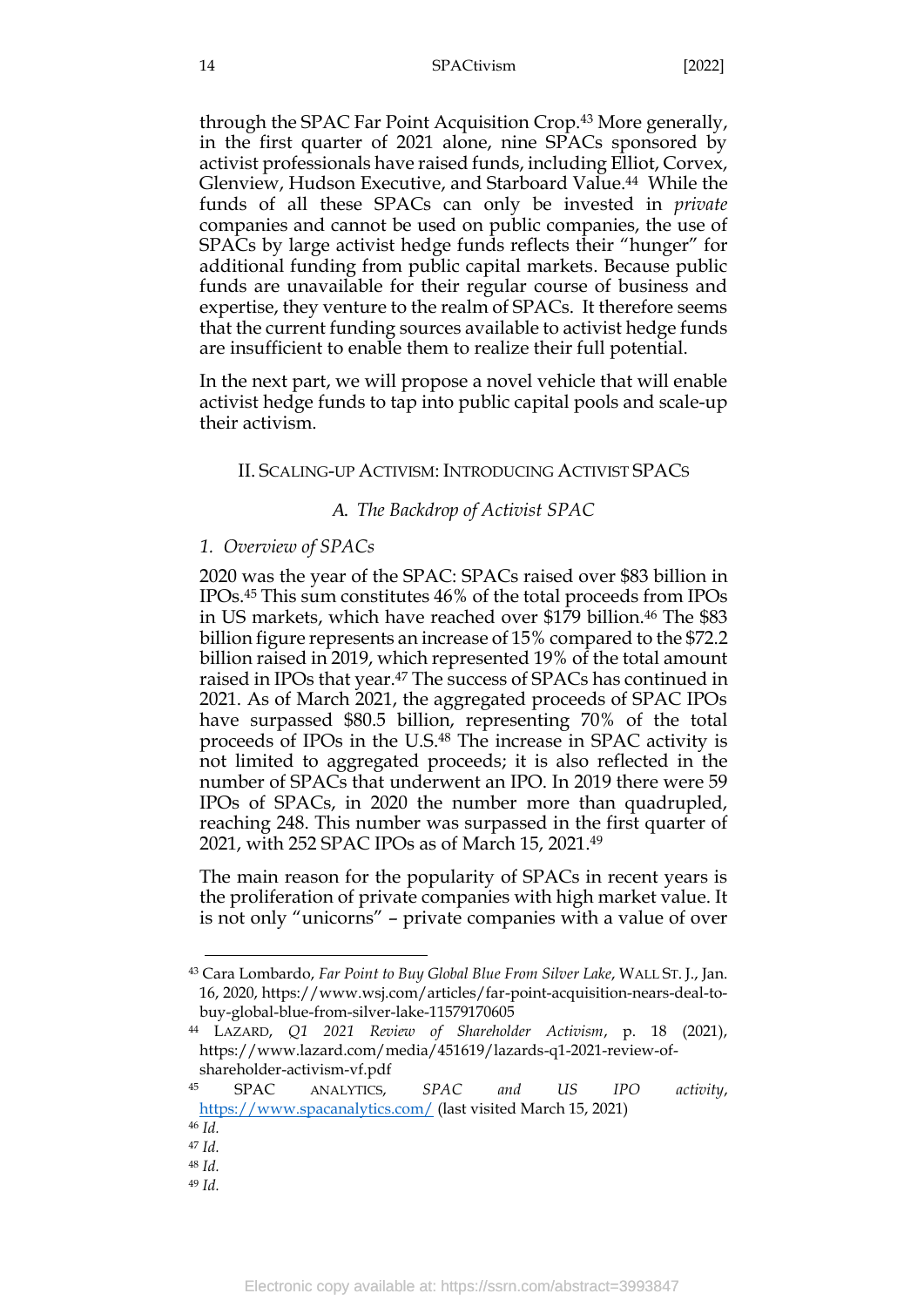one billion dollars – but also "decacorns" - private companies valued at over 10 billion dollars, such as Uber, WeWork, Airbnb, SpaceX, and Pinterest -- that have attracted the attention of retail investors. The merger of a SPAC with such companies serves both the interests of the SPAC investors and of the target company. SPAC mergers enable individual investors to partake of the success of growing companies. Many investors do not have access to private equity channels, and their only way to invest in such companies is via public markets. A SPAC merger also serves the interest of the target company: it enlarges the potential capital pool available to the target by allowing it to tap into public money and increases the liquidity of prior investments, allowing founders and employee to cash in on their stock and options. <sup>50</sup> Most importantly, a SPAC merger enables the target private company to circumvent the full costs and requirements of an IPO, especially those associated with the rigid and detailed disclosure via a prospectus. The target of a SPAC will have to disclose information in the merger with the SPAC, but with greater flexibility.<sup>51</sup>

<sup>50</sup>*See, e.g*., Mike Bellin, *Why Companies are Joining the SPAC Boom*, PWC (Sep. 22, 2020), https://www.pwc.com/us/en/services/deals/blog/spacboom.html.

<sup>51</sup> A main difference between the disclosure requirement in the IPO and that of a merger is the more limited legal liability in the case of the latter, in respect to forward-looking statements and projections. In contrast to potential legal liability for forward looking statements in IPOs, forward looking statements disclosure in the context of mergers benefit from a safe-harbour protection from legal liability. *See* KLAUSNER ET AL., *infra* not[e 54](#page-17-0) at 5. *But see* John Coates, ACTING DIRECTOR DIVISION OF CORPORATION FINANCE AT THE SECURITIES AND EXCHANGE COMMISSION PUBLIC STATEMENT, *SPACs, IPOs and Liability Risk Under the Securities* Laws (April 8, 2021) https://www.sec.gov/news/publicstatement/spacs-ipos-liability-risk-under-securities-laws (arguing the that the legal distinction between disclosure in the context of an IPO and disclosure in the context of a SPAC merger is questionable).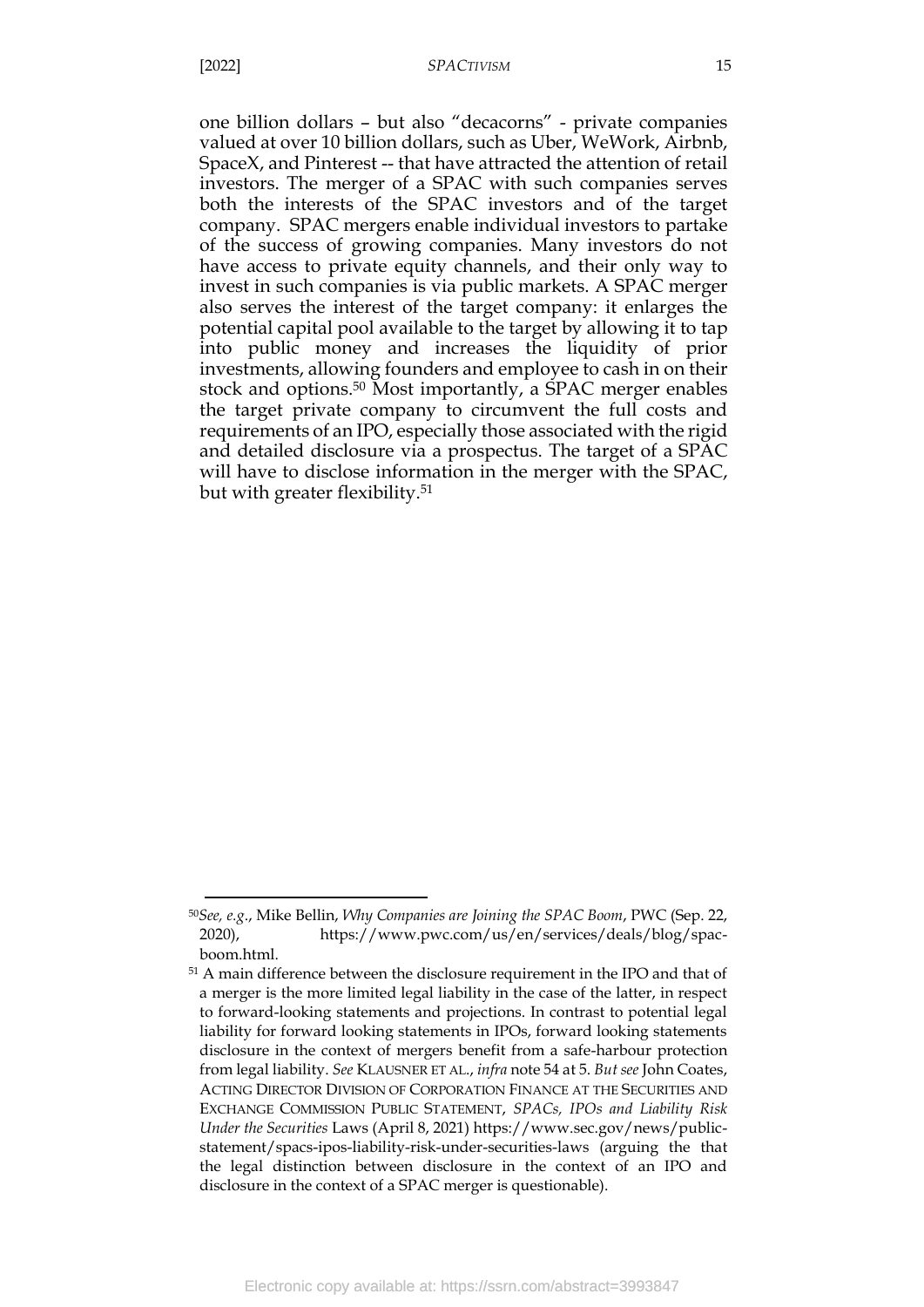## Table 1

## <span id="page-16-0"></span>*2. How does a SPAC work?*

A SPAC, also known as a "blank check company", is a company with no commercial operations that raises capital from the public in an IPO in order to merge with an unspecified private company.<sup>52</sup> Thus, SPACs enable private companies to raise funds indirectly from the public, without going through the process of an IPO. The basic structure of SPACs, as well as certain requirements that apply to them is determined by SEC regulation, but many common features of SPACs are based on accepted market practices.



## SPAC versus Regular IPO (in billion dollars)

SPACs are formed by sponsors, usually professionals with relevant expertise, but in some cases even celebrities, such as Shaquille O'Neal. These celebrities have no background in investments or capital markets, but are able to attract large numbers of investors thanks to their high profile. <sup>53</sup> The lifespan of a SPAC can be divided into four phases: the pre-IPO phase, the post IPO search phase, the announcement phase, and the merger phase, dubbed as de-SPAC merger.

The pre-IPO phase is defined by the SPAC's formation. A SPAC is set up by a sponsor, who purchases a block of shares at a nominal price, commonly equivalent to 25% of the SPAC's equity. This block of shares is dubbed as the sponsor's "promote," and provides her with a financial interest in the

<sup>53</sup> Kori Hale, *Shaq Moves Into SPACs With Former Disney Execs & MLK Jr.'s Son*, FORBES (Oct. 20, 2020), [https://www.forbes.com/sites/korihale/2020/10/20/shaq-moves-into](https://www.forbes.com/sites/korihale/2020/10/20/shaq-moves-into-spacs-with-former-disney-execs--mlk-jrs-son/?sh=72ce0ba16c77)[spacs-with-former-disney-execs--mlk-jrs-son/?sh=72ce0ba16c77.](https://www.forbes.com/sites/korihale/2020/10/20/shaq-moves-into-spacs-with-former-disney-execs--mlk-jrs-son/?sh=72ce0ba16c77)

<sup>52</sup> Lola Miranda Hale, *SPAC: A Financing Tool with Something for Everyone*, 2 J. CORP ACCT. & FIN. 67 (2007).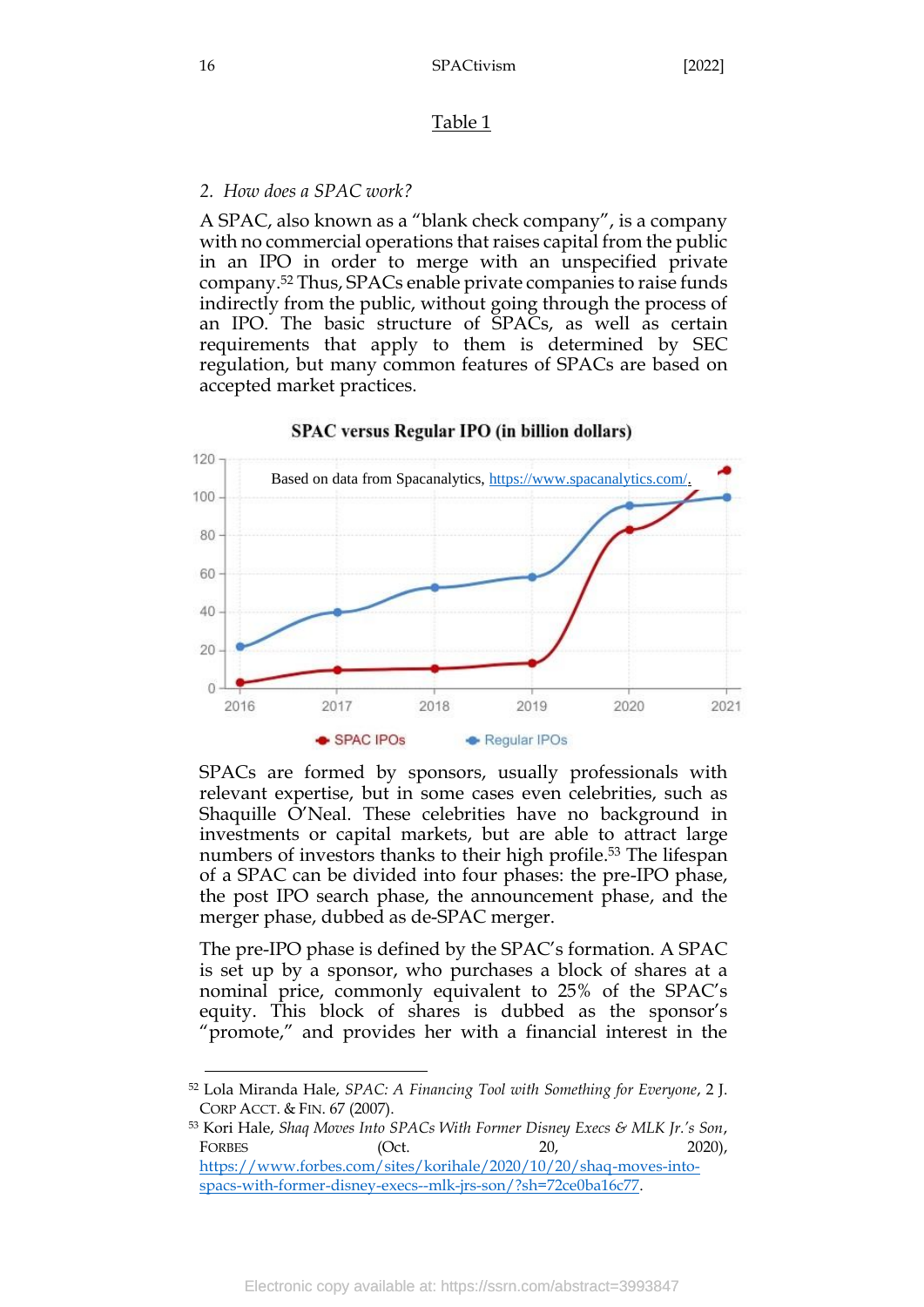success of the SPAC, as well as compensation for her work in forming and operating the SPAC. In addition, the sponsor purchases additional shares and warrants for their fair market value. The proceeds from these transactions enable the sponsor to cover the cost of the IPO. The main cost is that of an underwriter. Although the formation of a SPAC does not require a regular prospectus, these costs are still significant, varying between 5% and 5.5% of the SPAC IPO *proceeds* (compared with underwriter costs range of between 6.1%-6.8% of a conventional IPO of comparable size)*.* 54

<span id="page-17-0"></span>The second phase is the post-IPO search phase. During this period, the SPAC searches for a target with which to merge. This phase is limited by regulation to a period of two years.<sup>55</sup> During this period, all proceeds from the IPO are held in a trust account accumulating interest.

The third phase is the announcement phase: occurring after the SPAC has detected a potential target and proposes a deal for a merger. At this point, the shareholders of the SPAC have the option to redeem their shares for the price paid in the IPO stage, plus the interest accumulated in the trust. In many cases, the redeeming shareholders keep warrants that were granted to them in the IPO phase together with the shares. This is done to compensate investors for the period of time that their cash was "trapped" in the SPAC trust account. Both sides of the merger the SPAC and the target—cannot know the amount of cash that will be available for the actual merger after the announcement, since it depends on the number of shareholders who choose not to exercise their redemption option and withdraw the sums they invested. For that reason, most mergers with SPACS are accompanied by a private equity firm, an institutional investor, or a commitment of the sponsor, to fill in some portion of the amount that will be redeemed.

The fourth and final phase is the de-SPAC merger: The SPAC shareholders vote on the proposed merger with the private company. Once the merger is approved, the shareholders of the target receive shares in the merged company, typically leaving the SPAC shareholders with a minority interest.<sup>56</sup>

<sup>54</sup> Klausner et al., *A Sober Look at SPACs*, YALE J. REG. (forthcoming 2021), 21 [https://papers.ssrn.com/sol3/papers.cfm?abstract\\_id=3720919.](https://papers.ssrn.com/sol3/papers.cfm?abstract_id=3720919) As Klausner et al. note, of that fee 3.5% are conditioned on the SPAC consummating a merger and deferred till that point in time. They also note that the actual fee from the proceeds that are actually funnelled toward the target company is higher. Given that a high amount of shares are redeemed before the merger—a mean of 58%--the actual underwriting fees from the proceeds transferred to the target are much higher and are around 11%. *See id.,* at 22).

<sup>55</sup> *Regulatory Notice 08-54: Guidance on Special Purpose Acquisition Companies*, FINRA, 2020, https://www.finra.org/rules-guidance/notices/08-54.]

<sup>56</sup> KLAUSNER ET AL., *supra* note [54,](#page-17-0) at 8. Till this point in time, only a small fraction of SPACs have liquidated because they weren't able to complete a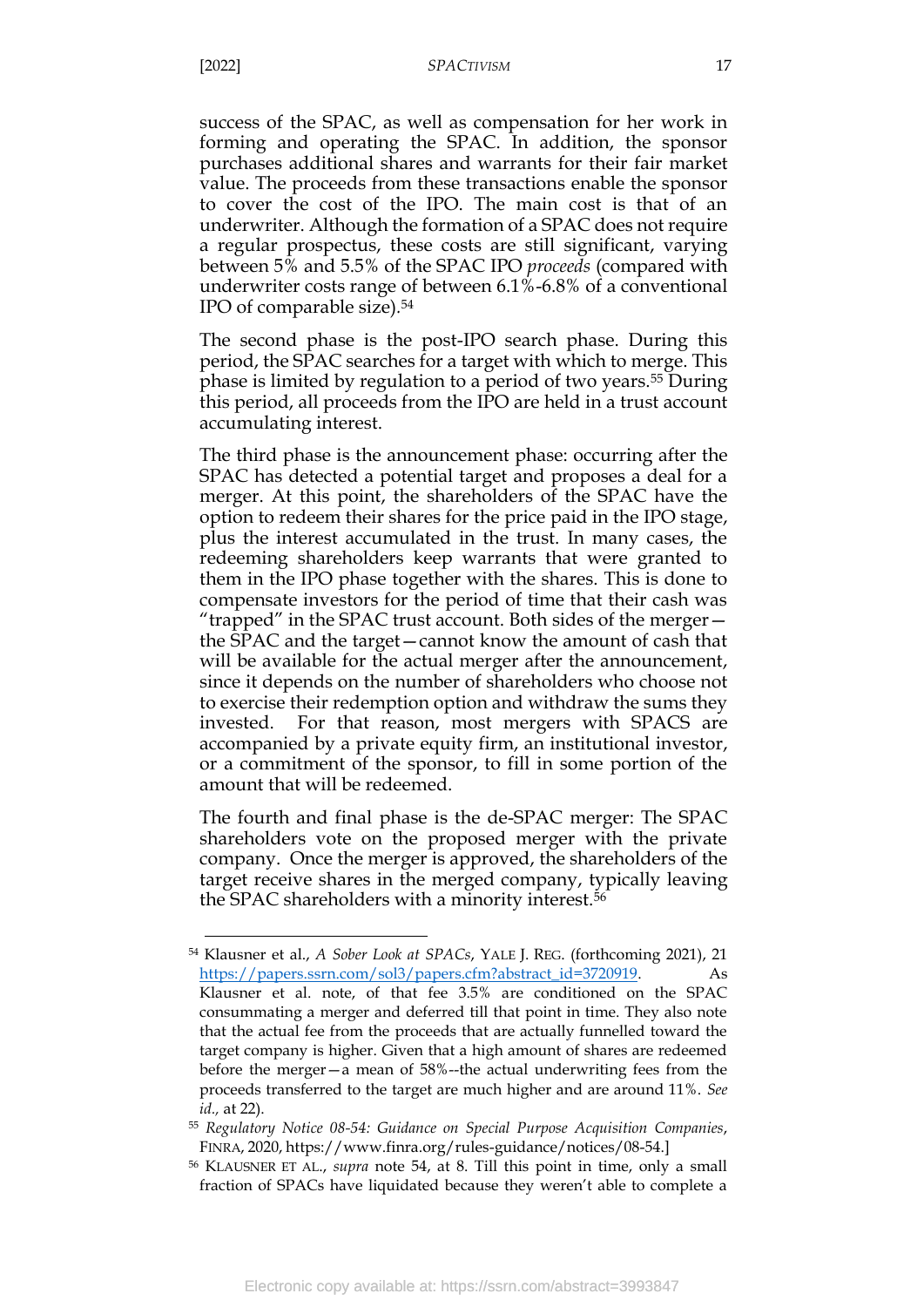## <span id="page-18-0"></span>*3. The Advantages of SPACs*

Commentators have pointed to at least three key advantages of SPAC mergers over IPOs. The first is that a SPAC merger is said to be cheaper for the target company and its founders because it avoids the "IPO pop." The "IPO pop" is a phenomenon where share prices typically increase in the first day of trading by an average of 14%.<sup>57</sup> This increase reflects the fact that in most IPOs, the underwriters under-price the shares of the issuing company to benefit their clients who participate in the IPO. This systematic undervaluation constitutes what scholars have dubbed as "money left on the table" – the issuing company does not receive the full value of its shares in the IPO.<sup>58</sup> There are no such "pricepops" in SPAC mergers as the pricing mechanism of the merger of the SPAC is much different from an IPO. <sup>59</sup> The elimination of the price pop that accompanies IPOs, enables SPACs to transfer a larger amount of cash to the target company for the same equity share to its new shareholders.

The second benefit of SPACs is pricing certainty. While the price of an IPO depends on the valuation of numerous actors during the IPO roadshow, the price to be paid in a SPAC merger depends only on the valuation by the SPAC sponsors. Although there is no certainty regarding the actual amount transferred from the SPAC to the target after redemption, which depends on the redemption rate – the valuation of the deal is locked. <sup>60</sup> In many cases, the SPAC merger agreement will include a backup of private investor (private investment in public equity - PIPE) in order to increase the certainty of the closing of the merger, given

<sup>59</sup> *Id.* at 30

merger. Out of a total of 944 SPACs, only 90 have liquidated without merging. *See* Summary of SPACS, SAPC ANALYTICS,<https://www.spacanalytics.com/> (last visited April 26,2021). It should be noted that these numbers may not reflect the real probability that the SPACs in the market today will liquidate. As noted above, the large majority of these SPACs have incorporated in the last year. Only a small fracture of the operating SPACs have reached the end of the 2 year window. Thus, in the future, the proportion of liquidating SPACs might be higher.

<sup>57</sup> Tim Loughran & Jay R. Ritter, *Why don't issuers get upset about leaving money on the table in*

*IPOs?* 15 REV. FIN. STUD. 413, 436 (2002). There are scholars that dispute the observation that there is money left on the table in IPOs, claiming that that company could not have sold a sizeable amount of its shares in the maximum price of the first day of trading, and that the high price is generated by a very small group of overly optimistic investors. See, e.g., R. Jay & Ivo Welch, *A review of IPO activity, pricing, and allocations*, 57 J. FIN. 1795 (2002).

<sup>58</sup> *Id.* at 413

<sup>60</sup> *See, e.g.,* U.S. SECURITIES AND EXCHANGE COMMISSION, *What You Need to Know About SPACs*, Investor Alerts and Bulletins, Dec. 10, 2020, [https://www.sec.gov/oiea/investor-alerts-and-bulletins/what-you-need](https://www.sec.gov/oiea/investor-alerts-and-bulletins/what-you-need-know-about-spacs-investor-bulletin)[know-about-spacs-investor-bulletin](https://www.sec.gov/oiea/investor-alerts-and-bulletins/what-you-need-know-about-spacs-investor-bulletin) ("Certain market participants believe that, through a SPAC transaction, a private company can become a publicly traded company with more certainty as to pricing and control over deal terms as compared to traditional initial public offerings or IPOs").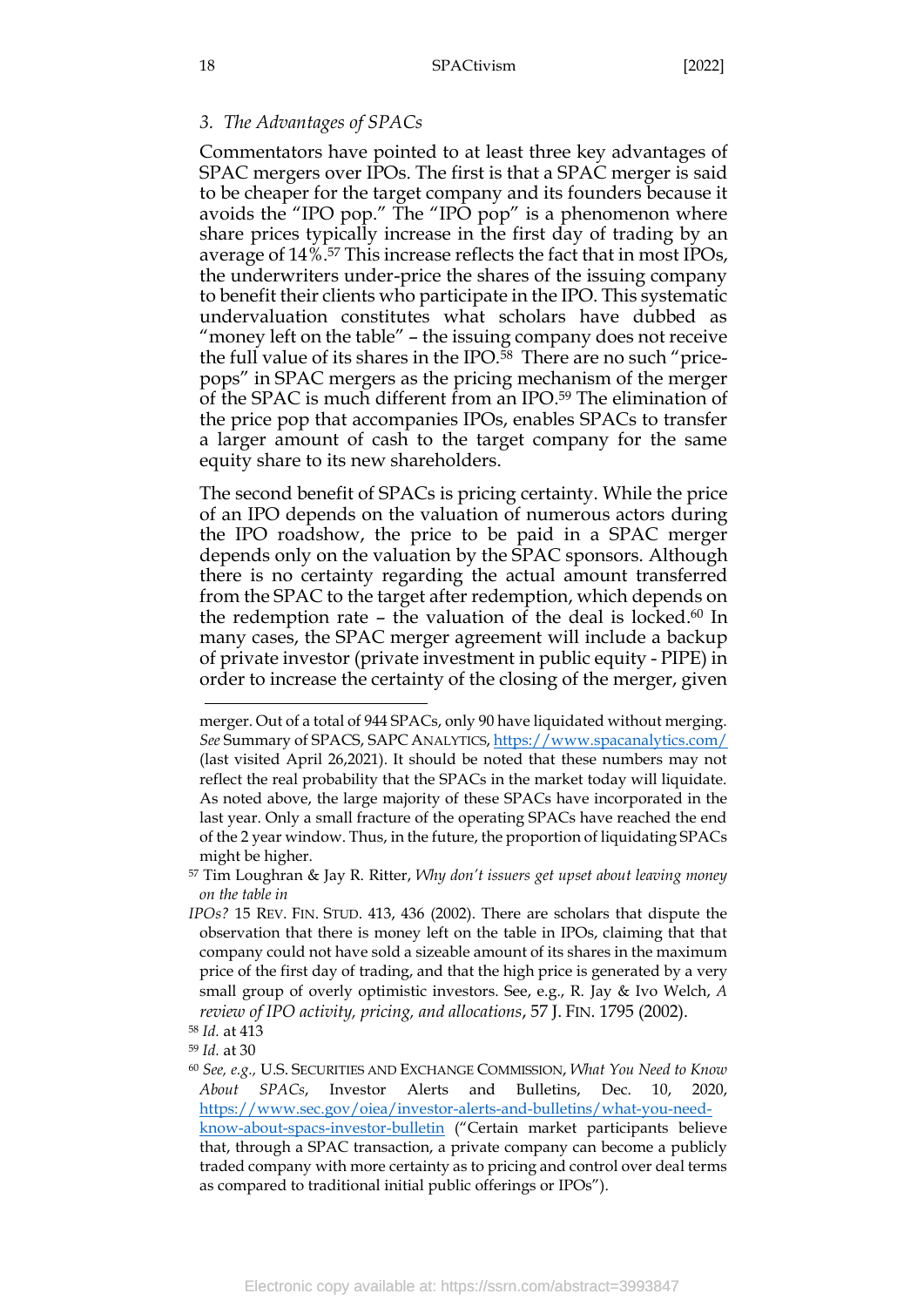the uncertainty regarding the actual amount transferred. The PIPE replaces redemptions up to a certain threshold to reach the minimum capital required for the transaction to be executed.<sup>61</sup>

The third advantage of SPAC mergers relative to an IPO is their speed. SPAC mergers enable companies to become publicly traded much faster than conventional IPOs – weeks instead of months. <sup>62</sup> SPAC mergers are not subject to the expansive disclosure requirements that apply to IPOs and can thus be completed more expeditiously.<sup>63</sup>

Furthermore, SPACs provide an additional advantage for investors: they enable investors who do not have access to private equity to bet on the skills of the management of the SPAC in identifying an attractive target. For this reason, SPACs have been dubbed a "poor man's private equity."<sup>64</sup>

### <span id="page-19-0"></span>*4. Disadvantages of SPACs*

While some have lauded SPACs as a mechanism to perfect capital markets, some commentators are quite critical of the aforementioned efficiencies of SPACs. The strongest criticism of SPACs comes from the market itself: the average return on investments in SPACs is significantly lower than most market benchmarks. Out of 14 SPACs that announced and completed a merger between the beginning of 2019 and February 10, 2021, 10 have reported a depreciation in value in the period of one month after the merger.<sup>65</sup> The most relevant benchmark – the IPO index – has significantly out-performed the return on SPACs that executed a merger in the period between the beginning of 2019 and June 2020. The mean return on SPACs in the three months after the merger was -2.9%, which is 13.1% percent lower than the IPO index for the same period, generating a positive return of 10.2%. Longer time frames only worsen the picture for SPACs: returns on SPACs 12 months after merger have trailed the IPO

<sup>61</sup> See KLAUSNER ET AL., *supra* note [54,](#page-17-0) at 10.

<sup>62</sup> BRIDGE POINT CAPITAL, *SPAC vs. Traditional IPO & Reverse Takeover*, <http://18.218.104.51/spac-vs-ipo/> (last visited March 16, 2021) ["As compared to traditional IPOs, SPAC IPOs can be significantly quicker. Due to its lack of fundamental operation, both financial statements an prospectus filed during a SPAC IPO are significantly shorter and can be prepared in a matter of weeks (compared to months for a traditional IPO)"].

<sup>&</sup>lt;sup>63</sup> Scholars point to an additional fourth advantage of SPACs: their applicability to companies to which traditional IPO are irrelevant. Companies with a complex business model or with a high level of uncertainty are not well-suited for IPOs. SPAC mergers are the only reasonable way to enter into such companies into publicly traded markets. *See* KLAUSNER ET AL., *supra* note [54](#page-17-0) at 3.

<sup>64</sup> *Id.*

<sup>65</sup> BLOOMBERG LAW, *Analysis: Post-Merger SPAC Performance is Mixed*, Feb. 12, 2021, [https://news.bloomberglaw.com/bloomberg-law-analysis/analysis](https://news.bloomberglaw.com/bloomberg-law-analysis/analysis-post-merger-spac-performance-is-mixed)[post-merger-spac-performance-is-mixed.](https://news.bloomberglaw.com/bloomberg-law-analysis/analysis-post-merger-spac-performance-is-mixed) In a wider time frame of year to date since the merger, SPACs have fared relatively better, but still a third of the SPACs have reported a depreciation in value.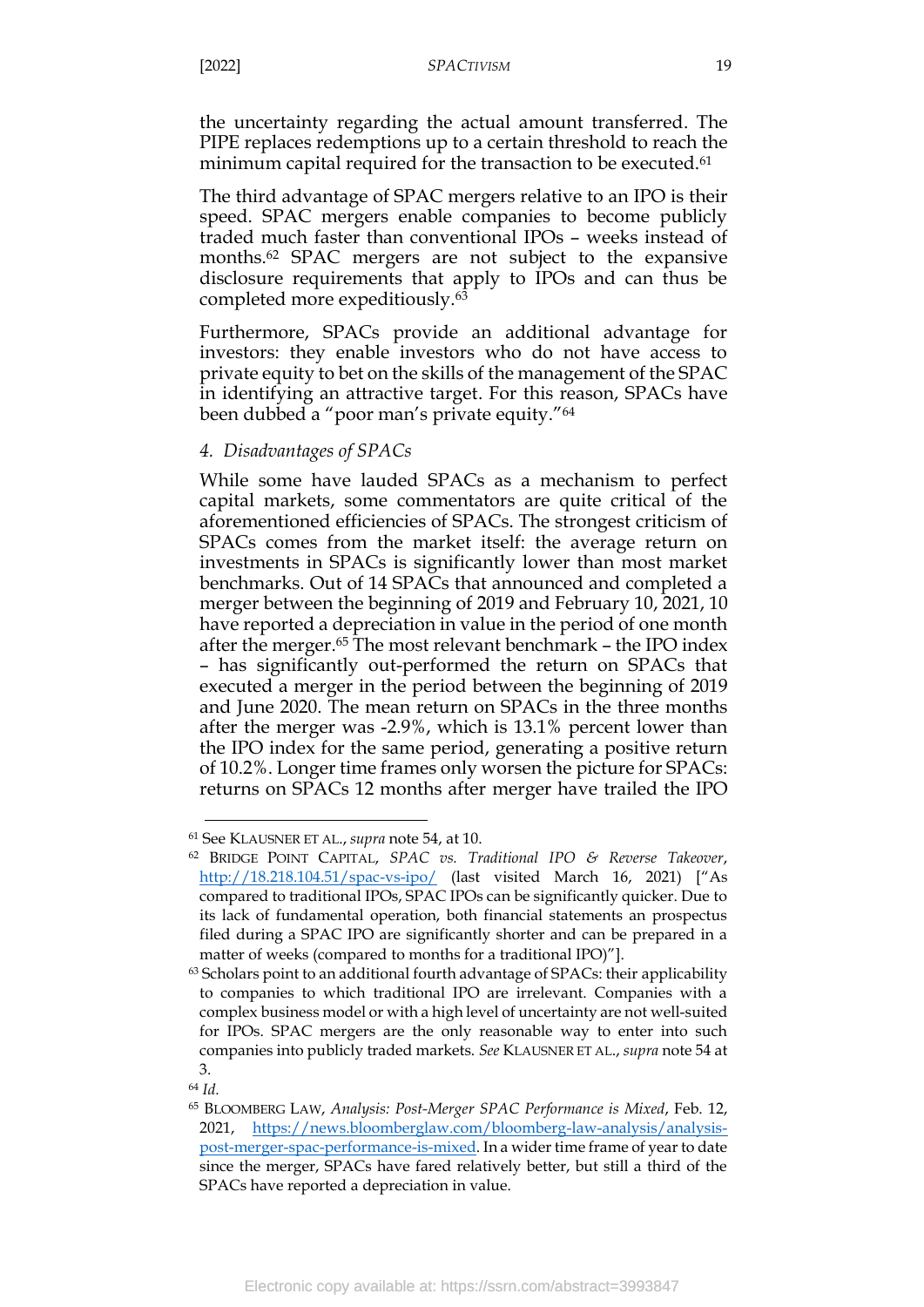index by 47.1%, with a negative return of 34.9% as compared to a positive return of 12.2% for IPOs.<sup>66</sup> SPACs have also underperformed relative to the S&P 500: the average SPAC share has increased in value by 46% in the period to time between the beginning of 2019 and February 2021, while the S&P index exhibited an increase of 52% in the same period.<sup>67</sup>

The actual underperformance of SPACs, despite their potential advantages relative to IPOs, has not evaded market participants. Recently, many sophisticated investors have started to bet against SPACs.<sup>68</sup> Some scholars and commentators have even warned that there is a SPAC bubble that is about to burst.<sup>69</sup>

Some commentators are quite critical of the aforementioned efficiencies ascribed to SPACs. Professors Michael Klausner, Michael Ohlrogge, and Emily Ruan have provided an account for why SPACs have not delivered on their promised efficiencies. They claim that underwriting fees are higher than in traditional IPOs – not lower as the prevailing belief suggests. Although the fee as a percentage from the IPO seem lower in the case of SPACs – 5%-5.5% versus 6.1%-6.8% – these figures do not reflect the actual proceeds transferred to the company. While the SPAC pays the underwriting fees as a percentage of all its proceeds in the IPO, only a fraction of that sum is transferred to the target company. As we have noted above, after a target is announced, shareholders have the right to redeem their shares for the cash in the trust of the SPAC plus interest and not participate in the merger. On average, 73% of the SPAC shares are redeemed. When taking redemptions into account, the underwriting fee from the actual cash transferred to the company, is much higher and is estimated to reach  $16.3\%$ , on average. $^{70}$ 

<sup>66</sup> KLAUSNER ET AL., *supra* note [54,](#page-17-0) at 34

<sup>67</sup> Greg Iacurci, *Blank Check Funds Are Hot buy May be Risky: 'The Trust Level is through the Roof,'* CNBC, Feb. 17, 2021, https://www.cnbc.com/2021/02/17/spacs-are-hot-but-may-be-risky-thetrust-level-is-through-the-roof.html.

<sup>68</sup> Matt Wirz & Juliet Chung, *Short Sellers Boost Bets Against SPACs*, WALL ST. J., March 14, 2021, https://www.wsj.com/articles/short-sellers-boost-betsagainst-spacs-11615714200.

<sup>69</sup>Ivana Naumovska, *The SPAC Bubble Is About to Burst*, HARV. BUS. REV., Feb. 18, 2021, [https://hbr.org/2021/02/the-spac-bubble-is-about-to-burst;](https://hbr.org/2021/02/the-spac-bubble-is-about-to-burst) Joshua Franklin & Aaron Saldanha, *Wall Street's SPAC sell-off drags on amid fears of bubble*, YAHOO FINANCE, March 6, 2021, https://finance.yahoo.com/news/wall-streets-spac-sell-off-

<sup>022317571.</sup>html?guccounter=1&guce\_referrer=aHR0cHM6Ly93d3cuZ29vZ2 xlLmNvbS8&guce\_referrer\_sig=AQAAAFH9t48CcMXt5mElRoW2sv5utByRjFRfbPf\_5XiNqqSx\_fvqtbo-

\_nq33jesnM7yrUSLhpncdHT\_QnP1rpZp3jFWiDNZs-

<sup>8</sup>pBxkWnpDHmD6sSfHFDxzTRKGTM90\_wiV8eDJm6xDXNqLZMD8M\_X M-C\_IN7sO4mF1mW7WW4LJ\_rw3.

<sup>70</sup> KLAUSNER ET AL., *supra* note [54,](#page-17-0) at 22.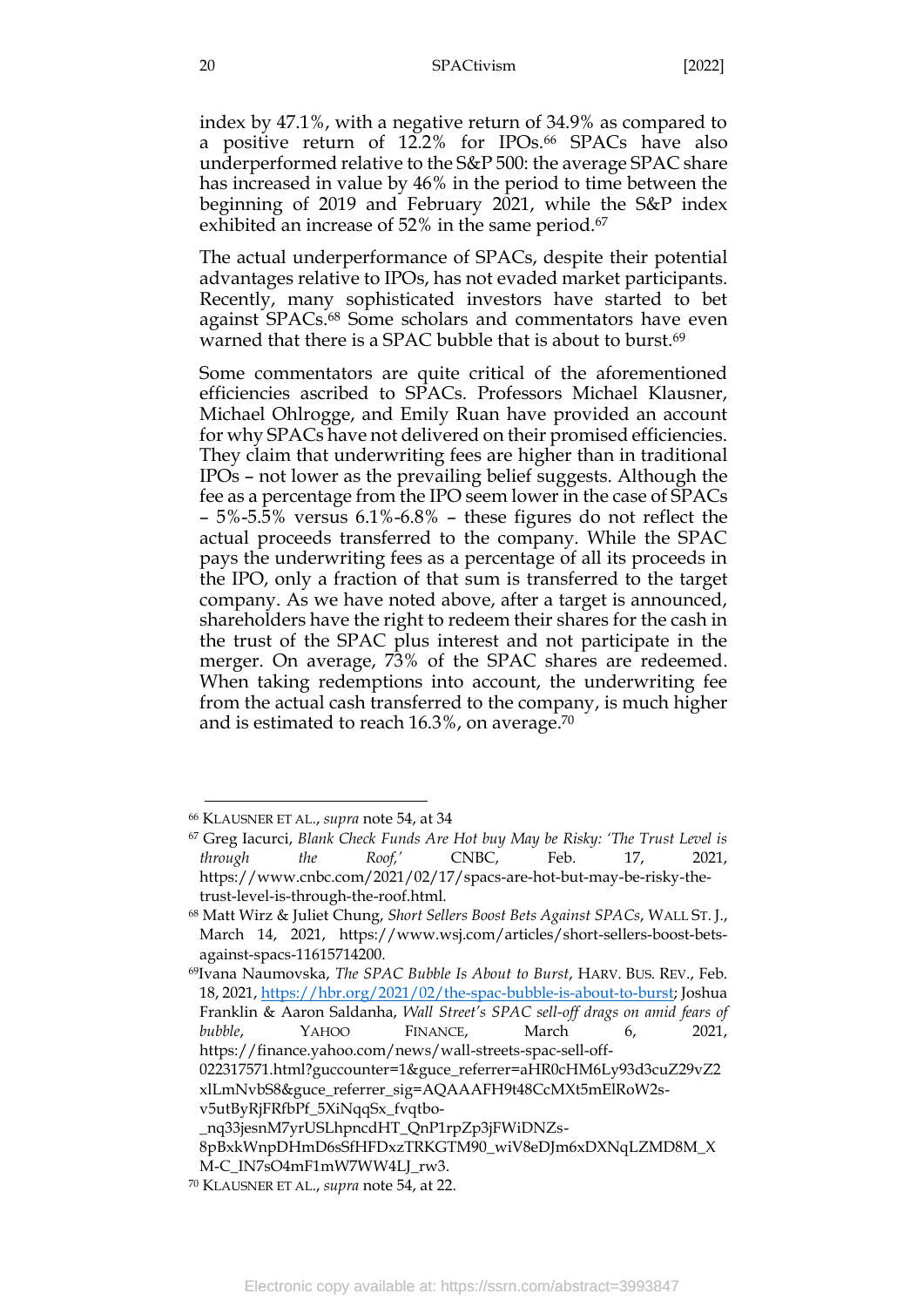In addition to the underwriting fee, the cost of the sponsor's " $\gamma$  promote" is significant, $\alpha$  and so is the cost of warrants provided to shareholders that redeem their shares after the announcement, which in total reaches a staggering average of 50.4% of the cash delivered.<sup>72</sup> This figure is much higher than the cost of a traditional IPO – even when taking into account the "IPO pop", which altogether is estimated at 27%.<sup>73</sup>

Klausner, Ohlrogge, and Ruan also claim that the price certainty of SPACs is exaggerated. The uncertainty surrounding SPAC redemptions also creates price uncertainty of its own. For example, if the sides agree to a one-for-one share exchange or any other ratio, the level of redemptions will impact value per share that the target will receive. If there are no redemptions, all costs, including underwriting and the promote, are spread over a larger number of shares, increasing profitability for investors and the value transferred to the target. If there are many redemptions, all costs are spread over a smaller number of shares, decreasing profitability for investors and the value transferred to the target.

Finally, the claim regarding the speed of SPAC IPOs relative to traditional IPO is also debated. Some practitioners claim that there is no significant gap in the speed of the two processes, <sup>74</sup> and it is hard to measure the gap controlling for the different types of companies that undergo each process. 75

The problems that accompany SPACs are not insoluble. The market can and does correct some of these problems, as can be seen in the recent case of the Pershing Square Tontine Holdings SPAC. <sup>76</sup> In July 2020, Pershing Square went public with a modified SPAC structure, addressing the problem of the high cost of SPACs. The sponsor – Pershing Square – did not take the standard promote of 25% of the shares. Instead, it received warrants that were out-of-money and could be exercised or sold only in a three-year time. In addition, redeeming shareholders received warrants for only 1/9 of a share, much lower than in standard SPACs.<sup>77</sup>

<sup>71</sup> *Id*. at 21-26.

<sup>72</sup> *Id.* at 27. The net promote provided to the sponsor is estimated 31.3% of the cash delivered to the company. In addition, the estimated cost of warrants and rights provided to shareholders that pulled out is 16.6%.

<sup>73</sup> *Id.* at 31 (this calculation is based on the upper-estimations of IPO pop as around 20%, and an underwriting fee of 7%).

<sup>74</sup> Ramey Layne,et. al., *Alternative Routes to Going Public, Initial Public Offering, De-SPAC or Direct Listing*, VINSON & ELKINS MEMO, October 12,2020, https://www.velaw.com/insights/alternative-routes-to-going-publicinitial-public-offering-de-spac-or-direct-listing/.

<sup>75</sup>KLAUSNER ET AL., *supra* note [54](#page-17-0) at 49.

<sup>76</sup> Kenneth Squire, *Bill Ackman and Tontine Holdings Rewrite the Terms for SPACs,* CNBC (Jul. 22, 2020), https://www.cnbc.com/2020/07/22/bill-ackman-andtontine-holdings-rewrite-the-terms-for-spacs.html. <sup>77</sup> *Id.*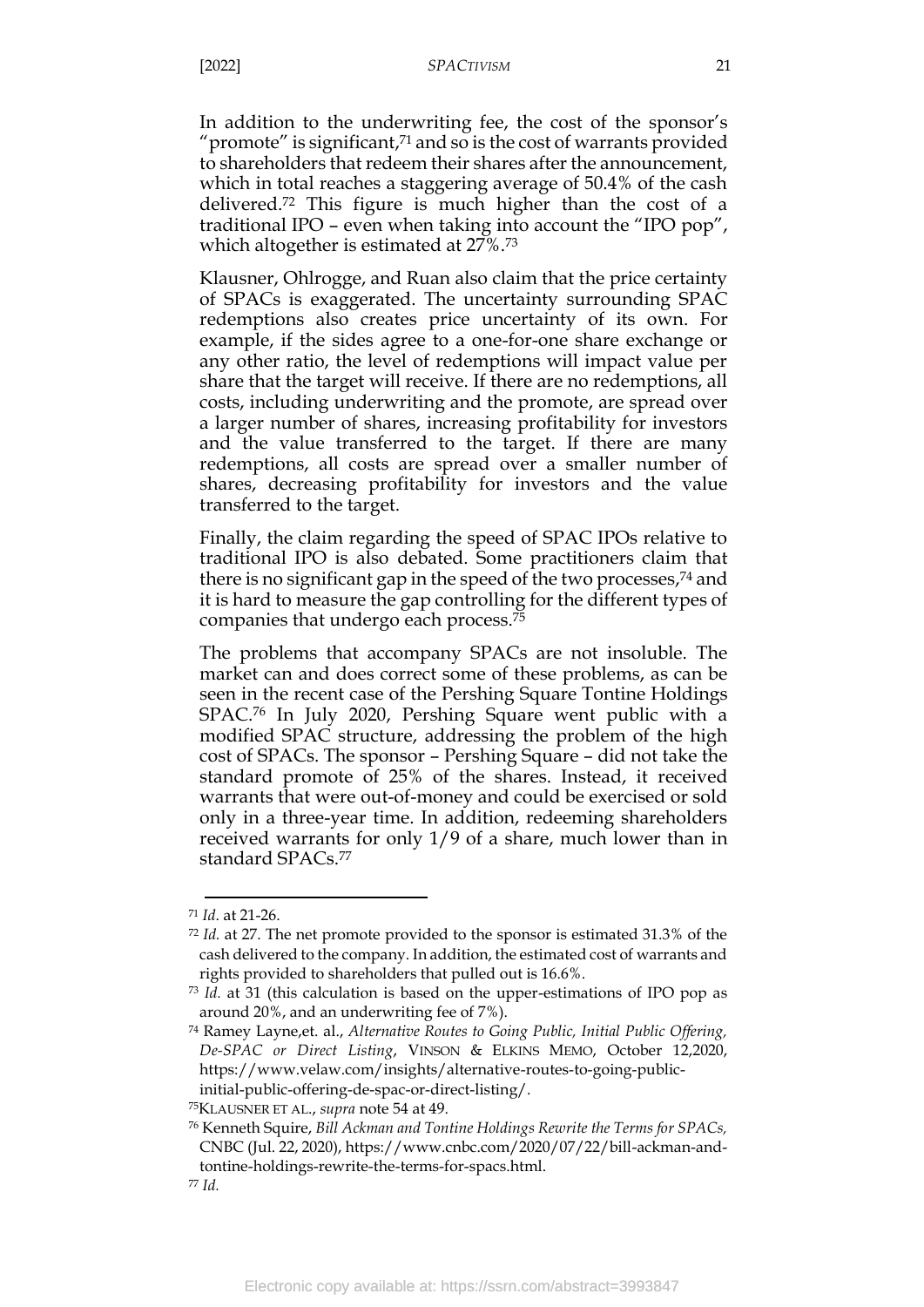Pershing Square offered additional warrants for non-redeeming shareholders to incentivize non-redemption. It secured this result by arranging that the warrants of redeeming shareholders would be transferred to non-redeeming shareholders. The implementation of this mechanism had the effect of ensuring that as more shareholders redeem shares, non-redeemers will gain more, incentivizing them to stay put. As Pershing Square noted in its SPAC IPO documents, this structure significantly reduced the high cost and dilution created by conventional SPACs. This improved structure elicited a positive reaction from the market: after the IPO, the share price of Pershing's SPAC has increased by 15% and maintained that level in the weeks following the IPO, a rare event in the pricing of SPACs.<sup>78</sup>

In the next section, we draw on the lessons from SPACs do design a new corporate structure, the Activist SPAC, that would enable direct public investment in Activist campaign. In constructing the Activist SPAC, we combine the positive aspects of SPACs with unique new features that correct for the shortcomings of SPACs. This purpose will require more than a market correction of the execution structure of SPACs, but also some regulatory changes that will create a different form of company, reminiscent of the SPAC.

## *B. The Unique Structure and Features of ACTIVIST SPACs*

<span id="page-22-0"></span>In this Section, we propose a new corporate form, termed the Activist SPAC. The introduction of the Activist SPAC form is aimed at achieving two purposes: scaling-up shareholder activism and allowing the public to share in the potential upside of Activist engagements, which in turn may also improve the nature of shareholder activism. The Activist SPAC is intended as a vehicle for raising capital from the public without designating it to a particular business activity. In this respect the Activist SPAC is similar to the SPAC, but this is where the similarity ends. Activist SPACs, as we envision them, would be designated for investments in *public* companies and for shareholder activism purposes only. Standard SPACs, by contrast, are limited to the acquisition of *private* companies. This is a fundamental difference which also affects the mechanism design of Activist SPACs.

The sponsor of an Activist SPAC, who is the lead activist, would set the company up for the purpose of purchasing a block of shares in an unspecified public corporation. This would enable her to influence or pressure management to change the strategic course of the target company. The sponsor can be an individual within the activist hedge funds industry – for example, an activist hedge fund manager who needs additional capital to realize her investment plans. The sponsor can also be an

<sup>78</sup>KLAUSNER ET AL., *supra* note [54,](#page-17-0) at 53 (noting that only three SPACs have maintained prices of 15% or more above IPO price for at least a week during the first two months following the IPO). The value of PS SPAC has more than doubled since then, standing as of March 18, 2021 on 27.23.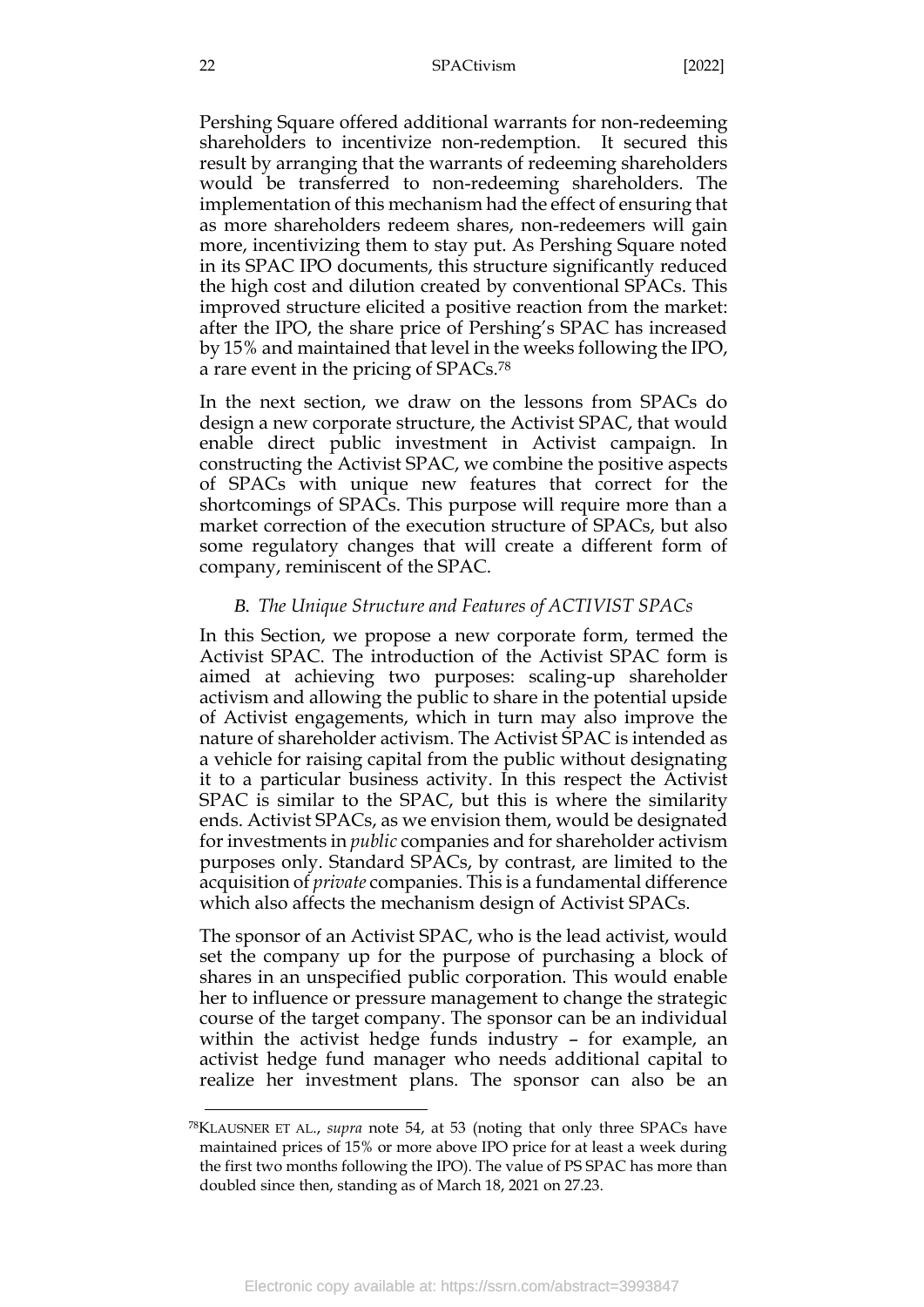outsider, who cannot devise activist strategies within the hedge fund industry but would like to initiate an activism campaign of her own.

Similar to the strategy employed by activist hedge funds, the block purchased by the Activist SPAC would only be a modest percentage of the public target's shares, normally up to 10% of the target. <sup>79</sup> Together with the cooperation of other shareholders, primarily large institutional investors, and possibly also hedge funds, the block of shares would be enough to influence the management of the target. Exerting power through the purchase of a small block of shares enables activists to engage even bluechip companies, with a market cap of over \$200 billion, such as Walt Disney,<sup>80</sup> AT&T,<sup>81</sup> PayPal,<sup>82</sup> Proctor & Gamble,<sup>83</sup> Exon-Mobile,<sup>84</sup> GM,<sup>85</sup> and even a company with a market cap of over one trillion dollars, like Apple. <sup>86</sup> The financing of activism through Activist SPACs would make it possible to influence an even greater number of the largest S&P 500 and Nasdaq companies by harnessing the resources of retail investors. The universe of potential targets for activism, which requires a significant amount of capital of at least \$100 million is immense, 87 and is not limited to blue chip companies. Given the assumption that in a classic activism campaign, the activist has to obtain approximately 10% of the target's shares, the activist would require \$100 million for a target of \$1 billion or more. Globally, there are almost 3800 public companies with a market cap of at

<sup>79</sup> HAMDANI & HANNES, *supra* note [15,](#page-7-1) at 973.

<sup>80</sup> Alex Sherman, *Activist Investor Dan Loeb Calls on Disney to end its \$3 billion annual divedend and use the funds for Disney+ Content*, CNBC, Oct. 7, 2020, cnbc.com/2020/10/07/dan-loeb-calls-on-disney-to-suspend-dividendinvest-it-in-disney-plus.html.

<sup>81</sup> David Fitzgerald, *Activist Investor Challenges AT&T Over Strategy, Board*, WALL ST. J., Sep. 9, 2019, https://www.wsj.com/articles/elliott-managementdiscloses-3-2-billion-stake-in-at-t-11568031530.

<sup>82</sup> Greg Bensinger, *Icahn: eBay Should Sell 20% of PayPal*, WALL ST. J., March 19, 2014, https://www.wsj.com/articles/icahn-ebay-should-sell-20-of-paypal-1395251394.

<sup>83</sup> Julie Creswell, *An Epic and Costly, boardroom Battle at Procter & Gamble*, N.Y. TIMES, 0ct. 8, 2017, https://www.nytimes.com/2017/10/08/business/economy/an-epic-andcostly-boardroom-battle-at-procter-gamble.html.

<sup>84</sup> Christopher M. Matthews, *Activist Likely to Gain Third Seat on Exxon Board*, WALL ST. J., June 2, 2021, https://www.wsj.com/articles/activist-likely-togain-third-seat-on-exxon-board-11622664757

<sup>85</sup> Patti Waldmeir, *GM Hits Out an Activist Investor Ahead of AGM Showdown*, FIN. TIMES, June 6, 2017, https://www.ft.com/content/dd17bbda-848d-31f4- 8523-edfb7542ee38.

<sup>86</sup> Robert G. Eccles, *Why an Activist Hedge Fund Cares Whether Apple's Devices Are Bad for Kids*, HARV. BUS. REV., Jan. 16, 2018, https://hbr.org/2018/01/whyan-activist-hedge-fund-cares-whether-apples-devices-are-bad-for-kids.

<sup>87</sup> Less than \$100 million is unlikely to justify the fixed costs required for an IPO of a AIC (quite parallel to the case of SPACs).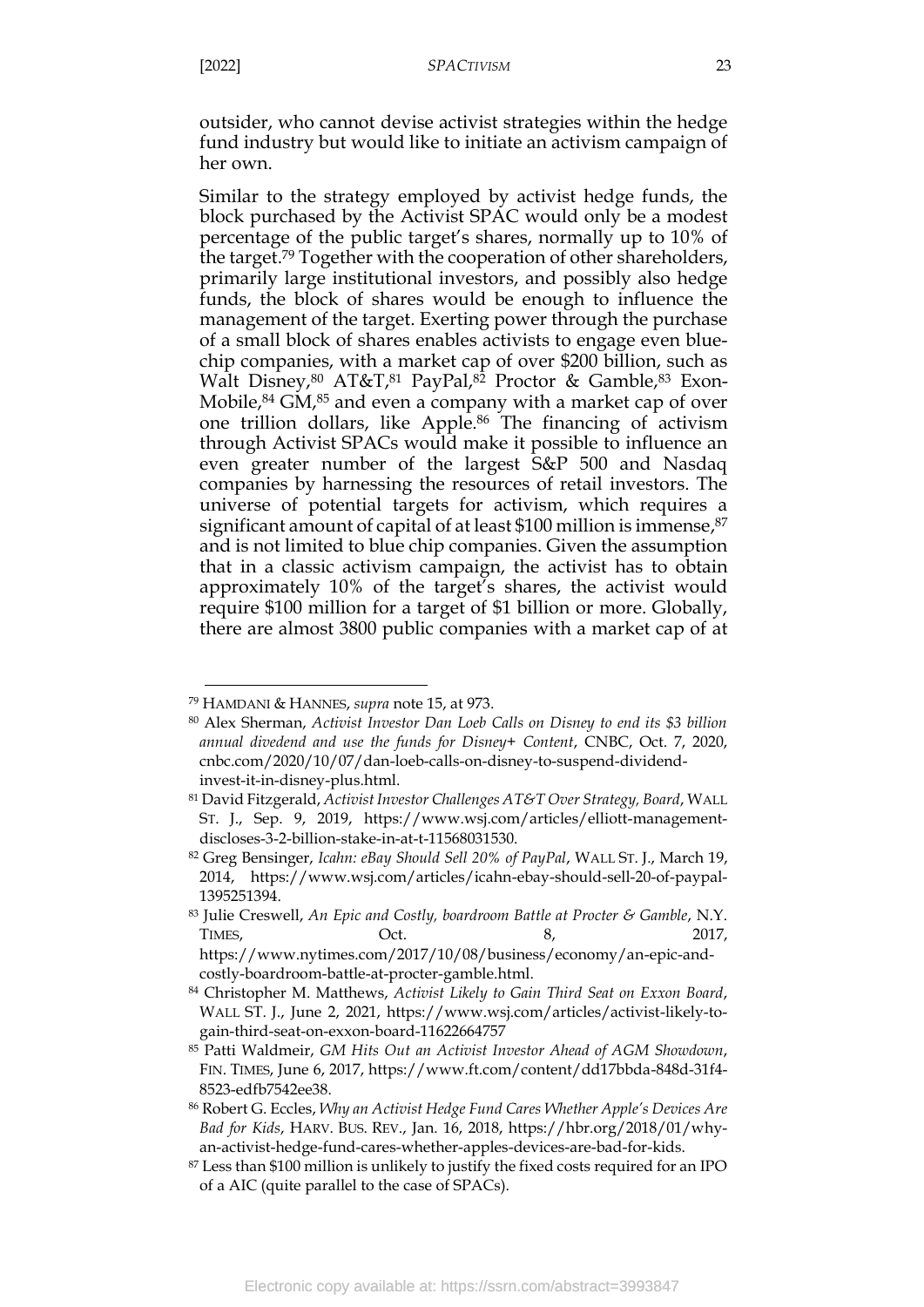least \$1 billion (3749 to be exact).<sup>88</sup> Hence, there are numerous potential targets for which an activist would need a significant amount of capital. The Activist SPAC could provide the needed capital to scale up activism.

The life cycle of the Activist SPAC, as we conceive of it, would be comprised of five stages: the IPO stage, the search stage, the redemption stage, the activist campaign stage, and the dissolution or exit stage.

The first stage is the IPO of the Activist SPAC. Prior to the IPO, a portion of the shares would be allocated to the sponsor who initiated the Activist SPAC and bears all the expenses involved with the IPO and future engagements, including the costs of research and public relations with respect to the activist campaign. Immediately following the IPO, all funds raised from the public would be secured in a trust account. The prospectus of the IPO of an Activist SPAC would not include the name of the target company whose shares will be purchased. The sponsor, however, may restrict the Activist SPAC mandate in the prospectus to a certain business sector, e.g., the energy sector, or to a particular activist purpose, e.g., spinning off a part of the target company. Size limitation on the relevant targets may also appear in the prospectus, $89$  and in any case, such size would be effectively limited by the amount raised by the Activist SPAC. However, it would be possible for a few Activist SPACs to cooperate by purchasing shares of the same target to reach beyond their individual limits. Cooperation is also possible with other Activists as well including activist hedge funds, forming "wolf packs" of activists, $90$  which is quite common in the context of activism.

The Activist SPAC sponsor cannot be required to disclose the name of the intended target, even if she knew which company she would like to engage, for a strategic reason: she cannot publicize this information. The business model of activist funds is buying shares in an under-performing company relatively cheaply, improving the target's performance and then selling the shares for a higher price. If the activist were to disclose her

<sup>88</sup> COMPANIESMARKETCAP.COM, *Largest Companies by Market Cap*, [https://companiesmarketcap.com/page/38/,](https://companiesmarketcap.com/page/38/) (last visited June 20, 2021).

<sup>&</sup>lt;sup>89</sup> AIC would have to engage sizable target to justify the use of the public markets to raise funds for the sake of activism. However, as mentioned in the text above there are many such relevant targets. In U.S markets, the median size of a company of the Russell 3000 stock index is \$2.7 billion, well above the required threshold. See *Market Capitalization Ranges*, FTSE Russell, May 8, 2020, [https://www.ftserussell.com/research-insights/russell](https://www.ftserussell.com/research-insights/russell-reconstitution/market-capitalization-ranges)[reconstitution/market-capitalization-ranges.](https://www.ftserussell.com/research-insights/russell-reconstitution/market-capitalization-ranges)

<sup>&</sup>lt;sup>90</sup> Activists tend to act in a parallel manner, while intentionally avoiding the formation of a "group" for the purposes of federal securities laws, which allows them to evade disclosure duties and corporate defenses *See* John C. Coffee & Darius Palia, *The Wolf at the Door: The Impact of Hedge Fund Activism on Corporate Governance*, 41 J. CORP. L. 545, 549 (2016).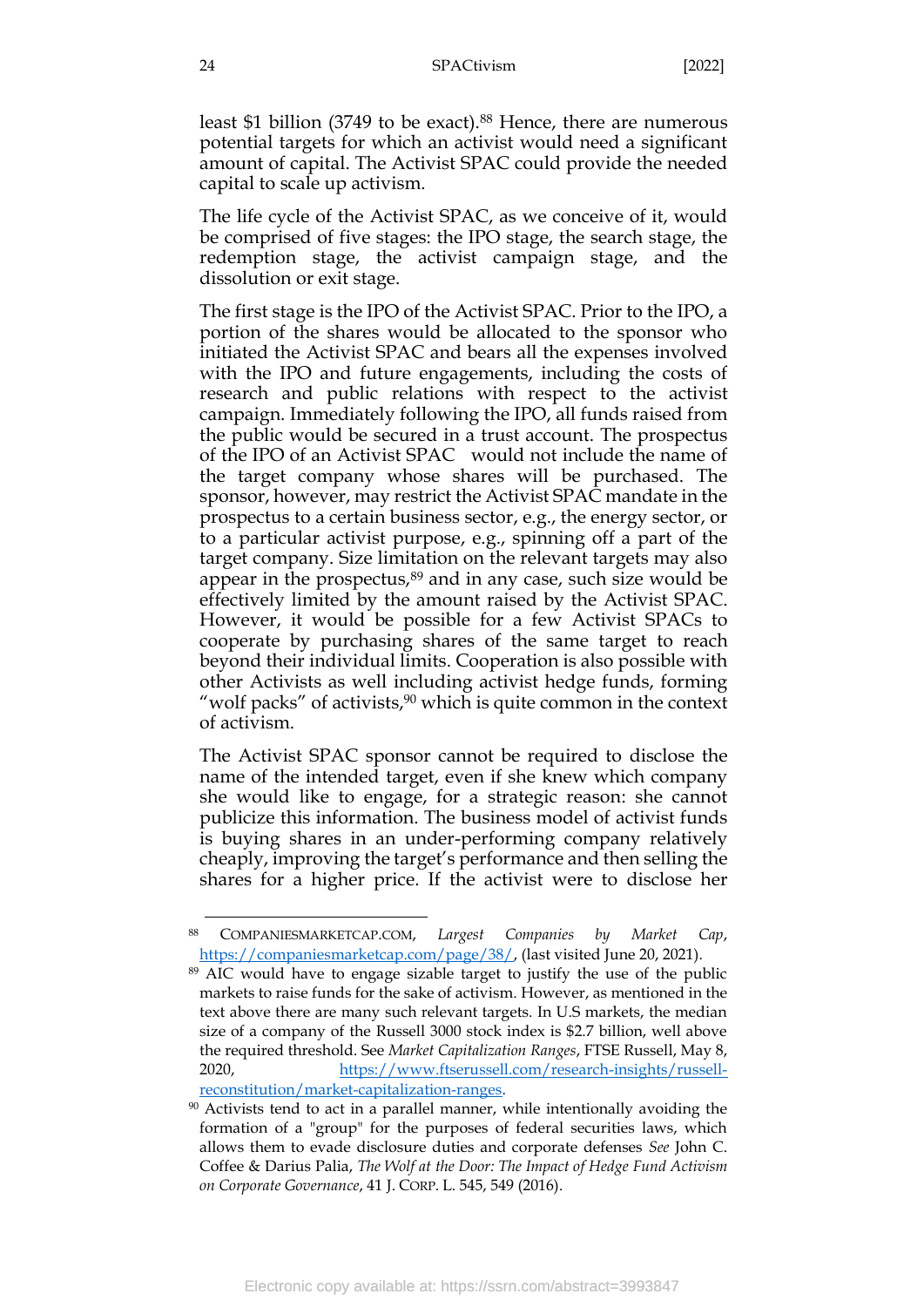intention before acquiring its stake, the share price is likely to rise once the information is shared with the market. This, in turn, would vitiate the activist's plan, preventing her from capturing the full gain from the engagement. Thus, we propose that an Activist SPAC would be required to disclose its block of shares 10 days after crossing the 5% ownership threshold, just like any other entity acquiring over 5% of companies' shares.<sup>91</sup>

Of course, strategic considerations are not the only reason not to mandate that an Activist SPAC sponsor disclose the identity of a target prior to the IPO stage. As is true of SPAC sponsors, an Activist SPAC sponsor may simply not have a specific target in mind at the time of the IPO. This is not necessarily bad. Devising an activist campaign requires meticulous research and considerable resources. It necessitates close analysis of a few public companies until the right target is identified. It is not trivial to expect a sponsor to shoulder these costs alone. A possible solution would be to allow the sponsor to use some of the investments in the Activist SPAC to this end. Yet this might prove problematic: resources that would be invested in research would not be able to be returned to investors. For this reason, we think that research expenses should be precluded – the Activist SPAC should utilize the resources of the trust account only for the purchase of shares of its target. As noted above, the sponsor would incur all the expenses related to the activist campaign including the research cost in return for the promote she receives.<sup>92</sup>

While in SPACs the size of the promote typically revolves around 20% to 25%, the size of the promote in the case of Activist SPACs, as we envision it, will be somewhat more limited. The share of the pie of Activist SPAC sponsors should instead be comparable with those in the hedge fund industry. The typical cut of hedge fund managers is the so-called "carried interest," typically a 20% of the upside generated for the limited partners who are the hedge fund investors.<sup>93</sup> Recall that the average increase in share price following the entry of an activist is estimated at around  $6\frac{9}{4}$  so there is a hefty upside for skilled

<sup>91</sup> *Id*. at 562-568.

<sup>92</sup> KLAUSNER ET AL.,*supra* note [54,](#page-17-0) at 20-21 (emphasizing that the promote should be designed so that the sponsor would be sensitive mainly to the increase in its value).

<sup>&</sup>lt;sup>93</sup> A carried interest in hedge funds is a fixed percentage of the profits generated by the fund, usually 20%, which the general partner receives as compensation. The payment of the carried interest is typically conditioned upon exceeding a specific return level for the limited partners of the fund, often known as the "hurdle rate". Failure to meet the predetermined threshold will lead to a reduction in the carried interest and might even deny its payment altogether. *See* Roger Wohlner, *What is Carried Interest and How Doest it Work?*, THESTREET (Aug. 21. 2019), https://www.thestreet.com/investing/funds/what-iscarried-interest-15062756.

<sup>94</sup> Bebchuk et al., *Pre-disclosure Accumulations by Activist Investors: Evidence and Policy*, 39 J. CORP. L. 1, 20 (2013)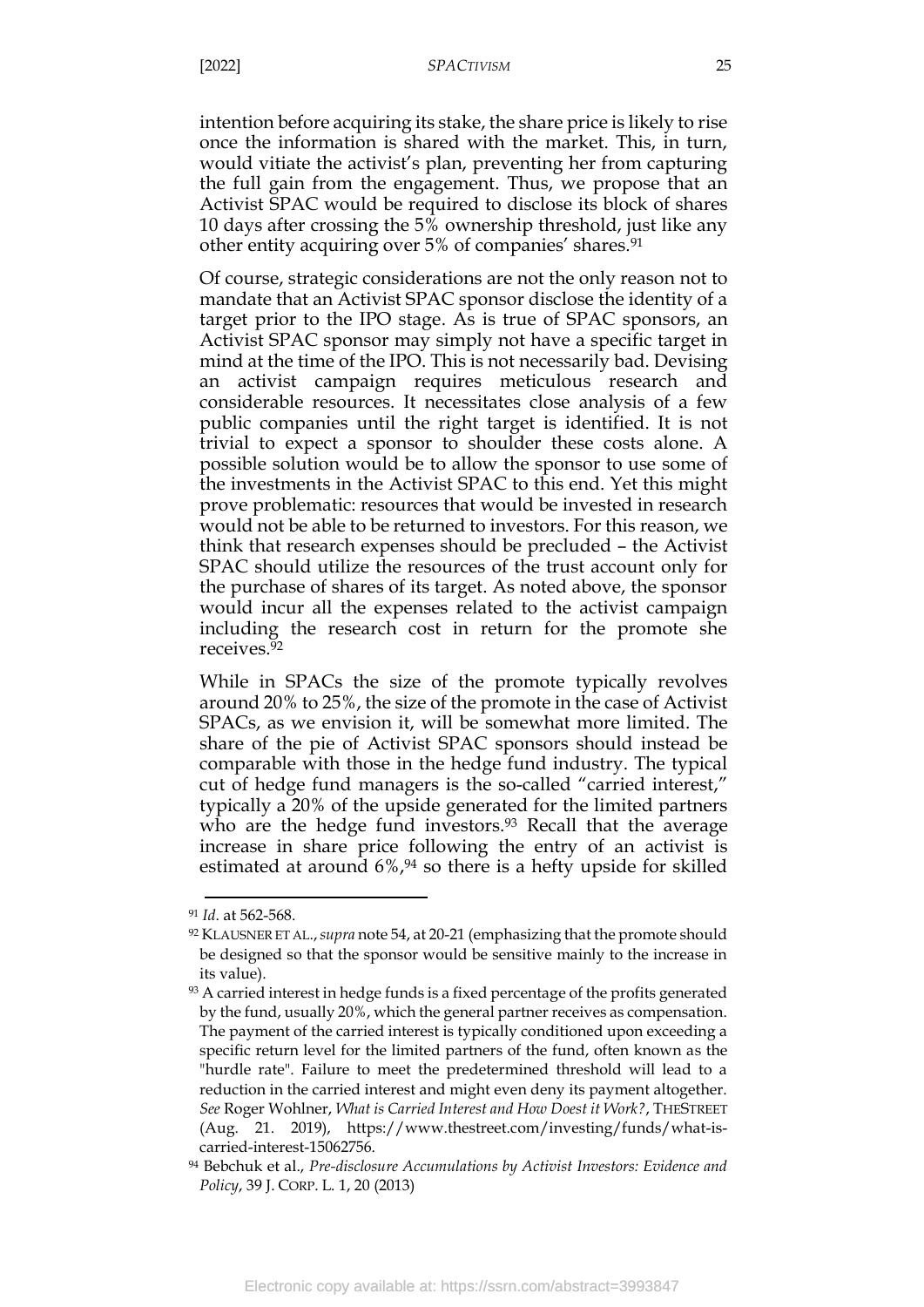Activist SPAC sponsors. Interestingly, it is possible that the current trend in SPACs would bring their model closer to that of the hedge fund industry. Thus, the promote is modified to shares that could be sold only when the public SPAC investors are at the money, in order to realign the incentives of the sponsor with those of the other investors.<sup>95</sup> In any case, the specific size and structure of the promote in Activist SPACs will be determined by market forces and not regulation.

After completing the IPO, the Activist SPAC would enter the second phase of its existence: searching for a target (if it has not done so already) and acquiring its shares. As with SPACs, Activist SPACs should have a pre-determined window in which they can search for a target to prevent tying up the capital of investors too long. The two-year limit found in SPACs seems reasonable for Activist SPACs as well. Unlike the SPAC, however, the Activist SPAC would not have to disclose the identity of its target before acquiring its shares, for the strategic reason noted above – an early disclosure would significantly decrease its potential profits.

At first glance, investment by public investors without complete information may appear problematic, but it is actually much less troubling than it seems. Unlike SPACs that invest in private companies, Activist SPACs would invest only in public companies. Investment in public companies is less risky than investment in private ones for four main reasons. First, the shares of public companies, especially those of the size relevant for Activist SPAC activism, are subject to an efficient market pricing mechanism. <sup>96</sup> Frequent market trades by professional investors both reflect and update the value of the shares on a constant basis, making it easier to calculate the value of publicly traded companies. In contrast, the shares of private companies are not traded on a regular basis, which renders their value highly speculative.<sup>97</sup> Since Activist SPACs would only target public companies, they involve only a small risk of over-paying for the target's shares. Furthermore, since the Activist SPAC is itself a public company, the shareholders of the Activist SPAC can always sell their share for approximately the same value of the shares of the targeted public company. It should also be borne in mind that activist campaigns typically increase the value of the

<sup>95</sup> KLAUSNER ET AL., *supra* note [54,](#page-17-0) at 20-21.

<sup>96</sup> See, e.g., Ronald J. Gilson & Reinier Kraakman, *Market Efficiency after the Financial Crisis: It's Still a Matter of Information Costs*, 100 VA. L. REV. 313, 325 (2014) ("It is active trading that aggregates information in price, which is why a claim of price efficiency is weaker all else equal for prices in initial public offerings than for prices in actively traded secondary markets").

<sup>97</sup> The structure of the SPAC induces it even more to pay a high price for the target, because the sponsor has a strong incentive to close a deal, even if the terms are detrimental for the SPAC. *See* KLAUSNER ET AL., *supra* note [54](#page-17-0) at 20.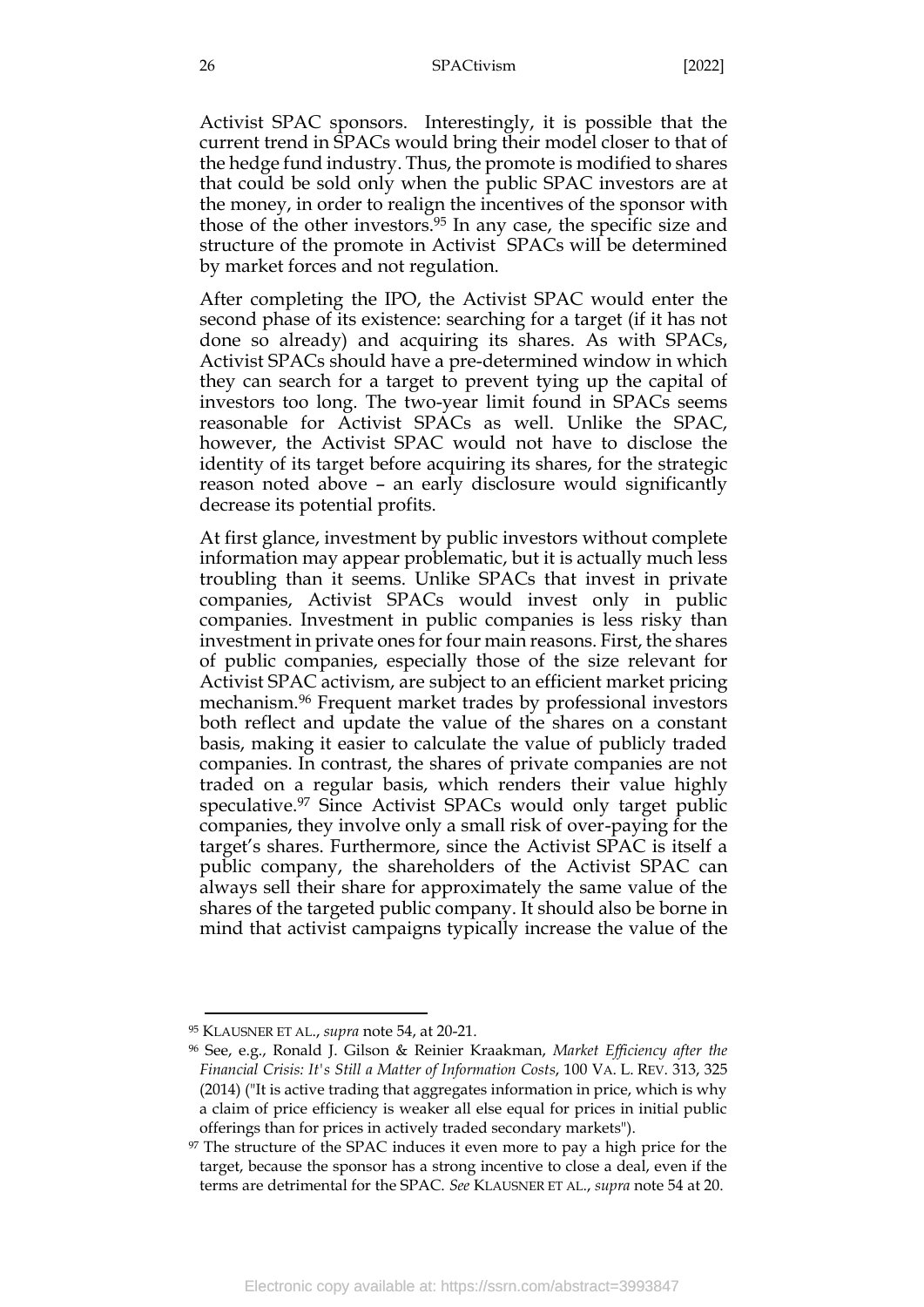target company, and it is extremely rare that the share price of the company decreases after the activist campaign is launched. 98

Second, many private companies that go public via SPAC have very low or no revenues. <sup>99</sup> Tellingly, they chose the route of SPAC over the more conventional IPO process, which makes them a highly risky investment. In contrast, the vast majority of public companies have a steady stream of revenues and are thus safer for investors. Third, and relatedly, private companies rely on projections of future success to raise money. Projections, of course, are not hard facts. They are not readily ascertainable. Indeed, the inclusion of projections in a prospectus of an IPO is problematic and can expose the company to securities fraud liability.<sup>100</sup> Public companies' reports offer investors information about actual performance and transactions. Fourth, and finally, public companies are subject to stricter regulation than private companies are. Hence, investors in public companies have a regulatory safety net that investors in private companies do not enjoy.

Even though the risk for investors in an Activist SPAC is limited, we still think that investors in Activist SPACs should be provided with a redemption option. A redemption option serves as a market check on the Activist SPAC activism plan because a high redemption rate may preclude the Activist SPAC from moving forward with its activism plan. Accordingly, the third phase in the Activist SPAC's life cycle would be the redemption process. An Activist SPAC would be required to disclose its purchase of shares – 10 days after reaching a 5% threshold, as well as its basic activism plan for the target company. In cases in which an Activist SPAC settles for a block of less than 5%, and does not face a regulatory obligation to disclose its position, the redemption phase should start 60 days after the purchase of the first share. When one of these events occur and the target of the Activist SPAC is disclosed, the investors in the Activist SPAC would have the option to redeem the shares of her initial investment minus a portion of the underwriting costs. To accommodate redemptions, the Activist SPAC will have to liquidate part of its stake of the target company.

We do not think that the investors in Activist SPACs should be entitled to redeem their shares for their initial investment plus interest accrued when there is a drop in the market price of the target following the acquisition of the Activist SPAC stake. As the risk in Activist SPACs is much more limited than that of an investment in a SPAC, the redemption right should also be more limited. The downside in the case of Activist SPACs is smaller,

<sup>98</sup> Alon Brav, Wei Jiang, Frank Partnoy & Randall S. Thomas, *The Returns to Hedge Fund Activism*, 64 FIN. ANALYSTS J. 45, 45 (2008).

<sup>99</sup> Chris Bryant, *No Revenues is No Problem in the 2020 Stock Market*, Bloomberg, Sep. 18, 2020, https://www.bloomberg.com/opinion/articles/2020-09- 18/spac-deals-no-revenue-is-no-problem-in-the-2020-stock-market.

<sup>100</sup> KLAUSNER ET AL., *supra* note [54,](#page-17-0) at 42-43.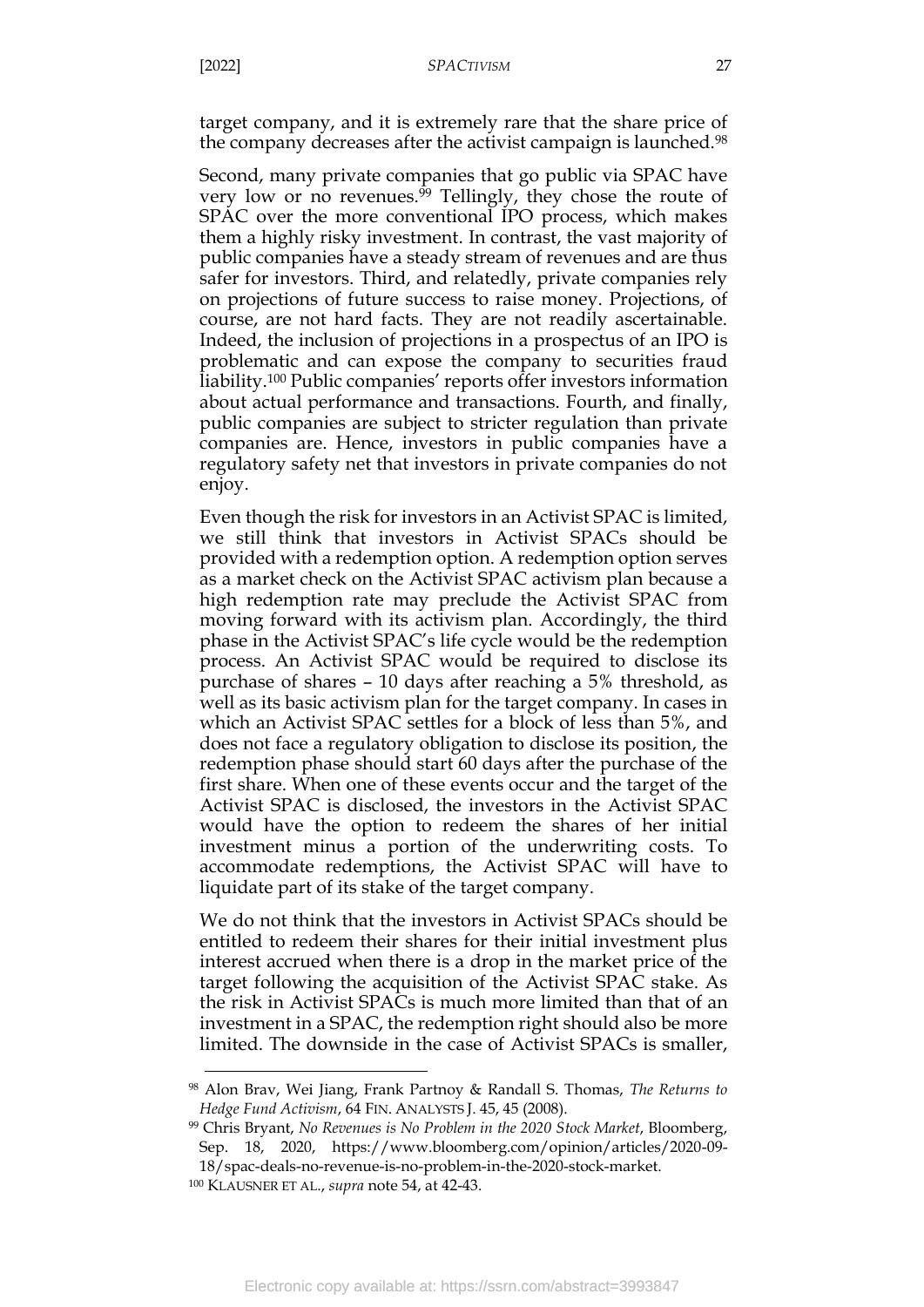consisting mainly of the risk of depreciation of the shares of the public target due to market fluctuations. In the case of SPACs, the potential risk is much greater: in the absence of a market pricing mechanism, the fear of over-payment is substantial.

<span id="page-28-0"></span>As noted earlier, redemption would be capped up to the initial investment minus a portion of the underwriting and research expenses, in order to prevent an inefficient "stag hunt" dynamic.<sup>101</sup> If share prices of the target go up because of the activism, those who redeem their Activist SPAC investment would not enjoy those gains (but they can sell their activist SPAC shares on the exchange). Otherwise, Activist SPAC shareholders may be tempted to redeem their investment following the spike in the target's share price, once the acquisition and activism plan is disclosed. In any case, redemption poses less of a problem for Activist SPACs than for traditional SPACs: there are no exact terms an Activist SPAC must meet, nor a certain amount it must reach to go forward with its plans. The volume of redemptions only has a quantitative effect and not a qualitative effect: as the block of shares of the Activist SPAC in the target is larger, there is a greater likelihood that the Activist SPAC would be successful in its Activist engagement, but there is no formal threshold for an Activist engagement. The sponsor will have to note the rate of redemptions that would preclude it to go forward with its campaign, as that information will serve as a market check for the strategy plan of the sponsor.<sup>102</sup>

The fourth phase of the Activist SPAC is the actual activist campaign. One of the purposes of the Activist SPAC is to enable an Activist campaign of longer horizons by providing more "patient" capital than conventional hedge fund financing. For that reason, the fourth phase should last for an extendable predefined period (e.g., 3 years). The longer horizon of Activist SPAC s would enables activists to engage in campaigns that include a proxy fight in a company with staggered boards, which may require two years to complete, or the implementation of long-term structural changes that cannot be affected under extant models of activism. The sponsor would incur the expenses related to the campaign in return for the promote she received. To give the sponsor a proper incentive to spend the necessary amount, it is possible to give her restricted shares that she would only be able to sell when the other investors are at the money or

<sup>&</sup>lt;sup>101</sup> The stag hunt is a paradigmatic game in game theory, which depicts the following scenario: group of hunters attempts to capture a stag. Every hunter must cooperate to capture the stag. All prefer the stag, but if a hare passes by one of the hunters, a hunter may catch and eat it, depriving the others of the opportunity of capturing the stag (but not hares if they begin chasing them. In such scenarios, the players may fail to cooperate while rushing to achieve the certain but less desired goal. BRIAN SKYRMS, THE STAG HUNT AND THE EVOLUTION OF SOCIAL STRUCTURE, 1 (2004).

<sup>102</sup> See *supra* pp. 20-21.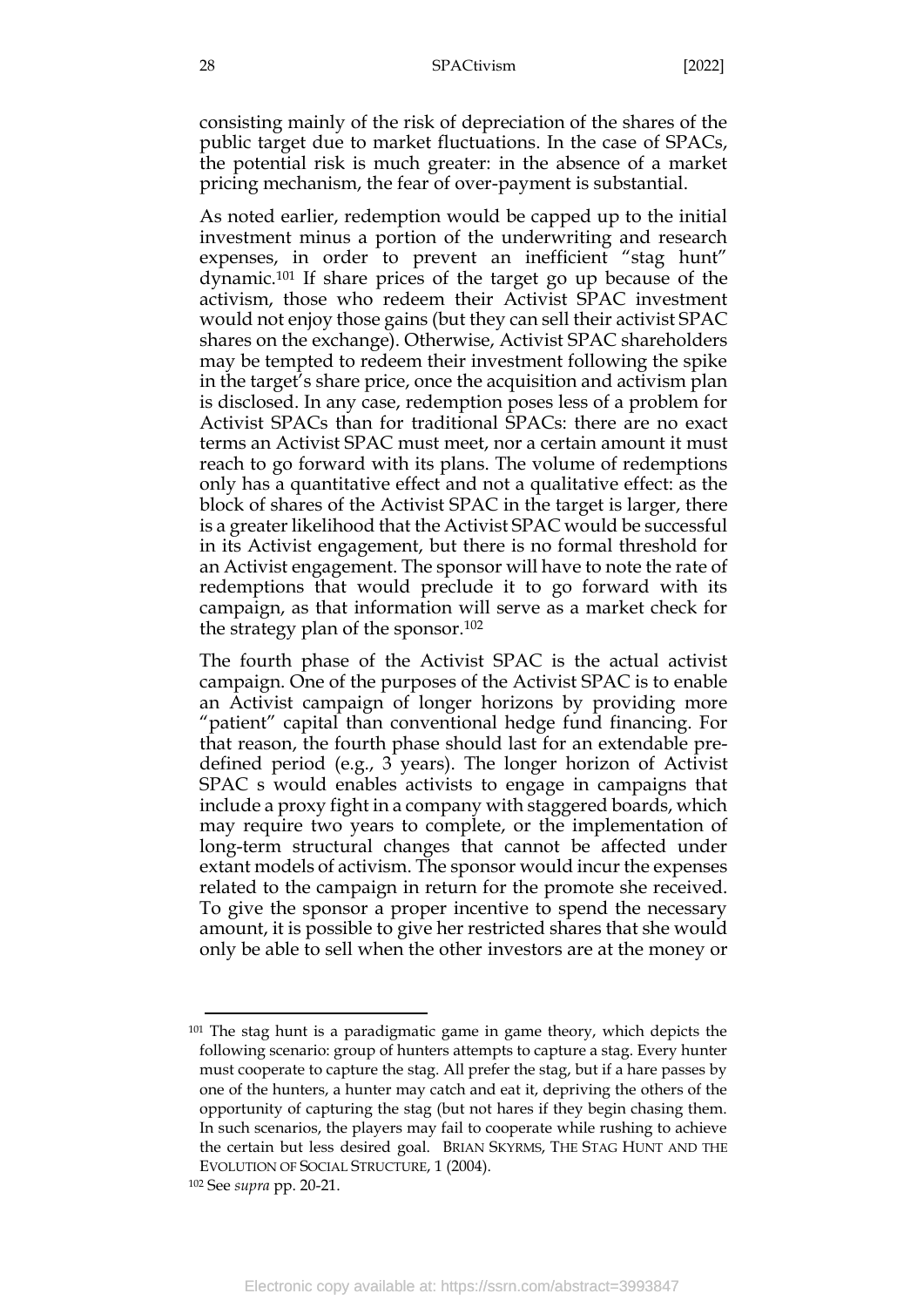even after a certain target rate is reached. <sup>103</sup> However, we believe that the design of optimal incentives should be left to the market and not be prescribed by regulation.

The fifth and last phase is dissolution of the Activist SPAC. As soon as the Aactivist campaign is over, there is no value in maintaining the Activist SPAC; it is merely a holding company, whose only asset is the shares of a public company. Thus, at the end of the Activist campaign period, the Activist SPAC ought to distribute the shares of the public company it owns as an in-kind dividend after providing the sponsor the compensation she is entitled to, and dissolve. An Activist SPAC would be able to obtain additional time (say, beyond 3 years) in appropriate cases by a vote of a majority excluding the sponsor.

### III. THE POTENTIAL IMPACT OF ACTIVIST SPACS

### *A. The World of Activism with Activist SPACs*

<span id="page-29-1"></span><span id="page-29-0"></span>The main rationale for the Activist SPAC form is its ability to enhance the impact of activism in financial markets. As we will show in the proceeding discussion, the introduction of Activist SPACs has the potential to transform the scope and nature of activism, as we know it. Not only can Activist SPACs dramatically increase the resources available to activsits, but they would give the public an opportunity to use activism for ESG purposes or to support managements of corporations.

## <span id="page-29-2"></span>*1. Forming a Market for Activism: Improving the Functioning of Activism*

Currently, large-scale activism is dominated by activist hedgefunds. The structure of hedge funds influences and even dictates the form of activism. Introducing a new structure for activism will facilitate the entrance of new players to the activist arena and new voices. The diversification and thickening of the activist arena will contribute to the perfecting of the market for activism and fortify its ability to self-correct its flaws.

There exists an extensive debate regarding the impact of activist hedge funds on the market. Many scholars and commentators point to its positive impact in addressing agency problems, disciplining management and generating higher value for shareholders.<sup>104</sup> Yet, there are other scholars who are more sceptical of the positive value of activism. The main concern of

<sup>103</sup> Similarly, to the promote in the Pershing Square SPAC. *See* Kenneth Squire, Bill Ackman and Tonite Holdings Rewrite the Terms for SPACs, CNBC, Jul. 23, 2020, [https://www.cnbc.com/2020/07/22/bill-ackman-and-tontine](https://www.cnbc.com/2020/07/22/bill-ackman-and-tontine-holdings-rewrite-the-terms-for-spacs.html)[holdings-rewrite-the-terms-for-spacs.html](https://www.cnbc.com/2020/07/22/bill-ackman-and-tontine-holdings-rewrite-the-terms-for-spacs.html) ("the truly remarkable departure from SPAC standard terms is that Pershing Square is not taking any founders shares…Pershing Square sole compensation for founding an capitalizing the SPAC and sourcing, negotiating and closing a \$10B+ acquisition will be a 6.21% promote after the investors have already received a 20% return").

<sup>104</sup> *Supra* notes [23](#page-10-1)[-27](#page-10-2) and accompanying text.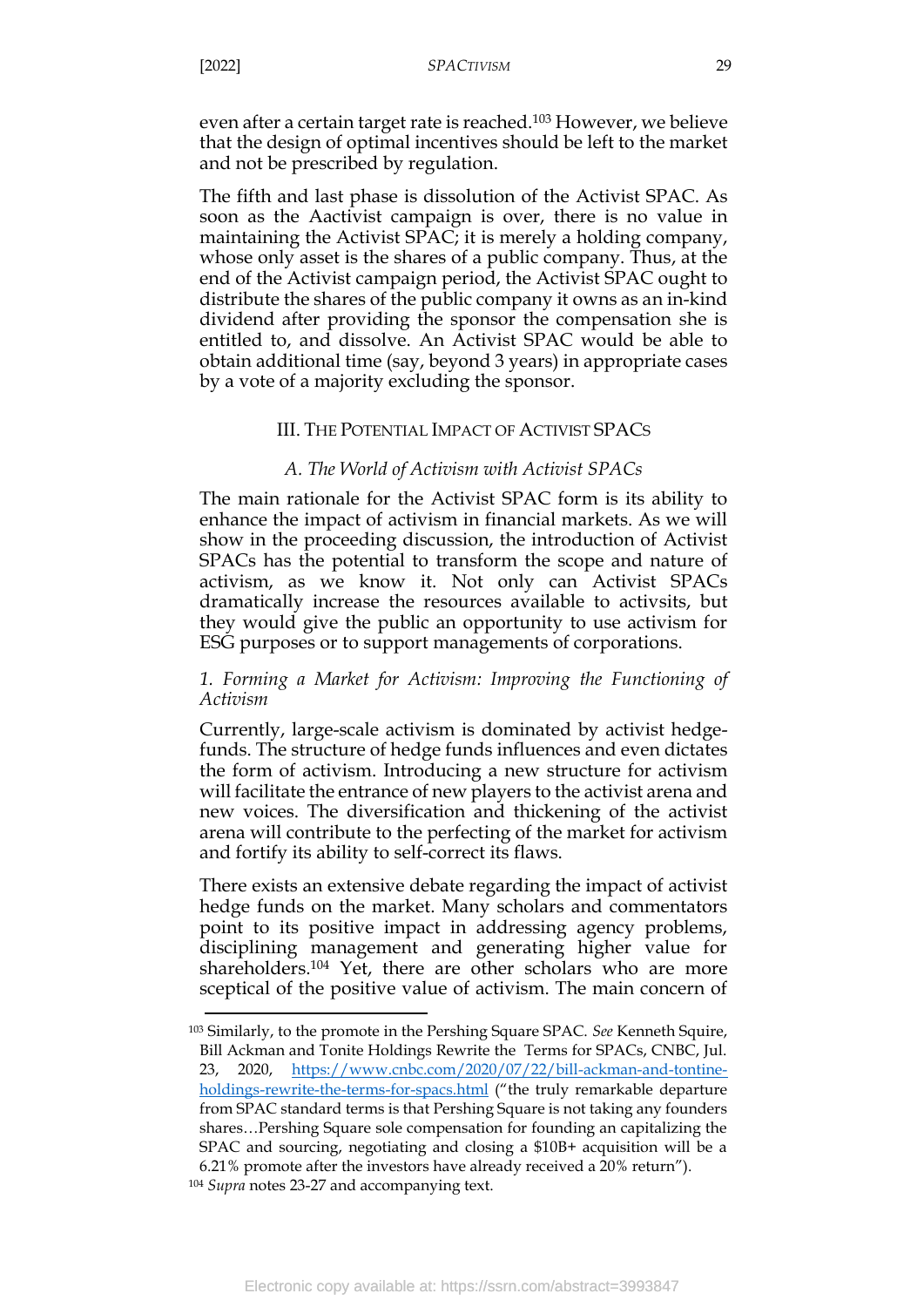the sceptics is that while activist engagements generate value in the short-run, they harm firms in the long-run. Hedge funds aim at investing in companies that generate *alpha –* above market return. As a result, their investment in targets is limited to the period in which their surgical strategic operation is executed, which is relatively short.<sup>105</sup> As hedge funds are incorporated as partnerships, the general partner (the hedge fund's manager) has complete control of both the decision to enter the investment and to terminate it. Thus, all investors in a hedge fund have the same horizon for their investment.

The Activist SPAC may fundamentally change the investors' time horizon and, as consequence, the engagement strategy of the manager. Unlike a hedge fund, the Activist SPAC is incorporated as a corporation and the manager has control only of the entry decision—i.e., which company to engage and when to do it. Activist SPAC Investors can maintain their position in the target as long as they want, because they can sell the Activist SPAC shares on a stock exchange, allowing new shareholders to buy into the activism campaign. And, the shareholders of the Activist SPAC may hold on to the shares of the target even after the Activist SPAC dissolves (and transfer its holdings in the target to the Activist SPAC shareholders).

In contrast to activist hedge funds, whose investors do not care about the target's performance in the long run if it is not fully reflected in current market prices, investors in Activist SPAC may well care about the long-term performance of the target company. For this reason, the manager of an Activist SPAC would have to take into account the investment horizons of all its investors, including those who plan on staying invested in the target company well beyond the implementation of the strategic changes in the target company. An additional reason why Activist SPACs may generate more "patient" capital than that of hedge funds is that the exit option will alleviate the pressure on hedge funds managers to show positive results to the investors who locked their money in the hedge fund for several years. Since investors in the Activist SPAC have an exit option, they will exert less pressure on the managers to show immediate positive results.

An additional dimension in which Activist SPACs could impact the functioning and nature of activism is by enabling it to function as "validation" capital. <sup>106</sup> This concept has been developed in a recent paper by Alon Brav, Dorothy Lund, and

<sup>105</sup> SULLIVAN & CROMWELL LLP REVIEW AND ANALYSIS OF 2020 U.S. SHAREHOLDER ACTIVISM AND ACTIVIST SETTLEMENT AGREEMENTS, *supra* not[e14.](#page-7-0)

<sup>106</sup> In recent years, almost half of the campaigns of activist were aimed at pushing for an M&A deal—47% in the Q1 2021, 41% in 2020 and 47% in 2019. See LAZARD, *Q1 2021 Review of Shareholder Activism*, p. 12 (2021), https://www.lazard.com/media/451619/lazards-q1-2021-review-ofshareholder-activism-vf.pdf.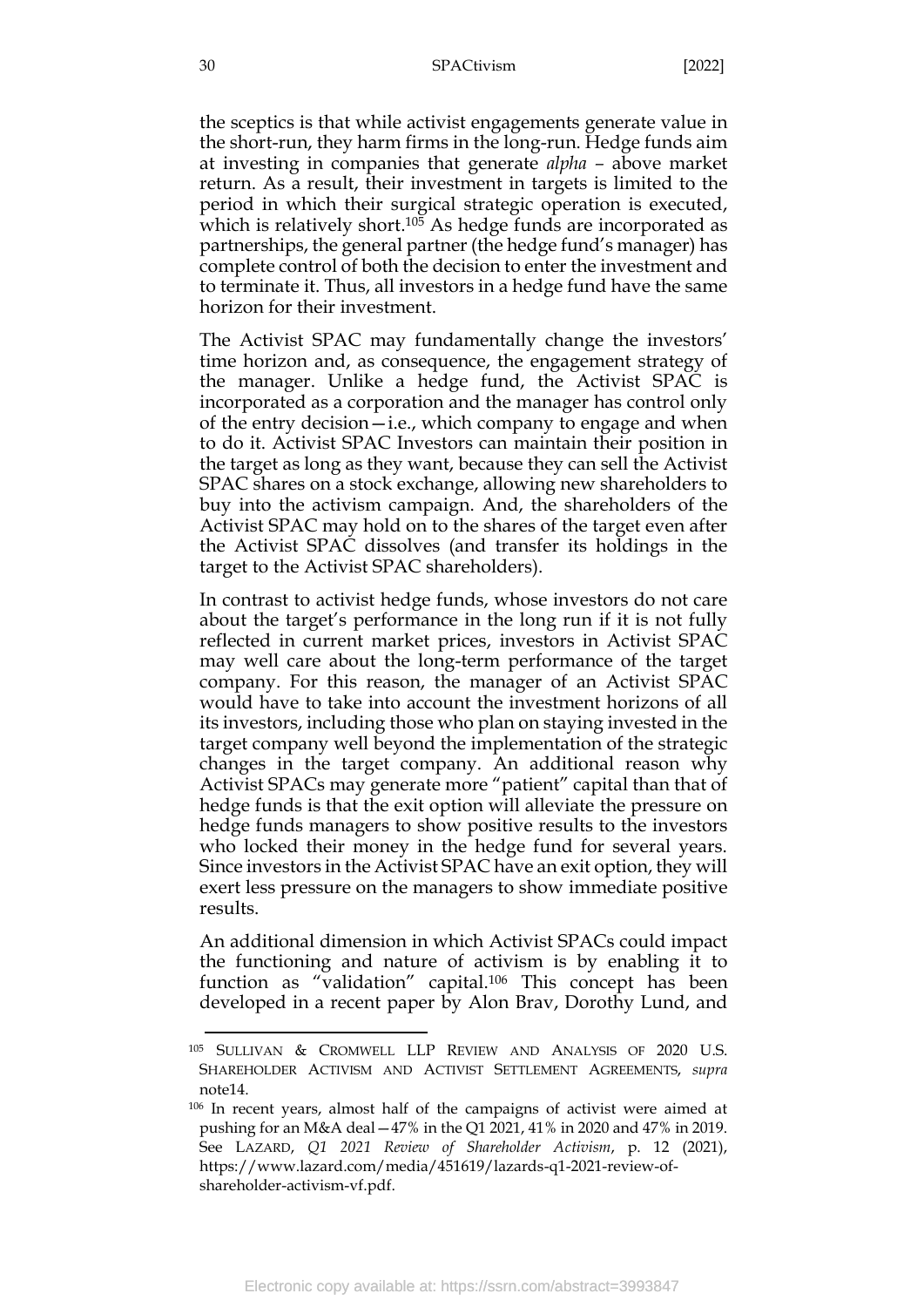#### [2022] *SPACTIVISM* 31

Edward Rock. Activists are typically expected to change the course of the target. Brav, Lund, and Rock point to another function activists can perform: instead of utilizing their block of shares to pressure management to make changes, they can utilize their block of shares to "protect" the current course of management from pressures by other market actors.<sup>107</sup> It should be noted that Brav, Lund and Rock were able to report only a handful of cases of "validation" by activists. This is understandable given the current institutional structure of activism under hedge funds: short-term returns sought by activist hedge funds are inconsistent with "validation" strategies as those strategies are not usually amenable to high short-term returns. In sharp contrast, Activist SPACs, as we perceive them, would be designed for investors with *varying* horizons and are thus would be more suited for "validation" engagements. Enabling greater implementation of validation campaigns by Activists is an additional dimension in which Activist SPACs could change the nature of activism and improve it. Furthermore, enlarging the pool of activist players will improve the outcomes of activism and perverse outcomes will be reduced. If one activist has an inimical activism plan, e.g., to sell the company in the short term in a sub-optimal transaction, as the pool of activist actors is larger, it is most likely that other players will emerge and purchase a stake in order to prevent such suboptimal transaction from occurring.

The introduction of Activist SPACs would also allow retail investors to leave an impact on financial markets. The GameStop rally revealed an extensive interest on the part of retail investors to assume an active role in the stock market. The Activist SPAC would make it possible to tap into this group of interested retail investors, allowing them to join conventional shareholder activism. These investors are currently barred from partaking of the campaigns of activist hedge funds due to the minimum wealth requirements that accompany investment in hedge fund activism. Setting up Activist SPACs would enable these retail investors to join the pool of active investors and leave a lasting mark on the market. The inclusion of retail investors in activism would not be a mere quantitative change, but also a qualitative one: the characteristics of retail investors are different from the typical investors in activist hedge funds. Retail investors are likely to be more open to validation strategies, even if they cannot generate significantly higher value than passive investments. They are also more likely to endorse ESG goals, as we discuss in the next section. Hedge fund investors typically care about pecuniary returns, while retail investors may be more willing to reward companies that promote important societal goals. There are multiple studies that indicate that the public at

<sup>107</sup> Alon Brav, Dorothy Lund and Edward Rock, *Validation Capital*, [NYU](https://papers.ssrn.com/sol3/papers.cfm?abstract_id=3786161) LAW AND E[CONOMICS](https://papers.ssrn.com/sol3/papers.cfm?abstract_id=3786161) RESEARCH PAPER NO. 21-06 (2021), https://papers.ssrn.com/sol3/papers.cfm?abstract\_id=3786161#.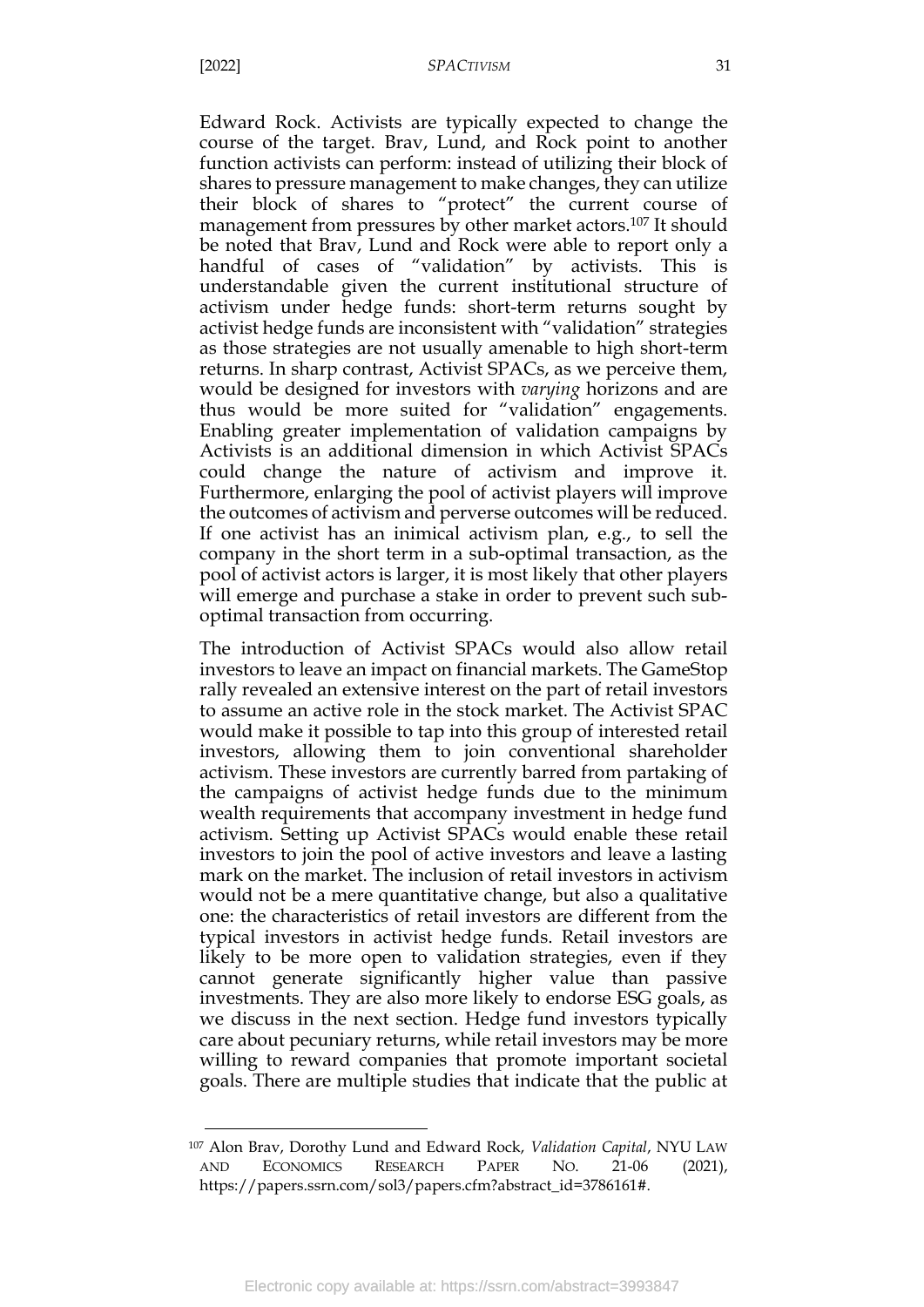large, especially Millennials, have a different perception of the corporate purpose than traditional Wall Street investors.

To conclude then, Activist SPACs may generate a new form of activism both is respect to its time frame and with respect to the type of goals it may strive for. Enlarging the variety of any market improves it and bolsters the market dynamic of selfcorrecting of flaws. Consequently, Activist SPACs may receive a warm welcome from regulators, judges, commentators and scholars who are critical of hedge fund activism.

#### <span id="page-32-0"></span>*2. ESG Oriented Activism*

management").

Another virtue of the Activist SPAC lies in its potential to promote ESG objectives. The number of mutual funds with an ESG criterion for purposes of investment selection has nearly doubled in the last four years, reaching over \$40 billion in assets in 2020.*<sup>108</sup>* The strong preference of investors for ESG investments, reflected in the growth of ESG mutual funds, has trickled down and permeated the backbone of Corporate America. In 2019, the Business Roundtable, a forum consisting of the CEOs of prominent corporate firms and chaired by Jamie Dimon, chair and CEO of JPMorgan Chase & Co., redefined the purpose of a corporation from maximizing shareholders' returns to promoting "An Economy that Serves All Americans."*<sup>109</sup>* In this statement, corporate CEOs called for incorporating ESG goals into corporate objectives. Larry Fink, the CEO of BlackRock, the largest mutual fund family, joined the Business Roundtable statement, together with other leaders of institutional investors.*<sup>110</sup>* Such unity is highly unique and compelling.

While ESG goals seem to gain traction among investors, many commentators claim that these goals have not yet become an integral component in real life corporate agendas.<sup>111</sup> Our explanation of the limited impact of ESG aspirations on the corporate sphere is the lack of innovative vehicles that would enable investors to exert influence over management and boards.

<sup>108</sup> ESG DATA INTEGRATION BY ASSET MANAGERS: TARGETING ALPHA, FIDUCIARY DUTY & PORTFOLIO RISK ANALYSIS (June 2020), Opimas; http://www.opimas.com/research/570/detail/.

<sup>109</sup> BUSINESS ROUNDTABLE, *Business Roundtable Redefines the Purpose of the Corporation to Promote 'AN Economy That Serves All Americans'*, Aug. 19, 2019, https://www.businessroundtable.org/business-roundtable-redefines-the-

purpose-of-a-corporation-to-promote-an-economy-that-serves-all-americans. <sup>110</sup> Hugh Grove, John Holcomb, Mac Clouse & Tracy Xu, *Analyzing the Business Roundtable Statement on the Purpose of a Corporation and Linking it to Corporate Governance*, 16 CORPORATE BOARD: ROLE, DUTIES AND COMPOSITION 19, 20 (2020) ("The world's two largest asset managers also signed this statement: Laurance Fink, CEO of Blackrock with \$6.4 trillion of assets under management with offices in 30 countries and clients in over 100 countries, and Mortimer Buckley, CEO of Vanguard with \$5.3 trillion of assets under

<sup>111</sup> Lucian A. Bebchuk, Kobi Kastiel & Roberto Tallarita, *For Whom Corporate Leaders Bargain*, S. CAL. L. REV. (forthcoming 2021).]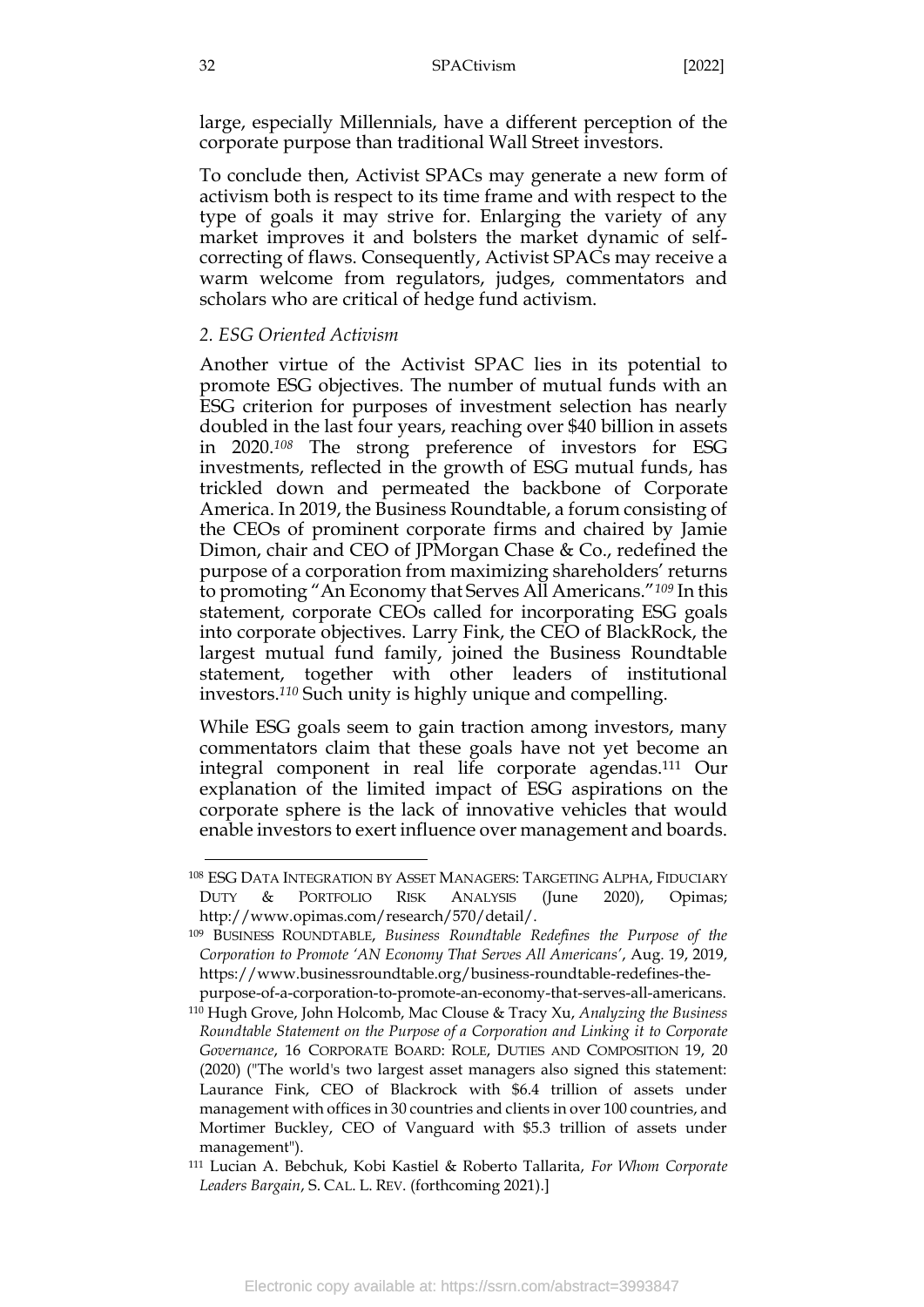#### [2022] *SPACTIVISM* 33

Mutual Funds are guided by ESG targets in their support of shareholder proposals that address ESG matters, such as gender diversity, employee welfare and environmental sustainability of the corporation's activity.<sup>112</sup> They may even object to the nomination of directors suggested by management, based on the ESG principles incorporated into their guidelines.<sup>113</sup> However, they are barred from employing more aggressive techniques, such as initiation of a proxy fight with their own candidate for the board and actively campaigning for strategic changes in the course of the company. As John Morley has shown, mutual funds cannot plausibly execute these more aggressive means: the regulatory price for such actions would be too high.<sup>114</sup> Commentators have argued that the limited means employed by mutual funds bar them from exerting stronger influence on corporate managements and boards in the promotion of ESG goals.<sup>115</sup>

<span id="page-33-0"></span>Other commentators have argued that ESG mutual funds are not actually guided by ESG considerations, even in their investment decisions, and that their stated ESG objectives are essentially "greenwash."<sup>116</sup> There is no effective monitoring of investors on

<sup>112</sup> Michal Barzuza, Quinn Curtis & David H. Webber, *Shareholder Value(s): Index Fund ESG Activism and the New Millennial Corporate Governance*, 93 S. CAL. L. REV. 1243 (2020).

<sup>113</sup> Asaf Eckstein, *The Push Toward Corporate Guidelines*, Jan. 2021, available on SSRN, [file:///C:/Users/Adi/Downloads/SSRN-id3705140.pdf.](file:///C:/Users/Adi/Downloads/SSRN-id3705140.pdf) (explaining the efficacy of the utilization of guidelines by for the monitoring of portfolio companies by institutional investors).

<sup>114</sup> MORLEY, *infra* note [128.](#page-39-0)

<sup>&</sup>lt;sup>115</sup> One study even found that there is no difference between the voting pattern of many of the ESG funds to that of other funds in respect to ESG matters, *see*  Gita R. Rao, *A Surprise About Some ESG Funds—They Actually Vote Against Environmental and Social Conscious Resolutions*, MARKETWATCH, Dec. 18, 2020, [https://www.marketwatch.com/story/a-surprise-about-some-esg-funds](https://www.marketwatch.com/story/a-surprise-about-some-esg-funds-they-actually-vote-against-environmental-and-socially-conscious-resolutions-11608306020)[they-actually-vote-against-environmental-and-socially-conscious-](https://www.marketwatch.com/story/a-surprise-about-some-esg-funds-they-actually-vote-against-environmental-and-socially-conscious-resolutions-11608306020)

[resolutions-11608306020.](https://www.marketwatch.com/story/a-surprise-about-some-esg-funds-they-actually-vote-against-environmental-and-socially-conscious-resolutions-11608306020) *See also* Quinn Curtis, Jill E. Fisch & Adriana Z. Robertson, *Do ESG Mutual Funds Deliver on Their Promises*, *forthcoming* MICH. L. REV. (2022), 13, available on SSRN, https://papers.ssrn.com/sol3/papers.cfm?abstract\_id=3839785.

<sup>116</sup> See, e.g., Rachel Evans, *How Socially Responsible Investing Lost its Soul*, BLOOMBERG BUSINESSWEEK, Dec. 18, 2018, [https://www.bloomberg.com/news/articles/2018-12-18/exxon-great-](https://www.bloomberg.com/news/articles/2018-12-18/exxon-great-marlboros-awesomehow-esg-investing-lost-its-way)

[marlboros-awesomehow-esg-investing-lost-its-way;](https://www.bloomberg.com/news/articles/2018-12-18/exxon-great-marlboros-awesomehow-esg-investing-lost-its-way) Zachary Barker, *Socially Accountable Investing: Applying Gartenberg v. Merril Lynch Asset Management's Fiduciary Standard to Socially Responsible Investment Funds*, 53 COLUM. J. L. SOC. PROBS. 283, 286 (2020). This concern has also seemed to trouble the chair of the SEC, who is considering greater regulation for ESG funds, especially mandating greater disclosure by the ESG regarding their ESG strategy and its execution. *See* SEC Commissioner Elad L. Roisman, *Keynote Speech at the Society for Corporate Governance National*

*Conference*, July 7, 2020, https://www.sec.gov/news/speech/roismankeynote-society-corporategovernance-

national-conference-2020; Allison Herren Lee, *Playing the Long Game: The Intersection of Climate Change Risk and Financial Regulation*, Nov. 5, 2020,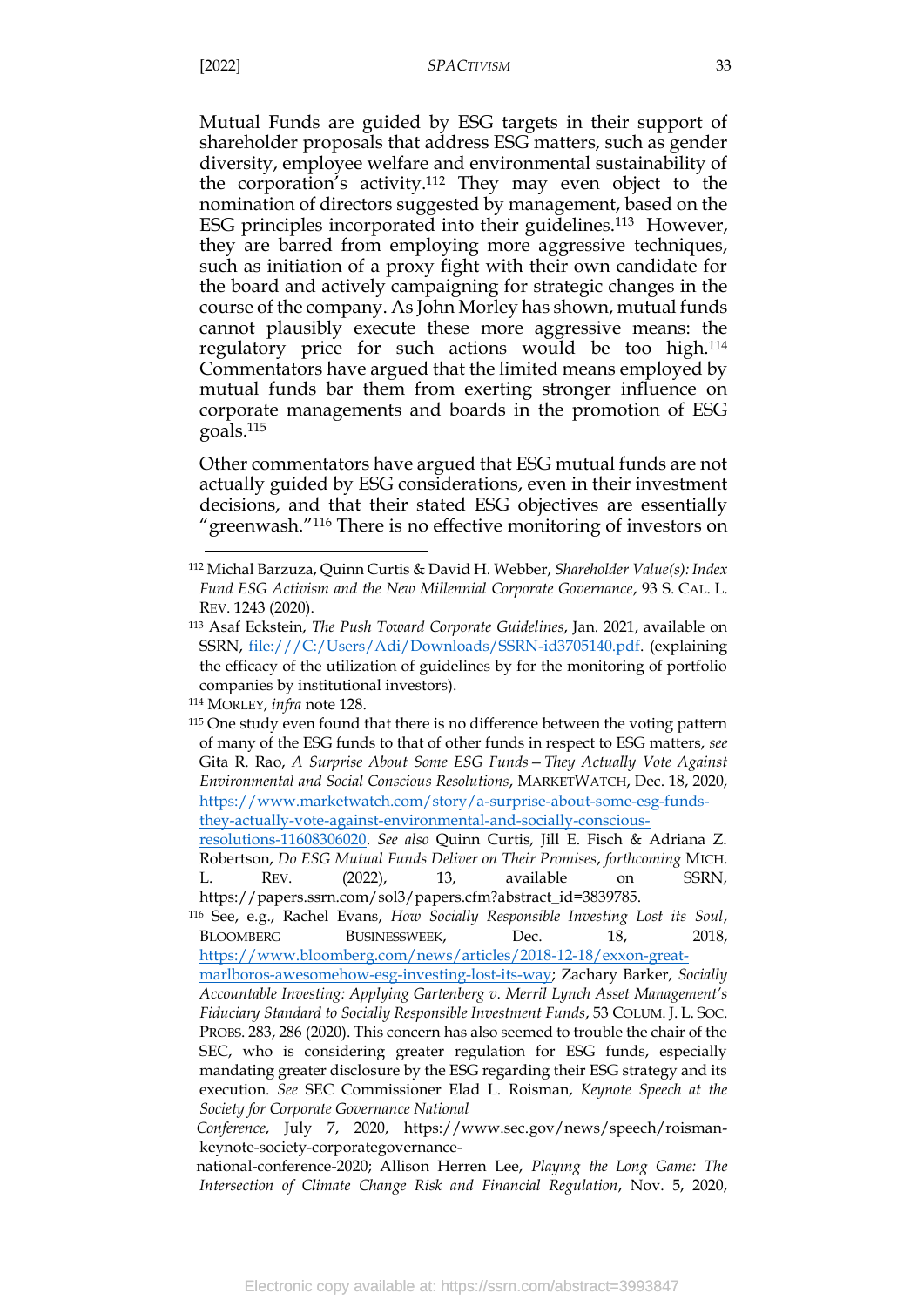the numerous investments comprising the portfolio of the mutual fund. Investors cannot even make use of an external ESG index to monitor and compare the investment of their ESG mutual fund, due to the numerous conflicting indexes for measuring ESG.<sup>117</sup>

In contrast to mutual funds, activist hedge funds can employ more aggressive mechanisms to achieve ESG goals, such as engaging in proxy fights and proposing their own board candidates in order to promote their desired objectives. Recently, this possibility became reality when the "Engine One" hedge fund led a successful proxy fight against the management of Exxon Mobil and succeeded in nominating directors who supported shifting Exxon's activity toward renewable energy at the expense of drilling.<sup>118</sup> Yet, such a campaign by a hedge fund is the exception, rather than the rule. Ordinarily, hedge funds do not pursue ESG goals, directed at benefitting the wider public. Rather, they focus on the attainment of narrow financial goals that have a quick impact on the company's shares, such as spinoffs of company assets, slashing R&D expenses, or altering the compensation structure of management. As we already explained, hedge funds' structure, as partnerships with a defined horizon and illiquid investment of the limited partners, as well as high powered financial incentives of their general partners, direct them to enhance share value of the companies they invest in as quickly as possible.<sup>119</sup> They are hardly the best candidates to pursue ESG goals that often require very long investment horizons and even sacrifice of returns for a greater cause.

The Activist SPAC may fill the void that currently exists in the realm of ESG activism. Unlike mutual funds, Activist SPACs are

[https://www.sec.gov/news/speech/lee-playing-long-game-110520.](https://www.sec.gov/news/speech/lee-playing-long-game-110520) For a critique of this argument, finding a significant difference between the investment pattern of ESG mutual funds and non-ESG mutual funds, *see*  CURTIS, FISCH & ROBERTSON, *supra* note [115,](#page-33-0) at 26-51.

<sup>117</sup> For example, in some ESG rankings Tesla scores the highest score in the MCSI ESG rating, and lowest from the FTSE ESG rating. *See* James Mackintosh, *Is Tesla or Exxon More Sustainable? It Depends Whom You Ask*, WALL. ST. J. Sept. 17, 2018, [https://www.wsj.com/articles/is-tesla-or](https://www.wsj.com/articles/is-tesla-or-exxon-more-sustainable-it-depends-whomyou-ask-1537199931)[exxon-more-sustainable-it-depends-whomyou-ask-1537199931.](https://www.wsj.com/articles/is-tesla-or-exxon-more-sustainable-it-depends-whomyou-ask-1537199931) For systematic study of the variation among ESG ratings, and the problem that is poses for monitoring ESG mutual funds, *see* Florian Berg, Julian Kölbel, & Roberto Rigobon, *Aggregate Confusion: The Divergence of ESG Ratings* (May 17, 2020). https://ssrn.com/abstract=3438533 (comparing ratings from six prominent agencies and reporting substantial differences); Feifei Li & Ari Polychronopoulos, *What a Difference an ESG Ratings Provider Makes!,* Research Affiliates, Jan. Jan. 2020,

[https://www.researchaffiliates.com/en\\_us/publications/articles/what-a](https://www.researchaffiliates.com/en_us/publications/articles/what-a-difference-an-esg-ratingsprovider%20-makes.html)[difference-an-esg-ratingsprovider](https://www.researchaffiliates.com/en_us/publications/articles/what-a-difference-an-esg-ratingsprovider%20-makes.html) -makes.html; Dana Reiser & Anne Tucker, *Buyer Beware: Variation and Opacity in ESG and ESG Index Funds,* 41 CARDOZO L. REV. 1921, 2003 (2020).

<sup>118</sup> *See* MATTHEWS, *supra* note [32](#page-11-0) and LEVINE, *supra* note [34.](#page-12-0)

<sup>119</sup> *See supra* note [30-](#page-11-1)[32](#page-11-0) and the accompanying text..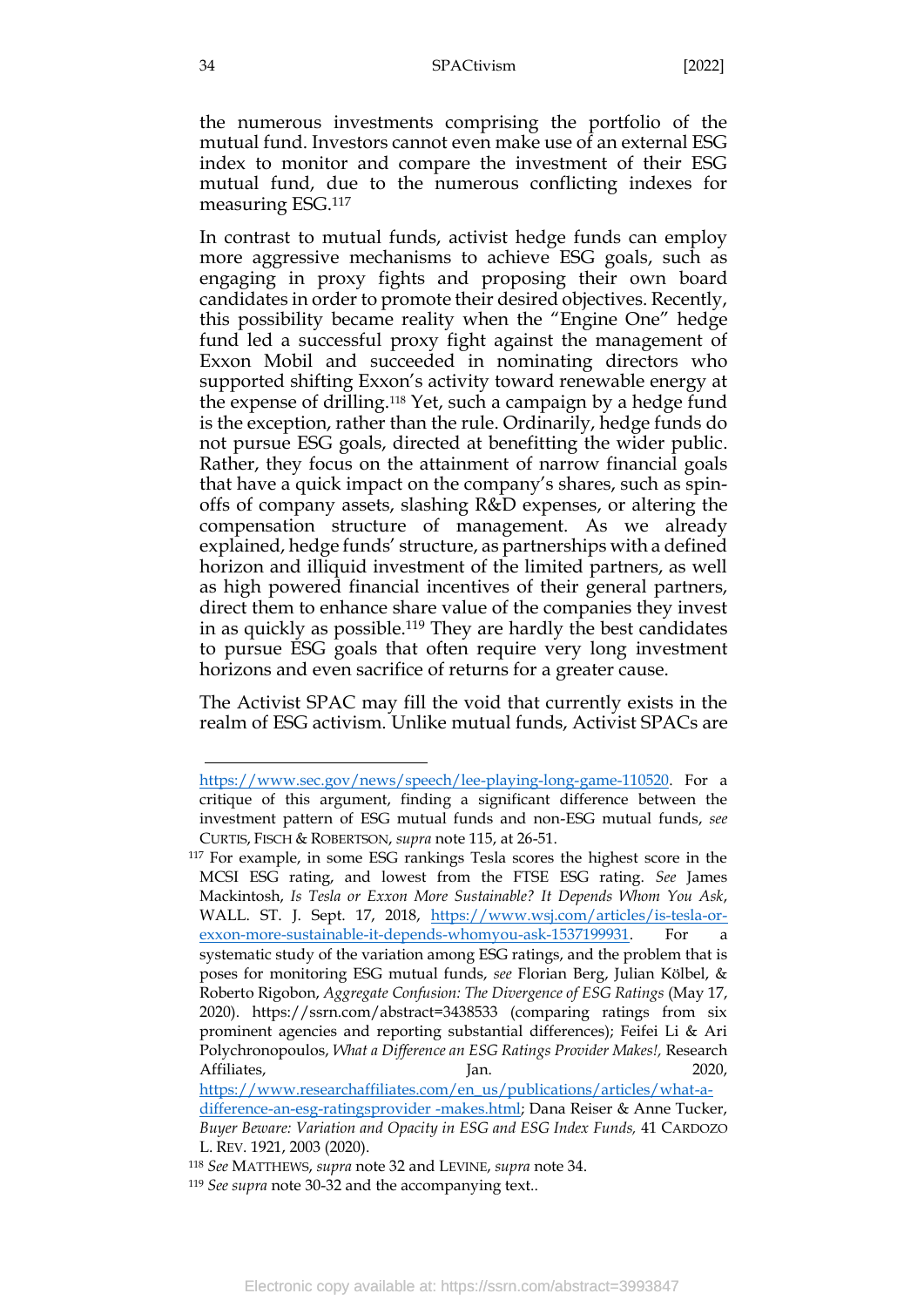not barred from employing aggressive measures to achieve their goals. Unlike hedge funds, Activist SPACs do not require investors to forgo liquidity. Consequently, Activist SPACs do not have to adopt the high-powered and short-termed-focused incentives that characterize hedge funds. This combination may enable Activist SPACs to serve as an ideal investment vehicle for investors interested in promoting ESG objectives, and we expect that Activist SPACs, which emphasize ESG goals at the stage of their IPO, will draw much attention from investors who are inclined toward these purposes. Such Activist SPACs could utilize aggressive measures for promoting ESG objectives with less pressure from investors to show immediate profitability. An investor who is sceptical about the desirability of the Activist SPAC's ESG strategy can exit by selling her shares.<sup>120</sup> In addition, unlike mutual funds, Activist SPACs enable investors to monitor more easily and effectively their ESG strategy. Furthermore, Activist SPACs cannot hold a portfolio of many companies, but must focus on an engagement in one company.<sup>121</sup> The Activist SPAC must notify its investors of the target it chose and the strategy it is planning to employ, which makes it easier for a retail investor to evaluate whether the strategy promotes her preferred ESG goals. If not, she would be able to redeem her shares, and thereby communicate both to the Activist SPAC management and the market that it is not the type of ESG strategy that she had envisioned.

## <span id="page-35-0"></span>*3. ACTIVIST SPACs Impact on the Scope of Activism: Widening the Scope of Activism*

Even among supporters of activism, there are doubts about its actual impact. Activism in its current form has a limited scope. As we noted, the 16.1 billion dollars invested by hedge fund Activists in 2020 constituted a mere 0.0322% of the aggregate market cap of all U.S. firms.<sup>122</sup> There are a few factors that cause the impact of the hedge fund activism to loom larger than its proportional market share. First, activist hedge funds often cooperate with other large actors, such as institutional investors. As they obtain only a relatively small block of shares of the

<sup>120</sup> The skepticism does not have to arise regarding the normative desirability of the changes in the company the hedge fund is pushing for. As Max M. Schanzenbach & Robert H. Sitkoff have noted, one should distinguish between "collateral benefits ESG"- directed to benefiting third parties based on the ethical views of the trustee, and "Risk-return ESG" in which ESG is a strategy for obtaining superior risk-adjusted return based on the premise that there is a correlation between the two. *See* Max M. Schnzenbach & Robert Sitkoff, *Reconciling Fiduciary Duty and Social Conscience: The Law and Economics of ESG Investing by a Trustee*, 72 STAN. L.REV. 381, 397-98 (2020). Based on their distinction, a Risk-return ESG oriented investor, may object to a certain ESG investment not on ethical grounds—that it does not coincide with her ethical preferences—but that it will not generate superior returns.

<sup>121</sup> This is due to the legal restirctions of the Investment Company Act, see *infra,*  note [134.](#page-41-1)

<sup>122</sup> *See Supra,* note [5.](#page-3-0)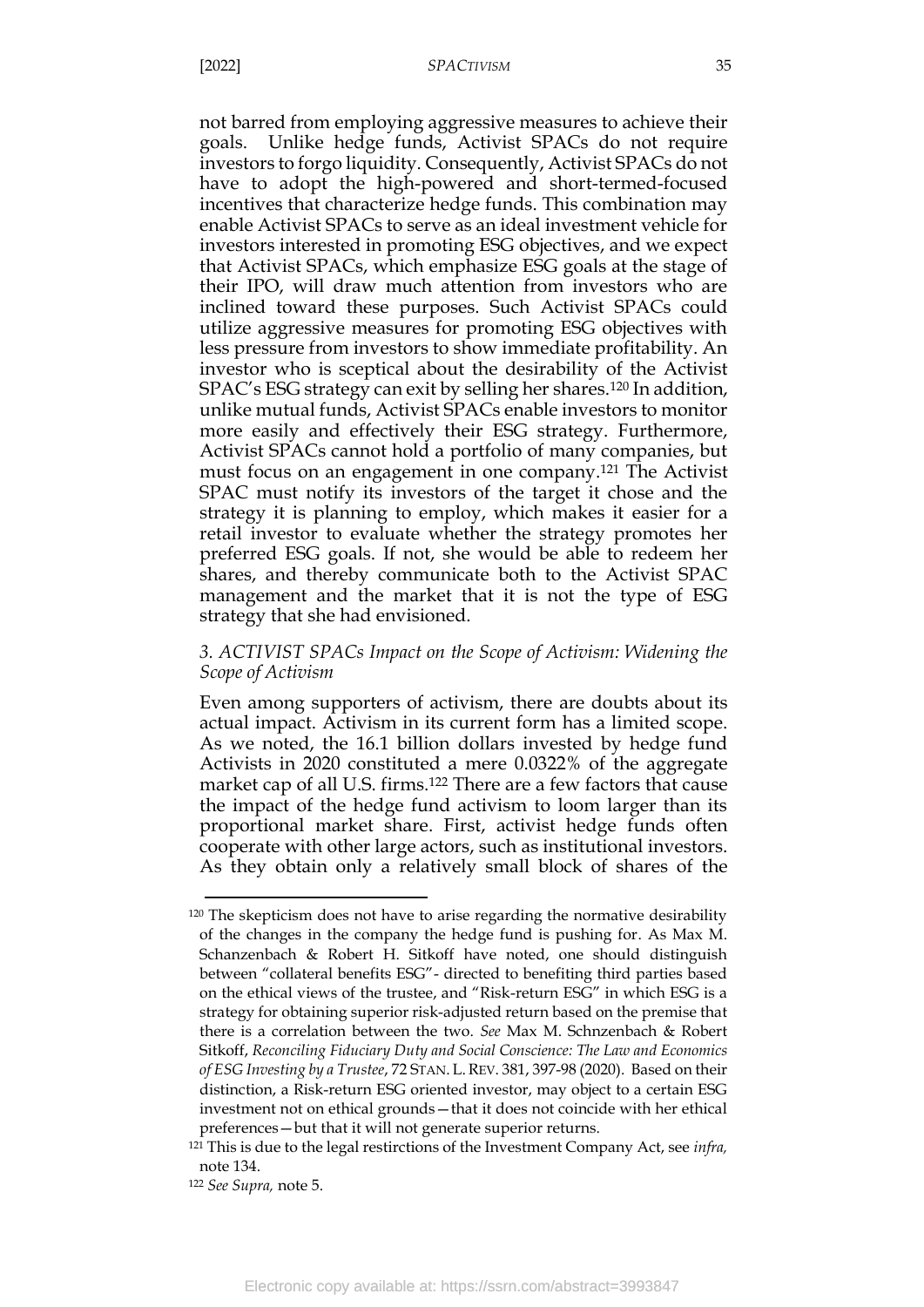companies that they engage, activist hedge funds need support from other actors to achieve their goals. In many cases, institutional investors are happy to cooperate as they stand to benefit from successful engagements, without incurring the same costs. Second, the impact of activist hedge funds is not limited to the companies they engage. activist hedge funds have a broad disciplining effect – even on companies they do not engage. The mere threat of an engagement is likely to improve how firms are being run. Fearing that an Activist engagement would lead to their replacement, managements of underperforming companies strive to avoid an Activist campaign against them. An effective way to achieve this goal to improve firm performance and thus make it a less lucrative target for Activists.

While it is true that the impact of activist hedge funds is greater than the effect one would expect to see given the limited resources of funds, activism in its current form falls short of realizing its potential. Even with the help of institutional investors, activist hedge funds managed to engage only 80 of the 3500 publicly traded companies (with a market value above \$500 million) in the U.S. 2020.<sup>123</sup> While we openly acknowledge that the salutary effect of activist hedge fund engagements goes beyond the target targets, it cannot reach, in its current scope, all publicly traded companies – or even the majority. Presently, the probability of engagement is quite low and stands at 2.3%. With such low probability, the deterrent effect of hedge funds is very modest. An increase in the number of engagements, will also increase the deterrence effect of hedge funds and can have a significant market wide impact.

## *B. Activist SPAC as the "Poor Man's" activist Hedge Fund*

<span id="page-36-0"></span>Introducing Activist SPACs would not only change the nature of activism but would also have a distributive impact. Traditionally, exposure to activist hedge fund activity has been limited to certain institutional investors, private equity funds and affluent individuals. These limitations are driven primarily by regulation.<sup>124</sup>

<sup>123</sup> *See supra* note [2](#page-3-1) and the accompanying text.]

<sup>124</sup> A non-public company is limited to 35 individuals, unless they are "accredited investors."<sup>124</sup> The definition of "accredited individuals" is individuals with a net worth of at least one million dollars or minimum income of \$ 200,000.<sup>124</sup> If they are accredited, there could be up to 99 investors in the fund. *See* THE INVESTMENT COMPANY ACT (1940), §3(c)(1). If all investors are qualified purchases—with a liquid net worth of \$5 million or less—the fund can qualify as a section  $3(c)(7)$  company and consist of up to 499 investors. See *Id.* at §3(c)7. The reason for this limitation is that hedge funds, in contrast to mutual funds, are not regulated. The risk of unregulated activity is higher and thus the regulatory approach is to limit exposure to the risk only to individuals who can bear the cost of the risk should it materialize.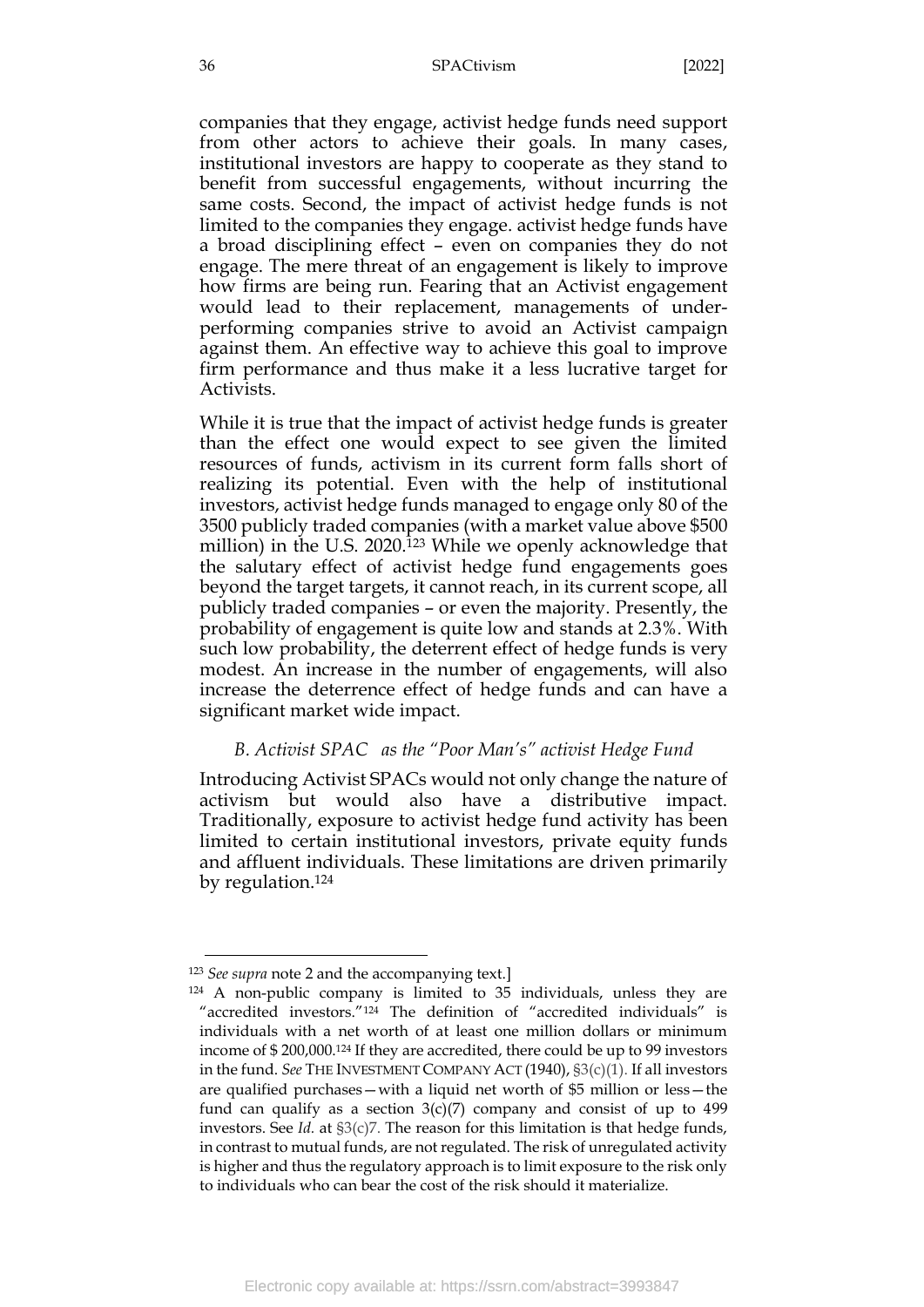Most retail investors are not qualified to participate in hedge fund activism and thus do not get to share in the benefits it produces. In 2020, activist hedge funds gained 17.75%, on average. For comparison's sake, the return on investing in the S&P 500 index for 2020 was 15.76%.<sup>125</sup> Relative to investment in the S&P 500 index, Investors in activist hedge funds had generated returns that were 15% higher than the returns on market benchmark, such as the S&P 500. The average retail investor cannot get this abnormal return, however. Furthermore, activist hedge funds offer another advantage to their investors: relative insularity to market risk. The returns of activist hedge funds are primarily derived from improving companies, and thus can be generated even in a bear market.<sup>126</sup>

The introduction of Activist SPACs would improve the current state of retail investors in three respects. First, investment in Activist SPACs would be open to *all* retail investors. It would not be conditioned on the individual wealth. Second, because Activist SPACs would only buy shares in public companies, and because the Activist SPAC own shares are traded on the exchange, the retail investors holdings will be highly liquid. This means that retail investors can liquidate their shares at any time. Hedge funds, by contrast, are illiquid. Hedge funds are structured as partnerships and the funds invested in them are locked in for a period of 7 to 10 years. Consequently, even wealthy individuals may be reluctant to join activist hedge fund campaigns. Locking a considerable portion of one's wealth for an extended period involves a high opportunity cost.<sup>127</sup> Third, the proliferation of Activist SPACs would provide retail investors with the opportunity to diversify their activism portfolio. The fact that Activist SPACs could take any amount of money would enable retail investors to invest in multiple Activist SPACs as well as any other investment. Doing so would allow them to hedge their bets and not lose their capital if a particular Activist SPAC fails.

#### IV. POTENTIAL OBJECTIONS

<span id="page-37-0"></span>In this Part, we discuss three potential objections that may be raised against our proposal. The first objection we discuss maintains that if Activist SPACs were as useful as we claim, they would exist already. The present absence of Activist SPACs, so the argument goes, indicates that there is no need for the new

<sup>125</sup> PREQIN, *Hedge Fund Performance Update: December 2020, file:///C:/Users/Adi/Downloads/e12d8607-b224-4545-91d0-034e51604ae7-Preqin-Hedge-Fund-Performance-Update-December-2020.pdf.*

<sup>126</sup> *See* HEDGE FUND ALPHA: A FRAMEWORK FOR GENERATING AND UNDERSTANDING INVESTMENT PERFORMANCE (2009), 5-6 (demonstrating how hedge funds outperformed the market in the bear market of 2000-2002).

<sup>127</sup> Regarding the high value of liquidity to low socioeconomic individual which requires an especially high liquidity premium, *see* Adi Libson, *Confronting the Retiremenet Savings Problem,* 54 HARV. J. LEGIS. 207, 233-34 (2017).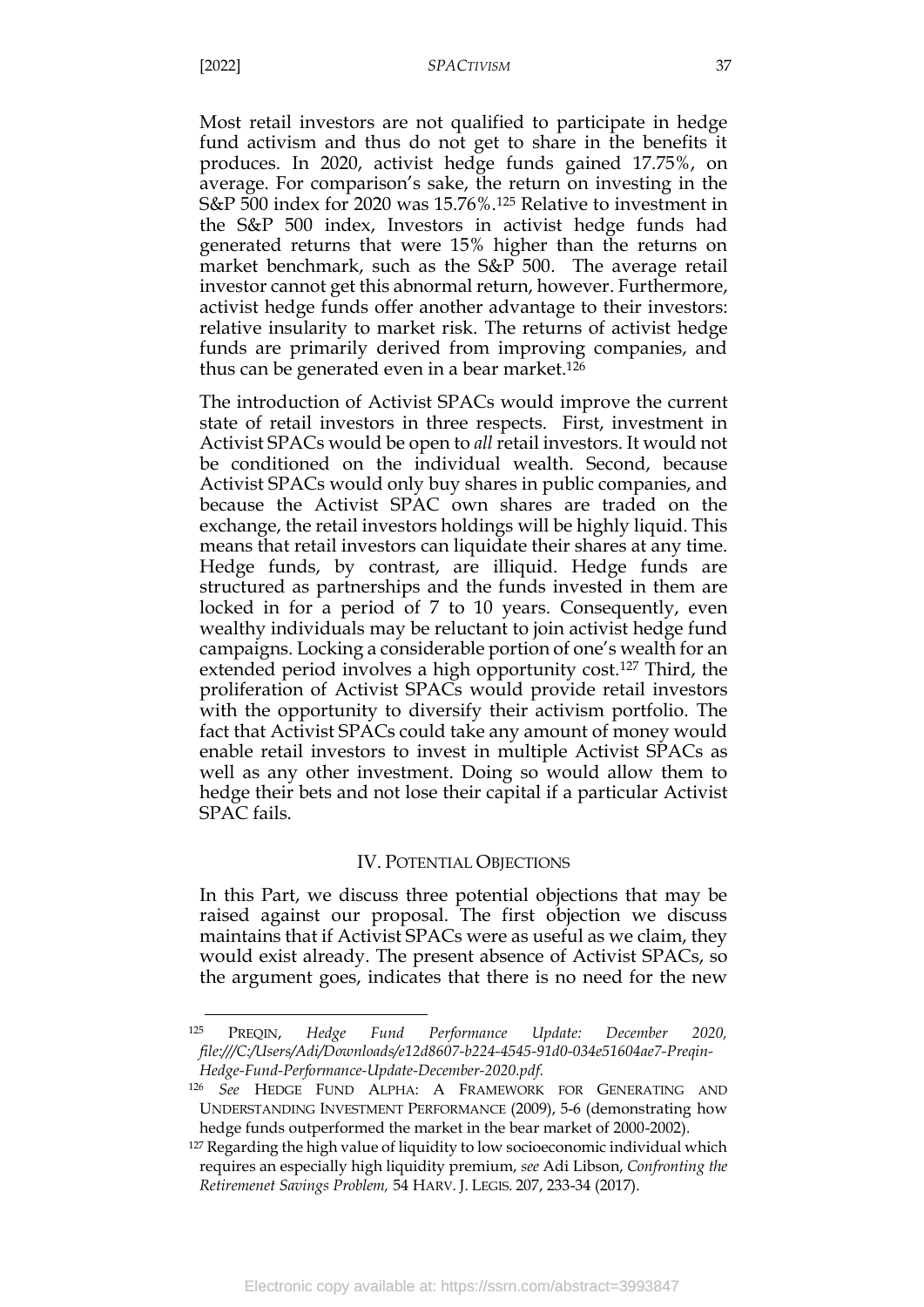corporate form we propose. The second objection is that the introduction of Activist SPACs might threaten the protection granted to investors under the Investor Advisor Act by allowing mutual funds to pass themselves off as Activist SPACs. The third objection is that there is too much activism already and therefore Activist SPACs are not needed. We will address these objections in turn.

#### *A. Why Doesn't the Market Generate Activist SPACs*

<span id="page-38-0"></span>A classic objection that might be raised against our proposal is: why hasn't the market generated Activist SPACs on its own? This objection is known in academic circles as "the Chicago school objection." The assumption underlying the objection is that if there were market demand for a new activism tool, it would exist already. Academic theorizing, clever thought it may be, is no match for the creativity of markets – especially financial ones. Thus, any academic proposal that presumes to improve the operation of markets is suspect. If Activist SPACs present the myriad advantages we discussed, and may improve Activist campaigns, why hasn't the market generated this corporate form on its own? Sophisticated investors should have discerned the potential of this corporate form and employed it to their benefit. It is implausible that academics have detected an investment pattern that has alluded many sophisticated investors with highpowered incentives.

Although this objection typically poses a challenge to innovative academic proposals and ordinarily should be taken seriously, it misses the mark in our case. The answer to the question "why are there no Activist SPACs" is simple: regulation. As we explained throughout the Essay, under current regulation the formation of an Activist SPAC or a similar investment structure is not possible. Rule 419 requires a blank cheque company to inform investors of the identify of its potential target *before* it acquires it. This requirement precludes investment instruments akin to the Activist SPAC. The basic feature of activist strategy is to form a block of shares under the market's radar in order to purchase the shares of the target cheaply and benefit from the increase in the company's value as a result of the engagement. Disclosing the activist's potential target, will likely cause an increase in the target's share price. Such an increase before the activist's formation of its block of shares might render the planned campaign unprofitable and thereby prevent it from occurring. Without a regulatory reform the investment strategy on which activist SPACs are predicated cannot executed. Hence, it is not surprising that Activist SPACs are presently missing from the market.

One may also query whether there is a need for a blank cheque company that uses public funds for activism. What precludes managers of mutual funds from deploying the funds they have at their disposal to promote activism? After all, the assets managed by mutual funds originate with the public at large.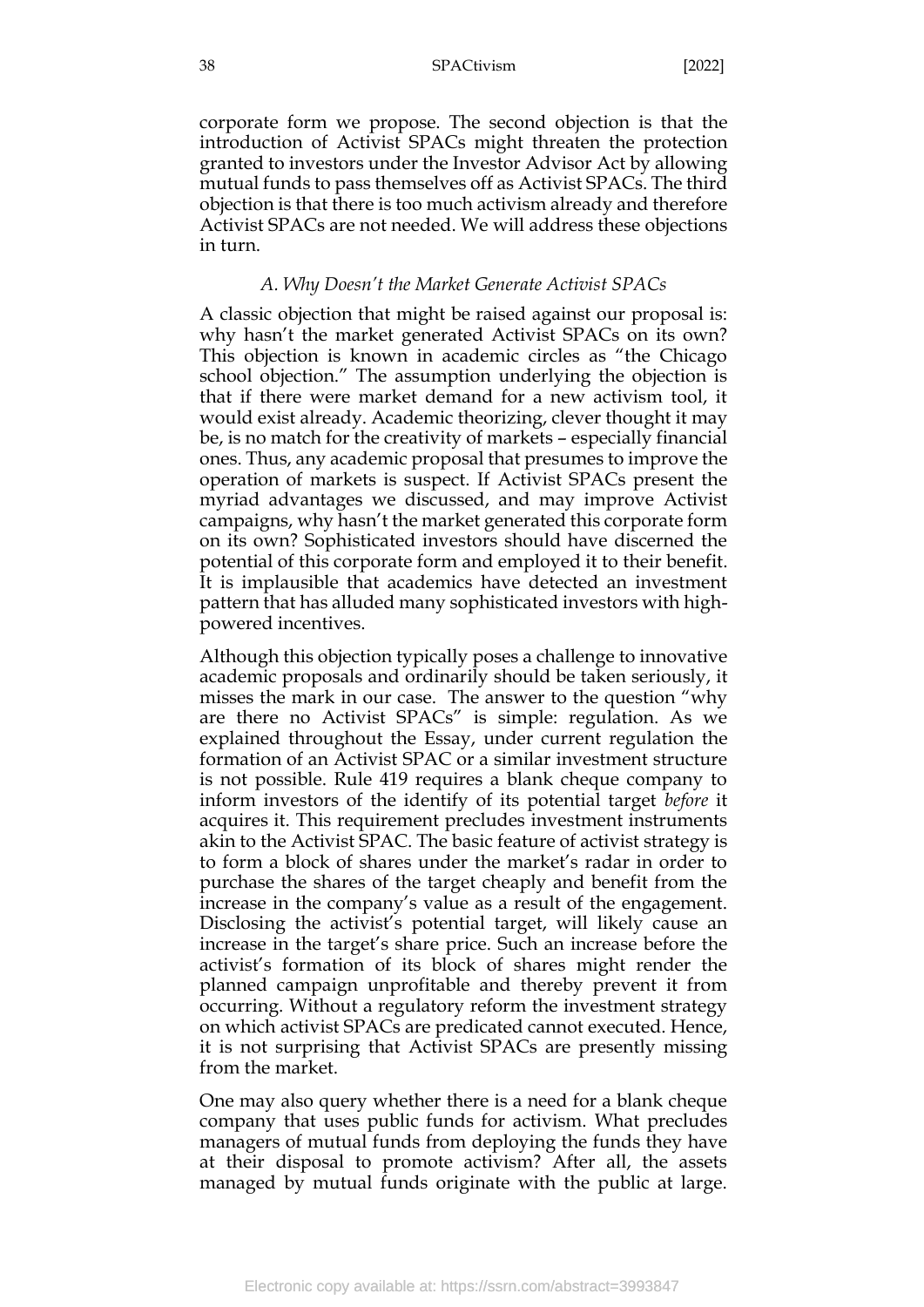Allegedly, activism by mutual funds will be very similar to that of Activist SPAC.

The reply to this argument is two-fold. First, legal requirements de-facto bar managers of institutional investors from playing a direct role in activism. John Morley has provided a convincing account of the many legal barriers that prevent mutual funds from acting like activists.<sup>128</sup>

<span id="page-39-0"></span>For one, mutual funds disclose their holdings by filing a schedule 13G form, instead of a 13D form, when crossing the 5% ownership threshold. Form 13G is meant for passive holders and sidesteps the expansive disclosure requirements mandated by form 13D, which include a report of all trade in the two-month period that preceded a change of its block by 1% or more.<sup>129</sup> Such disclosure is extremely burdensome for mutual funds that engage in frequent trades of the shares of their portfolio companies. Because no such reporting is required under schedule 13G, reporting under schedule 13G, instead of a 13-D, is crucial for institutional investors. However, only passive investors that have no intention to influence the strategy of the corporation are allowed to use the lenient 13G Schedule.

The second and more well-known explanation for why mutual funds do not engage in activism is their regulated fee-structure that limits their incentives to engage in activism.<sup>130</sup> The Investment Advisory Act, which regulates the fee structure of all investment advisers registered with the S.E.C., including all mutual funds, precludes them from utilizing an aggressive success-based fee in order to protect the investments of ordinary moms and pops from excessive risk.<sup>131</sup> Due to the low sensitivity of mutual funds to increases in the value of their portfolio companies, and their strict focus on offering low fees to investors, they are disinclined to engage in activism.<sup>132</sup> While the Investment Advisory Act provides an answer to the question "why mutual funds do not provide a solution for retail investors who wish to engage in activism," it gives rise to a second

<sup>128</sup> John D. Morley, *Too Big to be Activist*, 92 S. CAL. L. REV. 1407 (2019).

<sup>129</sup> 17 C.F.R. § 240.13d-2(a).

<sup>130</sup> For additional explanation for lack of activism by mutual funds and other traditional institutional investors, *see* GILSON & GORDON,*supra* not[e 16,](#page-8-2) at 899- 895.

<sup>131</sup> 15 U.S.C. § 80b-(a)(1). So called "Fulcrum Fee" structures are allowed, but those provide only lame incentives. As such performance-based fee structure rewards managers with a component of the fund's excess return over a prespecified benchmark, it symmetrically imposes a monetary "fine" in case of underperformance with respect to said benchmark. *See* Juan Sotes-Paladino & Fernando Zapatero, *Carrot and Stick: A Risk-Sharing Rationale for Fulcrum Fees in Active Fund Management* (2021), available at SSRN: [https://ssrn.com/abstract=2143838.](https://ssrn.com/abstract=2143838).

<sup>132</sup> Marcel Kahn & Edward B. Rock, *Index Funds and Corporate Governance: Let Shareholders be Shareholders*, 100 B. U. L. REV. 1771, 1775 (2020).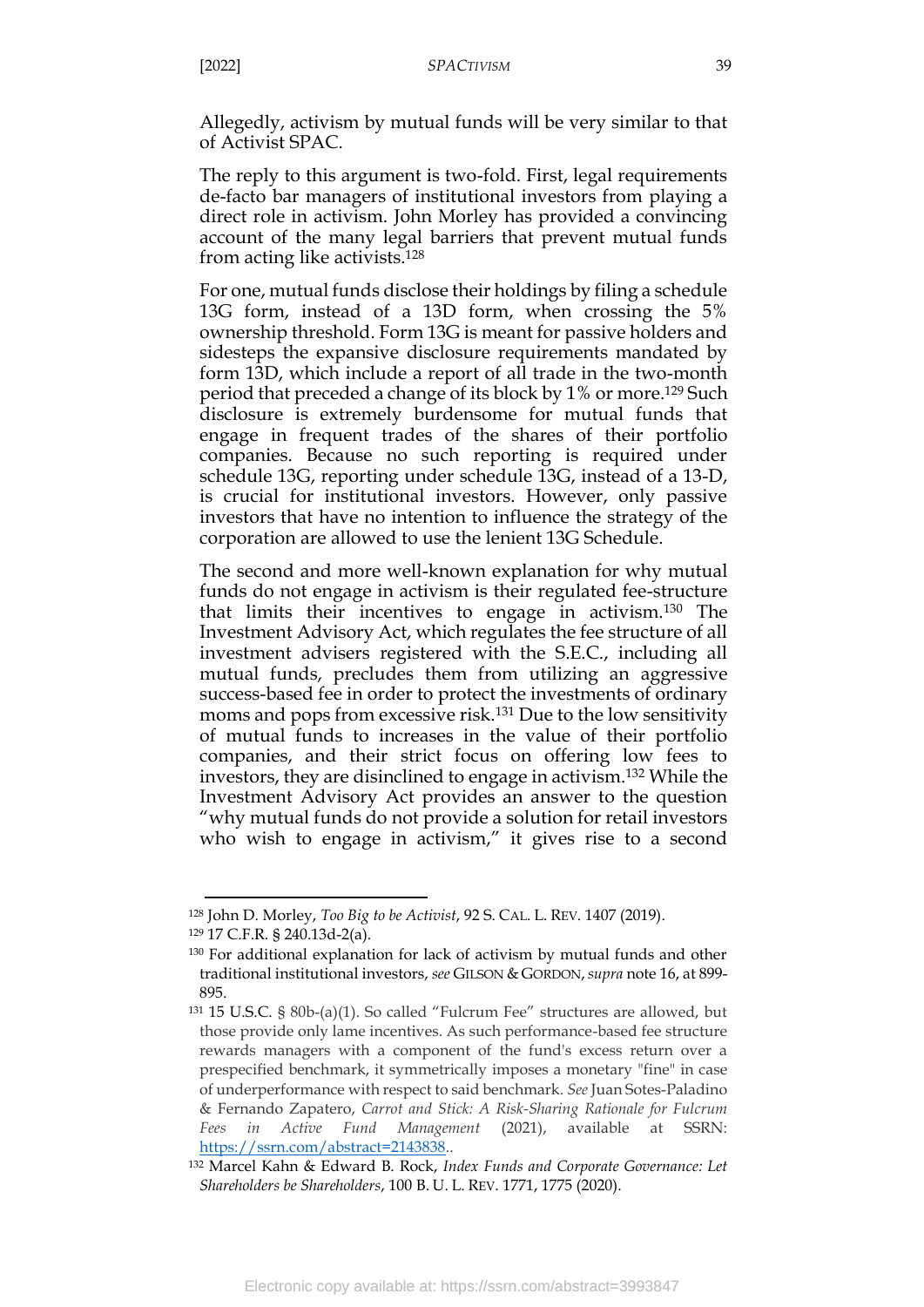objection to our proposal: isn't the ACTIVIST SPAC in conflict with the Investment Advisory Act? We turn to this question next.

## <span id="page-40-0"></span>*B. Does the Activist SPAC Conflict with the Investors Advisors Act and the Investment Company Act?*

The Activist SPAC structure, as we designed it, provides remuneration to the Activist SPAC's management for identifying a target for activism and successfully executing an activist campaign. These activities require expertise, sophistication, and investment of considerable resources. As we have noted, the compensation would come in the form of a share of the profits from the campaign. We did not set the precise percentage of shares management would receive. Instead, we left it to the market to determine the appropriate level of compensation. Although we cannot predict the managers cut, it may possibly reach 20% of the profits – similar to the carried interest compensation of activist hedge funds' managers.

<span id="page-40-1"></span>The compensation structure of the Activist SPAC conflicts with the Investment Advisory Act, which prohibits registered investment advisors from charging a share of the capital appreciation of the funds.<sup>133</sup> Creating an entity such as an Activist SPAC and exempting it from the Investment Advisory Act prohibition, runs the risk of undermining the protection the act provides to common investors. Funds could define themselves as Activist SPACs in order circumvent the successbased-fee prohibition. There does not seem to be a clear-cut mark which distinguishes the function of an Activist SPAC and other mutual funds. It is true that Activist SPACs actively engage with the company in which they invest, but funds could easily feign active engagements by sending a letter to the management regarding a suggested reform or voting against the directors proposed by management. These actions by themselves are not costly – the main cost element they implicate is the strategic planning behind them, which is much harder to discern. Similar to the claim that many active mutual funds are actually "closet" passive funds (which index their investment, rather then actively engage in stock picking), there may be Activist SPACs which are essentially "closet" mutual funds. The ability of mutual funds to pass themselves off as Activist SPACs, would undermine the regulatory framework of mutual funds intended to protect ordinary investors.

However, there is a critical distinction between Activist SPACs and mutual funds. Activist SPACs, as we envision them, are

<sup>133</sup> 15 U.S.C. § 80b-(a)(1) ("No investment advisor a registered or required to be registered with the Commission shall into, extend or renew any investment advisory contract, or in any way perform any investment advisory contract entered into, extended, or renewed on or after November1, 1940, if such contract…(1) provides for compensation to the investment adviser on the basis of a share of capital gains or capital appreciation of the funds or any portion of the funds of the client.").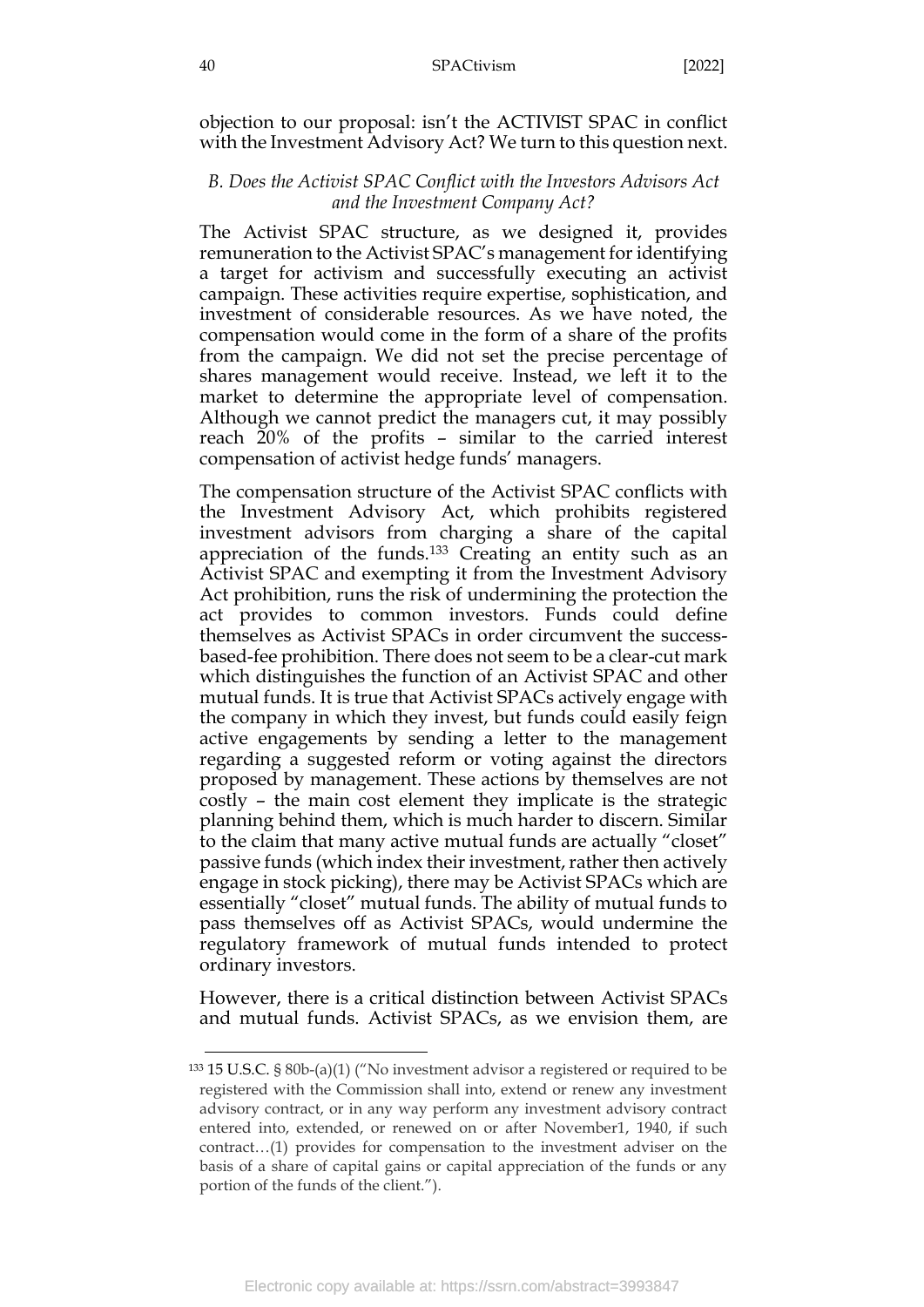limited to investment in one company. Mutual funds, by contrast, must invest in multiple companies. This difference is not merely conceptual. It has far reaching practical implications. First, it would prevent mutual funds from passing themselves off as Activist SPACs. The main service mutual funds provide for their clients is diversification of their investment. As Activist SPACs are limited to investing only in one company, mutual funds will not be able to imitate the business model of Activist SPACs and the protection the Investor Advisors Act grants to investors in mutual funds will not be lost or compromised. The business model of mutual funds is predicated on diversification and therefore it is completely antithetical to the defining characteristic of Activist SPACs – investment in a single company. Second, section 3(b)(2) of the Investment Company Act of 1940 grants the SEC the discretion to exclude from the definition of an "investment company" any issuer that "declares to be primarily engaged in a business or businesses other than that of investing, reinvesting, owning, holding or trading in securities either directly or (A) through majority-owned subsidiaries or (B) through controlled companies conducting similar types of businesses."<sup>134</sup> Importantly, the SEC has adopted a very expansive definition of control in the context of rule 13D, interpreting the term to include any intervention in a company's strategy. If the same capacious definition were to be adopted also in the context of the Investment Company Act, sponsors of ACTIVIST SPACs would be able to receive performance-based compensation. Obviously, we would encourage the SEC to adopt this option not only for consistency's sake, but also to enable and assure the effective operation of Activist SPACs.<sup>135</sup>

#### <span id="page-41-1"></span>*C. Is There a Real Need for Activist SPACs?*

<span id="page-41-0"></span>The third and final objection goes to one of the core premises underlying our Essay, namely, that the current level of activism is sub-optimal. In part I, we noted that activists only engage 2.3% of publicly traded corporations. Although this figure seems small to us and to many other commentators,<sup>136</sup> one might argue that there is no need to enlarge the scope of activism as the current level of activism is optimal, or even excessive.

Given current data, it is impossible to determine the optimal level of activism with any degree of certainty. However, we do not believe that the uncertainty regarding the optimal level of activism stands as bar to adopting our proposal. The reason is simple: we do not intend to force financial actors to adopt our model. We merely call for the addition of the Activist SPAC to the Activist toolkit. Adding another option to the menu of

<sup>134</sup> 15 U.S.C. §80a-3(b)(2).

<sup>135</sup> Naturally, if the SEC chooses not to adopt such wide interpretaion for control in the context of the Investment Company Act, it is possible to incorperate the wide conception of control by legislation.

<sup>136</sup> Lucian Bebchuk & Scott Hirst, *Index Funds and the Future of Corporate Governance: Theory, Evidence and Policy*, 119 COLUM. L. REV. 2029, 2056 (2019).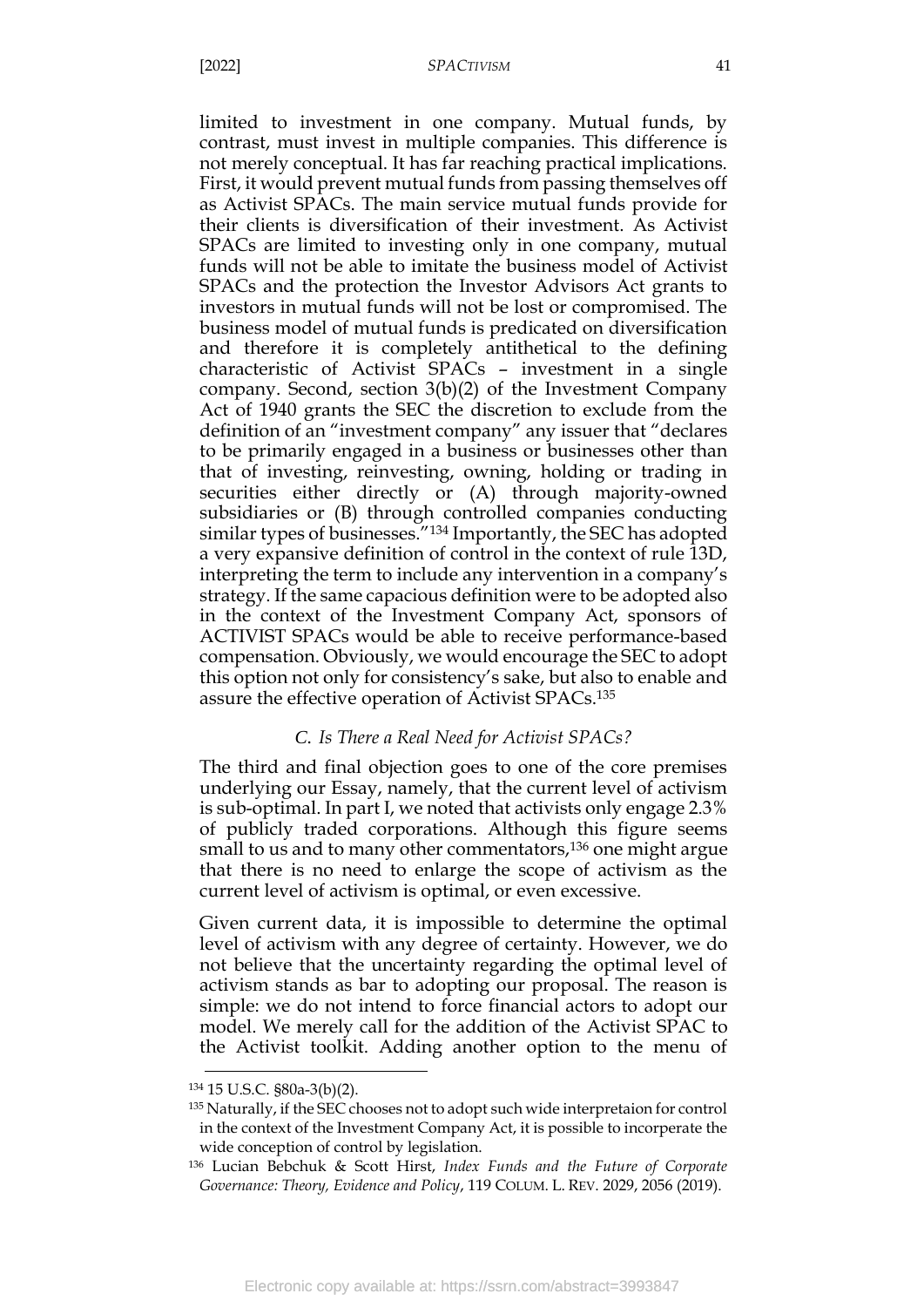activist comes at no real cost to society. The implementation of our proposal necessitates a change of rule 419 of the SEC regulation to allow Activist SPACs to disclose the identity of the target a short while after it acquired a block of shares in the target. This change is necessary to enable the successful operation of Activist SPACs. In essence, the introduction of Activist SPACs requires a simple act of deregulation, whose cost is minimal. Thereafter, Activists would be free to use Activist SPACs, but nothing would compel them to do so. The success or failure of the Activist SPAC would be left to the market. Currently, there is no way of knowing whether we have reached the right level of activism. The only way to determine the optimal level of activism is by removing all barriers to new models of activism and allowing the market to operate. We argue that Activist SPACs present a strong prima facie case for market experimentation. Even if in the short-run, the introduction of Activist SPACs would generate too much activism, in the longrun, after generating low returns, Activist SPACs would become unpopular, and investors would stop using them. In contrast, if Activist SPACs continue to be suppressed from the market the cost is likely to be high: if the current level of activism is too low, agency costs in public companies would persist to the detriment of the public.

Furthermore, at present, the market for activism is based on a single model – that of activist hedge funds. Startlingly, there is no competition in the market for activism, which is puzzling in and of itself. The addition of Activist SPACs would not only foster competition in the market for activism, but would have two additional desirable effects. First, it would allow the public to partake of the world of activism. Currently, the public at large has no foothold in the activist realm. Retail investors who would like to share in the gains arising from activism have no ability to do so. It is true that activism carries risks with it and not all activist engagements are successful. Yet, the design of Activist SPACs offers a high degree of protection to lay investors, while allowing them to participate in the upside of activism.

Second, Activist SPACs portend a new kind of activism – one with longer horizons and without locked-in capital. We believe that the unique features of the Activist SPAC would attract new money to the world of activism. Numerous scholars have criticized the impatient and short-termed nature of activism by activist hedge funds. The different structure of the Activist SPAC would provide a different path for activism. As Activist SPACs enable investors to exit more easily from their investment by selling their shares in the Activist SPAC in public, the more "patient" capital it provides may impact the pattern of activism. This, in turn, would enable investors in Activist SPACs to implement activist strategies that require longer engagements and give good managements an opportunity to engage in strategic planning that benefits companies in the long haul. Hence, activism of Activist SPAC may be able to address agency